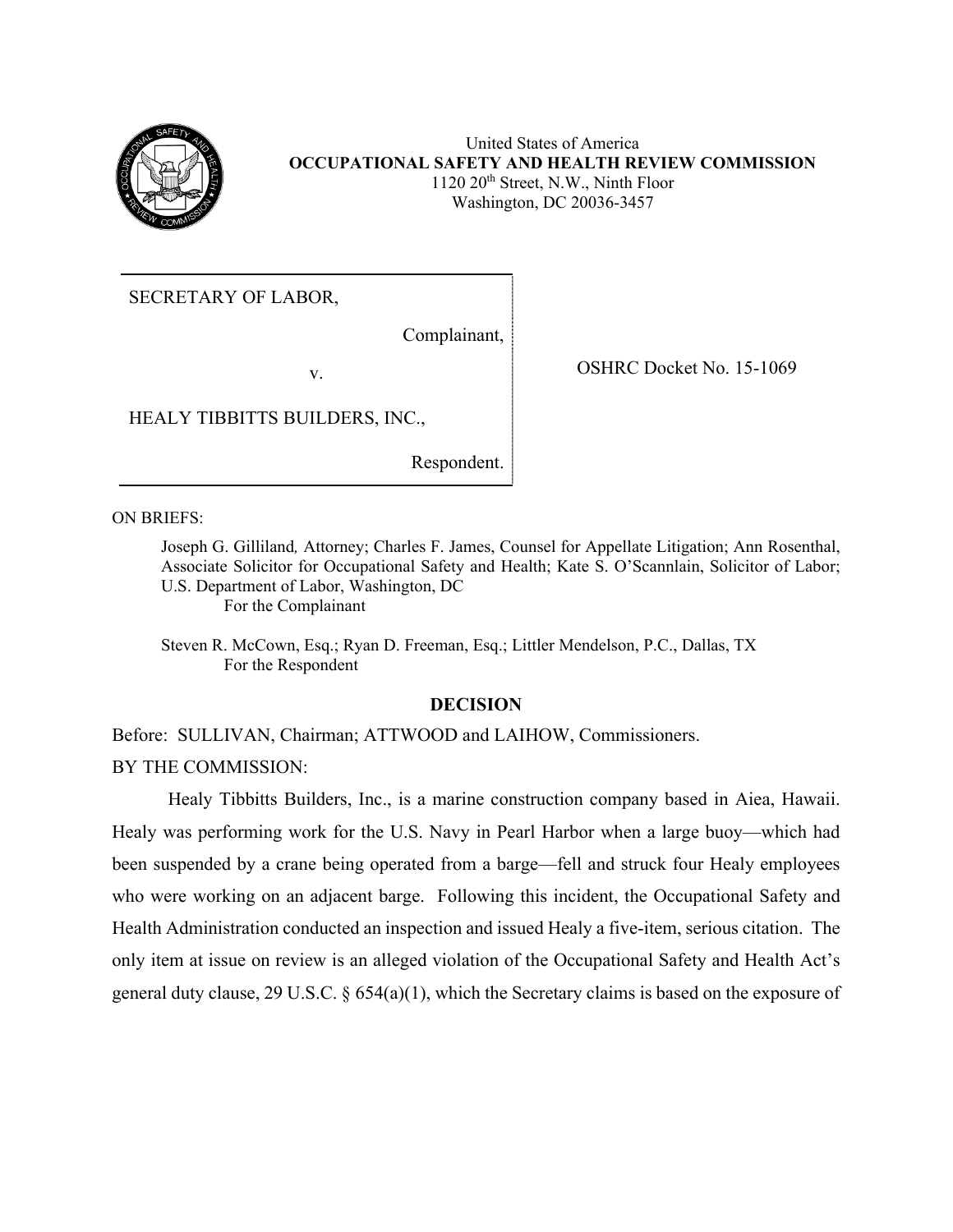Healy's employees "to a struck-by hazard when [they] worked under a load that was suspended by a crane  $\dots$ ."<sup>[1](#page-1-0)</sup>

Following a hearing, Administrative Law Judge Patrick B. Augustine affirmed this item. Because we conclude that the general duty clause is preempted here by a provision of OSHA's Cranes and Derricks in Construction standard, we reverse the judge and vacate this item.

#### **BACKGROUND**

Healy's work in Pearl Harbor was to maintain "mooring legs" that anchor Navy vessels. The mooring leg at issue here consisted of a "riser chain" that connected to a large, concrete "sinker block" on the seabed, ascended through the water, passed vertically through the middle of a buoy at the water's surface, and attached to a Navy vessel. Secured to the top of the 12,000-pound buoy was a slotted "capture plate," which interlocked with one of the riser chain's links, fastening the chain to the buoy.

On December 10, 2014, a seven-man Healy crew—consisting of a leadman and six other employees—was on a "working barge" moored alongside a barge equipped with a crane. The crew's work involved attaching additional concrete sinker blocks to the riser chain of the mooring leg. Several members of the crew took a skiff from the working barge to the buoy to inspect it by, among other things, hitting the top of the buoy with hammers to determine whether it was structurally sound. The employees on the buoy then attached the hook of the crane to the last link of the riser chain and attached a wire rope sling to the sides of the buoy as a backup measure, in case the capture plate failed and separated from the buoy. The Healy employees then took the skiff back to the working barge.

At this point, the crane operator working from the other barge lifted the buoy and the upper portion of the riser chain out from the water. From their position on the working barge, the Healy crew pressure-washed the chain so that a Navy representative could determine which links would be used to attach the new sinker blocks. The crane operator then swung the load alongside the working barge, where the new sinker blocks were located, and two Healy employees moved directly underneath the buoy to cleat the riser chain to the working barge. The crane operator then swung the buoy 20-30 feet laterally away from the working barge, so that the buoy was no longer

<span id="page-1-0"></span> $<sup>1</sup>$  As to the other four citation items, the Secretary withdrew one, and two were vacated. The</sup> Secretary did not seek review of the two vacated items. Although Healy sought review of the two affirmed items, the Commission requested briefing on only one (Serious Citation 1, Item 2).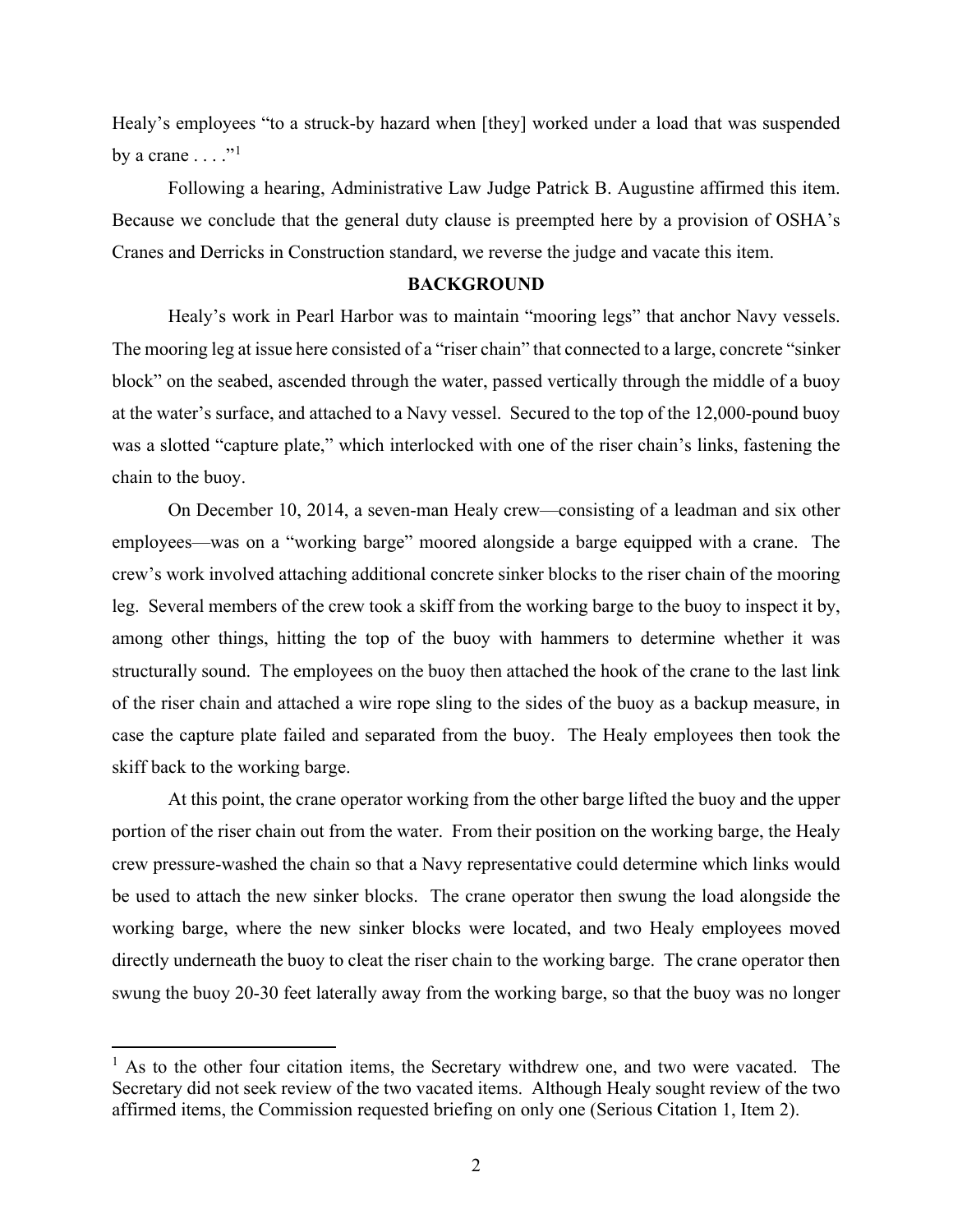suspended directly above the Healy employees; rather, the portion of the riser chain below the buoy (which was, at this point, 75 feet in the air) angled diagonally down to the deck of the working barge.

While standing on and around the sinker blocks on the working barge deck, five members of the Healy crew began the process of connecting the riser chain to the new sinker blocks. Soon thereafter, the capture plate failed and separated from the buoy; the wire rope sling then broke and the buoy fell, traveling down along the path of the riser chain and stopping only when it hit the sinker blocks. Two of the Healy crew members were killed and two were seriously injured.

# **DISCUSSION**

On review, Healy contends that the judge erred in rejecting the company's argument that application of the general duty clause is preempted by a provision of the crane standard.<sup>[2](#page-2-0)</sup> "The Commission has held that an applicable standard preempts application of the general duty clause" where the standard is "addressed to the particular hazard for which the employer has been cited."<sup>[3](#page-2-1)</sup> *Armstrong Cork Co.*, 8 BNA OSHC 1070, 1073 (No. 76-2777, 1980), *aff'd*, 636 F.2d 1207 (3d Cir. 1980).

<span id="page-2-0"></span> $2$  Healy alternatively argues that if the Commission disagrees and finds the general duty clause was properly cited here, the judge erred in concluding that the Secretary established the company's recognition of the cited hazard. *See Arcadian Corp.*, 20 BNA OSHC 2001, 2007 (No. 93-0628, 2004) (to establish a violation of the general duty clause, the Secretary must show that: (1) a condition or activity in the workplace presented a hazard; (2) the employer or its industry recognized the hazard; (3) the hazard was causing or likely to cause death or serious physical harm; and (4) a feasible and effective means existed to eliminate or materially reduce the hazard). The majority finds it unnecessary to reach this issue in light of its conclusion regarding preemption. We note, though, that we would otherwise agree with Commissioner Attwood's conclusion in her concurrence that the Secretary failed to show Healy recognized the hazard.

<span id="page-2-1"></span><sup>&</sup>lt;sup>3</sup> "Under Commission precedent, preemption by a more specifically applicable standard is an affirmative defense which the respondent must raise in its answer." *Spirit AeroSys., Inc.*, 25 BNA OSHC 1093, 1097 n.7 (No. 10-1697, 2014) (citations omitted). Healy's answer does not include a preemption defense. Nevertheless, the company raised its preemption claim before the judge in a motion for summary judgment, as well as in its post-hearing brief, and it raises the claim again in its opening and reply briefs on review. At no point in these proceedings has the Secretary objected to the defense being raised—in fact, the Secretary addressed the merits of Healy's argument in his opposition to the summary judgment motion and in his post-hearing brief to the judge, and he does so again in his brief on review. Healy's preemption defense was thus tried by implied consent, and it is properly before us. *See Bill C. Carroll Co*., 7 BNA OSHC 1806, 1810 (No. 76-2748, 1979) ("Unpleaded affirmative defenses . . . may be tried by the express or implied consent of the parties and treated as if actually raised by the pleadings.").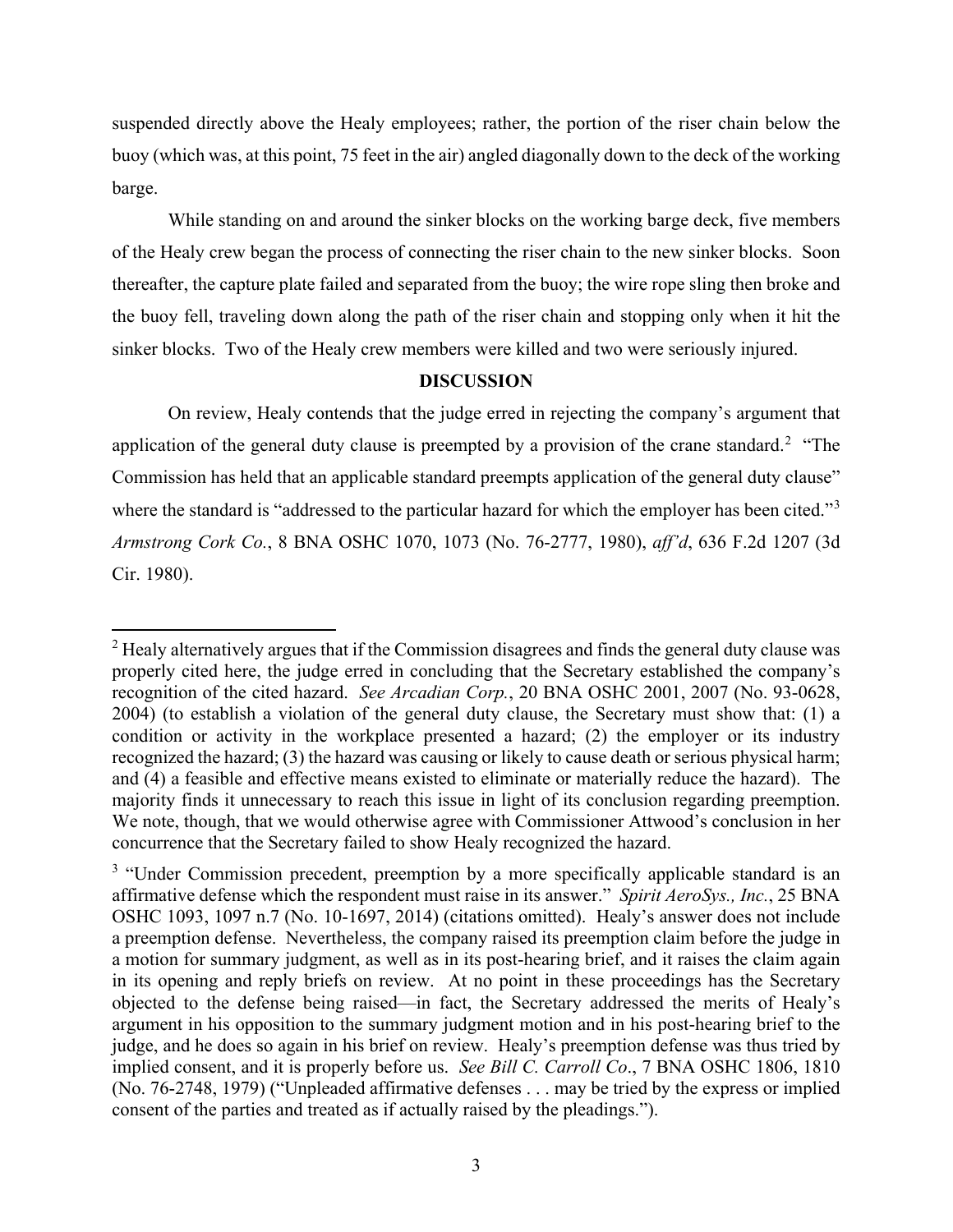Our inquiry begins—and, as we explain below, ultimately ends—with 29 C.F.R. § 1926.1425(b), which provides that employees are generally prohibited from being in the fall zone of a load suspended by a crane:

While the operator is not moving a suspended load, no employee must be within the fall zone, except for employees:

(1) Engaged in hooking, unhooking or guiding a load;

(2) Engaged in the initial attachment of the load to a component or structure; or

(3) Operating a concrete hopper or concrete bucket.

Another provision of the crane standard—29 C.F.R. § 1926.1437—creates an exception to this prohibition for "floating cranes/derricks and land cranes/derricks on barges, pontoons, vessels or other means of flotation." 29 C.F.R. § 1926.1437(a), (d) ("*Keeping clear of the load.* Section 1926.1425 does not apply."). Healy argues that this particular exception applies to the hazard alleged here, that the company's employees were therefore not prohibited under § 1926.1425(b) from working in the fall zone of the suspended buoy, and that the general duty clause thus cannot be cited.<sup>[4](#page-3-0)</sup> The judge rejected this argument, finding that  $\S 1926.1437(d)$  does not apply because the work performed by Healy's crew did not occur on the barge equipped with the crane but rather on the adjacent working barge. For the following reasons, we agree with the judge.

To determine the applicability of § 1926.1437(d), we look first to its text and structure. *Unarco Commercial Prods.*, 16 BNA OSHC 1499, 1502 (No. 89-1555, 1993) ("[T]he test for the applicability of any statutory or regulatory provision looks first to the text and structure of the statute or regulations whose applicability is questioned."). The crane standard as a whole "applies to power-operated equipment, when used in construction, that can hoist, lower and horizontally move a suspended load." 29 C.F.R. § 1926.1400(a). Section 1926.1437 sets forth "supplemental requirements for floating cranes/derricks and land cranes/derricks on barges, pontoons, vessels or other means of flotation," and with respect to applicability, provides that the entire crane standard applies to this list of equipment "unless specified otherwise." 29 C.F.R. § 1926.1437(a). There is no question that these supplemental provisions—which include the exception found in paragraph

<span id="page-3-0"></span><sup>&</sup>lt;sup>4</sup> Healy does not rely on the exceptions enumerated in § 1926.1425(b)(1)-(3). As the company stated in its summary judgment motion, "[a]lthough [its] employees were arguably engaged in hooking a load when they were connecting the sinker blocks to the anchor chain," *see* 29 C.F.R. § 1926.1425(b)(1), "that issue does not need to be decided because  $\lceil \xi \rceil$  1926.1437(d) ... establishes that none of the  $\lceil \xi \rceil$  1926.1425] provisions ... appl[y]."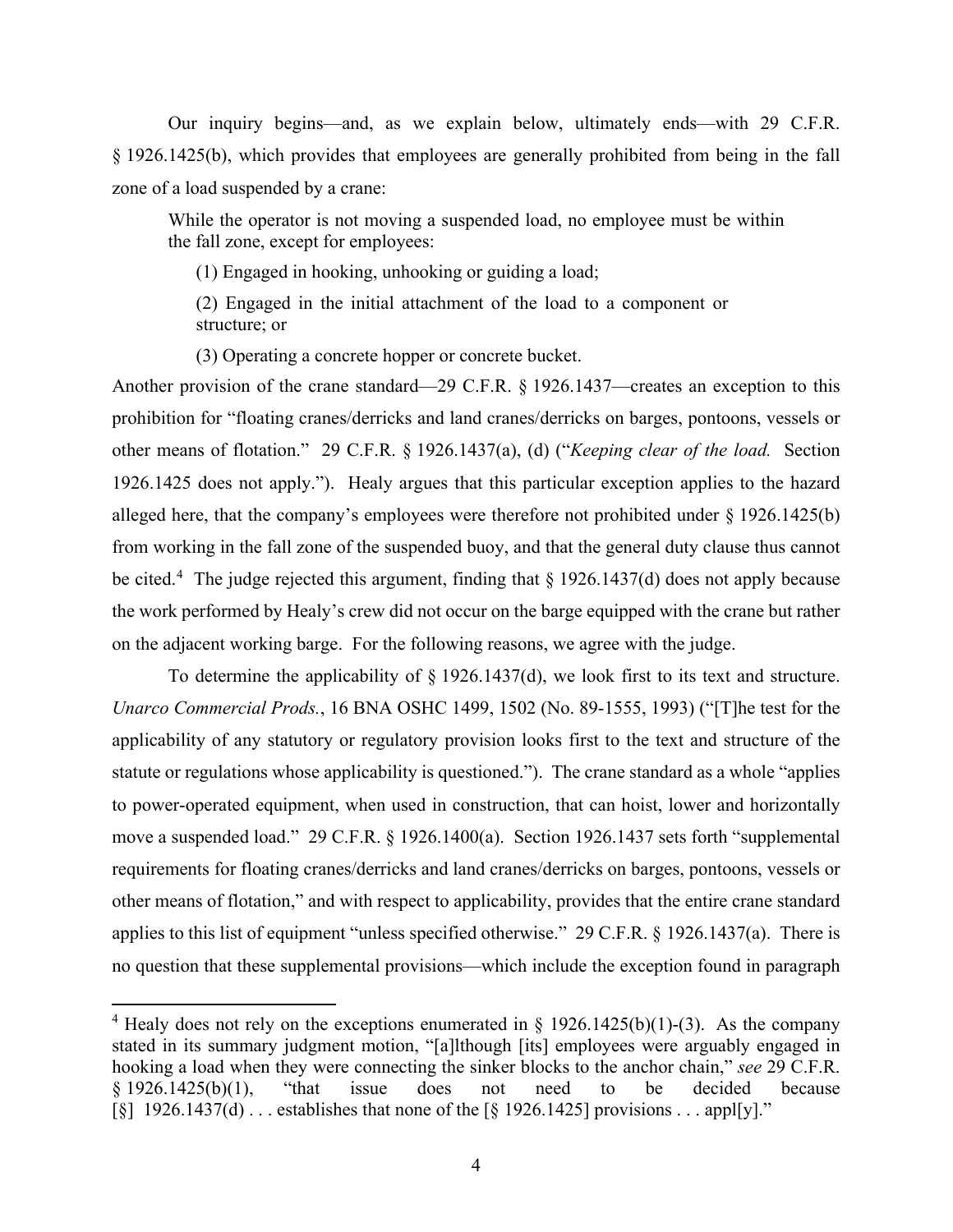(d)—are applicable to working conditions on a crane barge. We find, however, there is an ambiguity as to whether these provisions, and specifically paragraph (d)'s exception, apply more broadly, as Healy asserts, wherever the fall zone of a load suspended by a floating crane may be, including areas on a separate barge without a crane on it. *See Martin v. OSHRC*, 499 U.S. 144, 150-51 (1991) ("[I]n situations in which the meaning of [regulatory] language is not free from doubt," the provision is considered ambiguous.).

Where "the language of the standard is susceptible of different meanings, the preamble is the best and most authoritative statement of the Secretary's legislative intent." *Phelps Dodge Corp.*, 11 BNA OSHC 1441, 1444 (No. 80-3203, 1983), *aff'd*, 725 F.2d 1237 (9th Cir. 1984); *see also U.S. Postal Serv.*, 21 BNA OSHC 1767, 1770 (No. 04-0316, 2006) ("When the language of a standard fails to provide an unambiguous meaning, we look to the standard's legislative history."). With respect to paragraph (d), the preamble to the final rule states:

Paragraph (d) of this section states that the requirements of § 1926.1425, *Keeping clear of the load*, do not apply to the equipment covered by § 1926.1437. Due to the limited space available for equipment on worksites covered by this section (*i.e.*, the decks of barges and other vessels), the requirements of  $\S$  1926.1425 are infeasible under these worksite conditions, in the experience of C–DAC [Cranes and Derricks Negotiated Rulemaking Advisory Committee] . . . .

Cranes and Derricks in Construction, 75 Fed. Reg. 47,906, 48,065 (Aug. 9, 2010) (final rule). According to Healy, the "preamble does not state that the exception applies [only] to the single barge on which the crane is mounted," but "expressly recognizes 'other vessels,' such as a separate working barge."

This reading ignores the context in which the reference to "other vessels" appears. *See E. Smalis Painting Co.*, 22 BNA OSHC 1553, 1580-81 (No. 94-1979, 2009) (interpreting cited provision in context of entire standard and its overall purpose). The preamble language preceding the "other vessels" reference—namely, "the limited space available for equipment on worksites covered by this section"—refers only to the crane and its ancillary equipment. As such, the "unique worksites covered by this section," 75 Fed. Reg. at 48,065, are those with "limited space" such that it is infeasible for employees to stay out of the fall zone of a suspended load—in other words, only those barges and other means of flotation upon which the crane is actually mounted.<sup>[5](#page-4-0)</sup>

<span id="page-4-0"></span><sup>&</sup>lt;sup>5</sup> We note that if Healy were correct that the exception in  $\S$  1926.1437(d) applies whenever a barge crane is used, it would also be applicable to barge cranes suspending loads over worksites on land,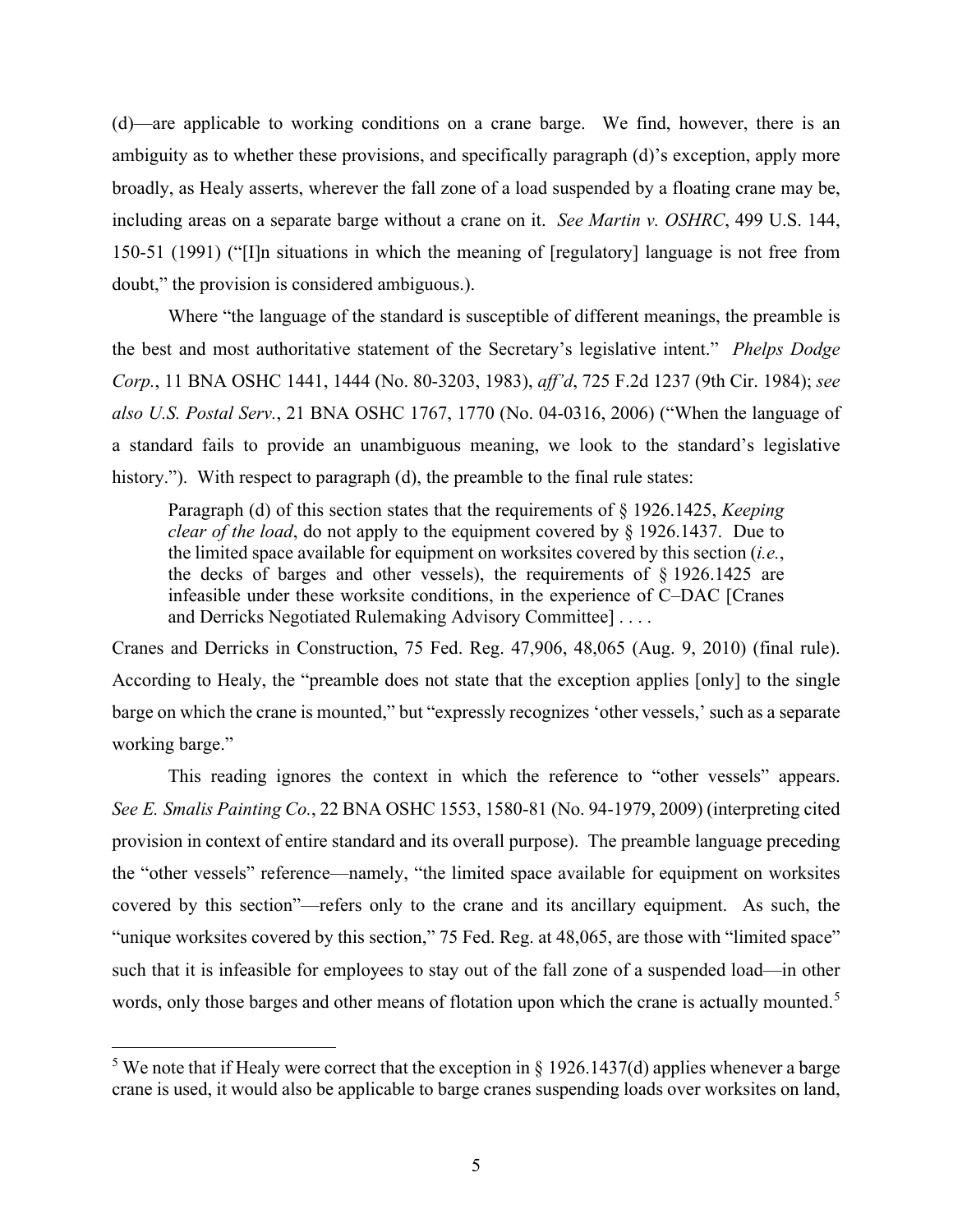*See id.* (noting "the practicalities of the worksite"). The phrase "other vessels" is clearly used as an abbreviated reference to the means of flotation for a crane listed in the final rule—that is, other *types* of vessels, such as "barges, pontoons, vessels or other means of flotation (i.e., vessel/flotation device)."[6](#page-5-0) 29 C.F.R. § 1926.1437(a); 75 Fed. Reg. at 48,065. The preamble therefore establishes that the Secretary intended the exception in paragraph (d) to apply only to the vessel/flotation device upon which a crane is mounted. Accordingly, we find that § 1926.1437(d) applies only to fall zones on floating cranes and crane barges—thus, it does not preempt application of the general duty clause with respect to the work being performed by Healy's employees on the working barge.

The preemption analysis, however, does not end there—§ 1926.1425(b), the general prohibition against working in the fall zone of a suspended load, remains at issue. The judge acknowledged that "it would seem appropriate § 1926.1425 would be the default measure in the event that § 1926.1437 did not apply," but he nonetheless declined to rule on the question based on his finding that "Healy did not assert the applicability of § 1926.1425." This was error. Section 1926.1437 is not relevant unless § 1926.1425 is first at issue. In other words, § 1926.1437(d) is nothing more than an exception to  $\frac{1926.1425(b)}{1926.1485(b)}$  indeed, the entire text of  $\frac{1926.1437(d)}{1926.1437(d)}$  is "Section 1926.1425 does not apply." As such, Healy is necessarily arguing that § 1926.1425(b) otherwise applies here and thus preempts application of the general duty clause. In short, Healy cannot possibly argue that the exception—§ 1926.1437(d)—applies without also arguing that the rule—§ 1926.1425(b)—applies in the first place.[7](#page-5-1) *Cf. Gen. Motors Corp., Delco Chassis Div.*, 17

which are not "unique" worksites and do not inherently give rise to the feasibility concerns expressed in the preamble. *See* 75 Fed. Reg. at 48,065.

<span id="page-5-0"></span> $6$  Several provisions in  $§$  1926.1437 confirm that the only type of vessel being addressed here is a floating crane or vessel that supports a land crane. *See, e.g.*, 29 C.F.R. § 1926.1437(h) (inspection requirements for both cranes and "the barge, pontoons, vessel or other means of flotation used to support a floating crane/derrick or land crane/derrick . . . ."); 29 C.F.R. § 1926.1437(m) (provisions addressing the structural integrity of "barges, pontoons, vessels or other means of flotation," and making clear that this phrase refers specifically to those equipped with cranes); 29 C.F.R. § 1926.1437(n) (provisions concerning the physical attachment or securing of land cranes/derricks to the barges, pontoons, vessels, or other means of flotation used to keep the crane afloat).

<span id="page-5-1"></span><sup>7</sup> Contrary to the judge's finding, Healy has expressly relied on the interplay between these two provisions, explaining in its summary judgment motion that "to understand [the company's preemption argument] it is necessary to review the [entire] cited standard[.]" Healy then argued in its post-hearing brief that "there is no way to synthesize the Secretary's position[] that neither § 1926.1425 nor . . . § 1926.1437(d) appl[ies]." These same points are reiterated by the company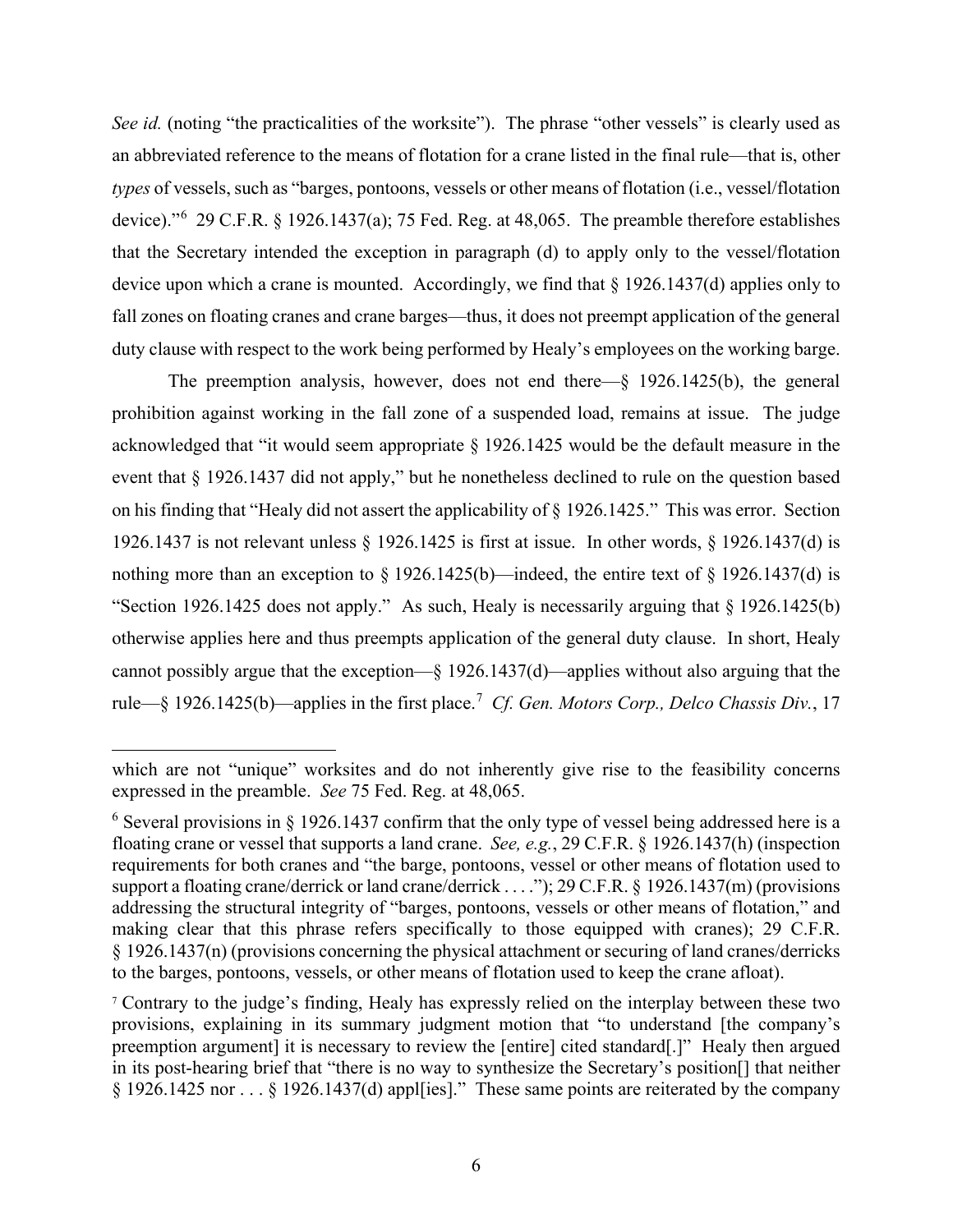BNA OSHC 1217, 1220 n.7 (No. 91-2973, 1995) (consolidated) ("[T]he Secretary must show that the standard applies before the exceptions become relevant."), *aff'd*, 89 F.3d 313 (6th Cir. 1996).

As to the merits of its claim, we agree with Healy that § 1926.1425(b) applies here and therefore preempts the Secretary's application of the general duty clause. The crane mounted on the barge plainly falls within the scope of the crane standard, given that it was power-operated, it hoisted the buoy out of the water, and it horizontally moved the buoy both toward and away from the working barge. 29 C.F.R. § 1926.1400(a) (crane standard applies to "power-operated equipment . . . that can hoist, lower and horizontally move a suspended load"). More specifically, § 1926.1425(b) by its terms applies "[w]hile the [crane] operator is not moving a suspended load," as was the case here, given that the buoy was suspended in place when the Healy employees were attaching the additional concrete sinker blocks to the riser chain. Finally, this provision is aimed at the hazard of being struck by a suspended load, given its reference to "the fall zone." 29 C.F.R. § 1926.1425(b). As such, the very hazard the Secretary seeks to address here is directly covered by § 1926.1425(b), making resort to the general duty clause inappropriate. *See Donovan v. Royal Logging Co.*, 645 F.2d 822, 829 (9th Cir. 1981) ("The general duty clause applies when there are no specific standards.").

The Secretary would have us find that § 1926.1425 cannot apply here because "[n]either [§ 1926.1425 nor § 1926.1437] is meant to address a situation in which it is unnecessary to suspend the load to complete the work," and so "where a feasible means exists to protect employees independent of  $\lceil \xi \rceil$  1926.1425, an employer retains its duty under section  $5(a)(1)$  to utilize those protective measures."<sup>[8](#page-6-0)</sup> According to the Secretary, that is exactly the case here—it was not

on review—in its opening brief, Healy states that § 1926.1425 "could suggest that [the company's] actions were prohibited," and the company elaborates in its reply brief that "there is no daylight between what [§] 1926.1425(b) restricts and what the Secretary seeks to sanction via the General Duty Clause," because "*all of [the Secretary's] claims are directed to the exact same danger that is encompassed by [§] 1926.1425(b)*: the danger of being crushed by a falling load." (Emphasis added.) At no point throughout these proceedings has the Secretary objected to these claims or otherwise argued that Healy has waived this issue. Therefore, we find the company has invoked preemption by § 1926.1425(b).

<span id="page-6-0"></span><sup>&</sup>lt;sup>8</sup> The general duty clause may be cited only when a standard does not cover the particular hazard at issue. *See, e.g., Integra Health Mgmt., Inc.*, 27 BNA OSHC 1838, 1851 (No. 13-1124, 2019) (affirming general duty clause citation alleging workplace violence hazard not covered by OSHA standard); *A.H. Sturgill Roofing, Inc.*, 27 BNA OSHC 1809, 1810-20 (No. 13-0224, 2019) (vacating general duty clause citation alleging excessive heat hazard not covered by OSHA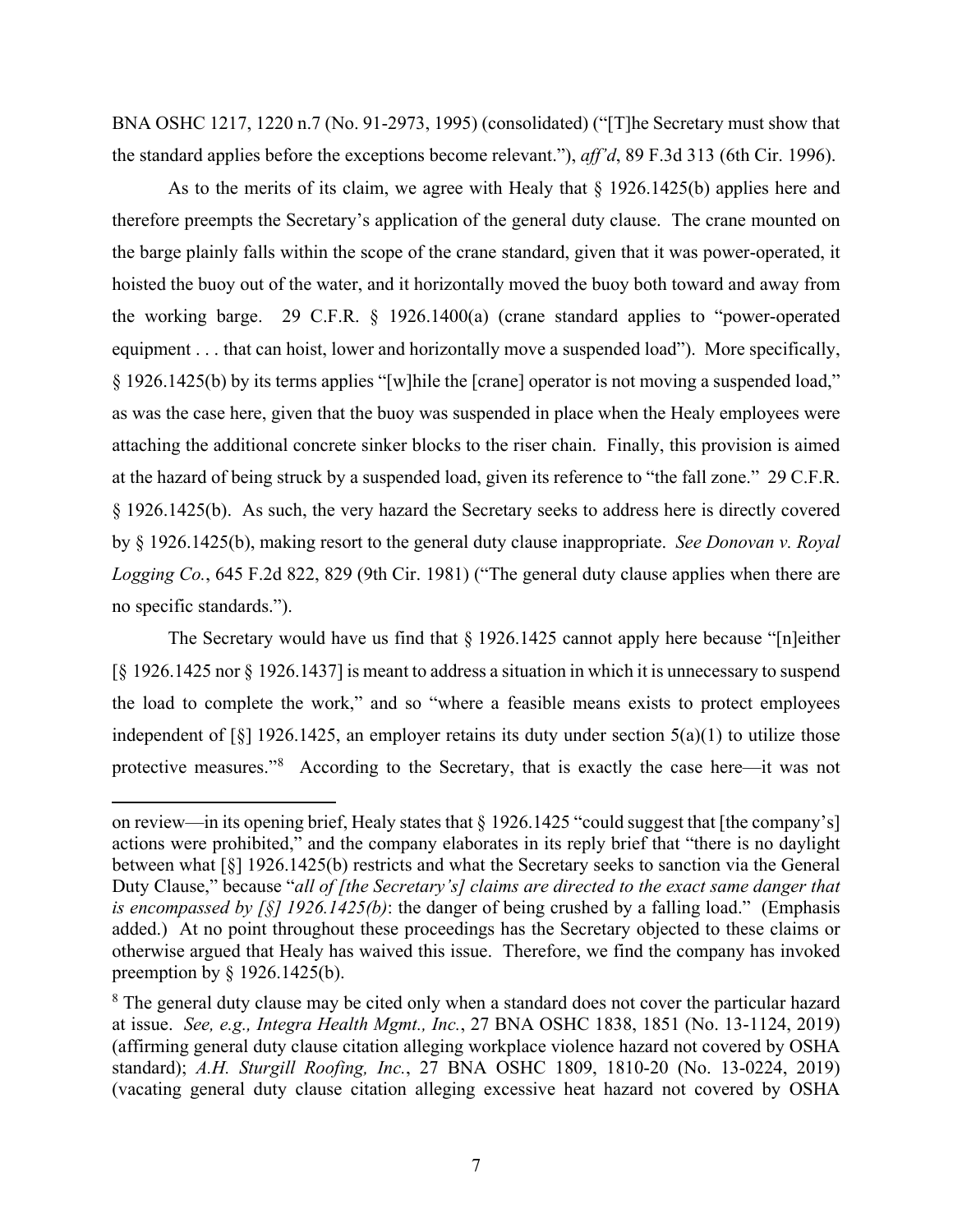necessary for Healy to suspend the load because "placing the buoy on the barge deck . . . would have eliminated the hazard altogether."<sup>[9](#page-7-0)</sup> The Secretary may be correct about where Healy decided to place the buoy, but the language of § 1926.1425(b) does not support the premise of his argument. By its terms, § 1926.1425(b) does not apply only when suspending a load is necessary; it applies, without condition, "[w]hile the operator is not moving a suspended load," and the Secretary gives us no reason to ignore this plain language. *See Dravo Eng'rs & Constructors*, 11 BNA OSHC 2010, 2012 (No. 81-0748, 1984) ("The Secretary would read into the standard the additional duty to enforce [hazard] instructions. We decline to rewrite the standard to impose a duty not otherwise required.").

In short, to address the hazard he alleges here, the Secretary should have cited § 1926.1425(b), with the compliance issue to be litigated being whether Healy's employees were "within the fall zone" of the suspended buoy, not whether any other potential abatement was feasible. *Cf. Bunkoff Constr. Co.*, 9 BNA OSHC 1043, 1044 n.4 (No. 76-2760, 1980) ("Respondent is engaged in construction and therefore  $\S$  1926.28(a) occupies the field for the purpose of determining what, if any, personal protective equipment must be worn by its employees."). Accordingly, we conclude that the Secretary's application of the general duty clause is preempted by § 1926.1425(b), and we therefore vacate Serious Citation 1, Item 2.

SO ORDERED.

/s/

James J. Sullivan, Jr. Chairman

/s/

Amanda Wood Laihow Commissioner

Dated: September 30, 2020

standard). In this case, we conclude that there is a standard that applies to this particular hazard, and thus the general duty clause may not be cited.

<span id="page-7-0"></span> $9\,$  We note that the Secretary's argument in this regard shows his understanding of the interplay between § 1926.1425(b) and § 1926.1437(d). Indeed, the Secretary states that he "has never argued that [Healy] should have complied with [§] 1926.1425"—in other words, he assessed whether § 1926.1425(b) applies and argues on review that it does not.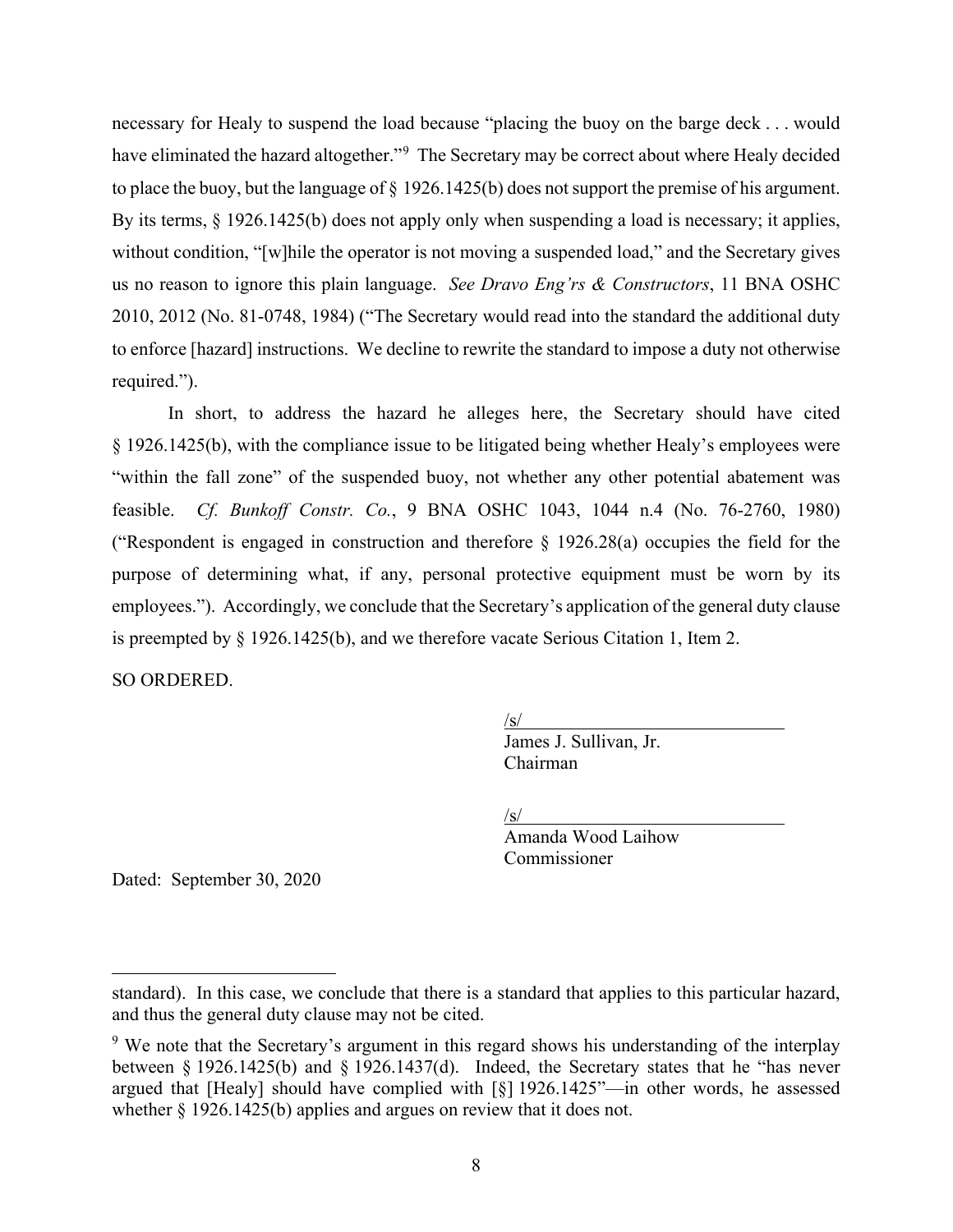### ATTWOOD, concurring:

I concur with my colleagues that Citation 1, Item 2, should be vacated but reach that conclusion on different grounds. For the reasons expressed by the majority, I agree that 29 C.F.R. § 1926.1437(d) does not apply and thus does not preempt the alleged general duty clause violation. Nevertheless, I disagree that Healy raised preemption by 29 C.F.R. § 1926.1425(b) and therefore decline to decide this case on that ground. I thus find it necessary to assess whether the Secretary established a general duty clause violation. Because I find that the Secretary failed to show Healy recognized the cited hazard, I would conclude that the Secretary failed to prove a section  $5(a)(1)$ violation.

### **I. Preemption**

As the majority states, preemption of the general duty clause by a specific standard is an affirmative defense that must be pled in an answer. *Spirit AeroSystems, Inc.*, 25 BNA OSHC 1093, 1097 n.7 (No. 10-1697, 2014); Commission Rule 34(b)(3)-(4), 29 C.F.R. § 2200.34(b)(3)-(4). *See also Coleco Indus.*, 14 BNA OSHC 1961, 1966-67 (No. 84-0546, 1991) (treating employer's argument that general duty clause is preempted by standard as affirmative defense). While Healy did not plead the defense in its answer, I agree with my colleagues that preemption by § 1926.1437(d) is properly before us, as it was subsequently raised by Healy and tried by the parties' consent. *See Bill C. Carroll Co*., 7 BNA OSHC 1806, 1810 (No. 76-2748, 1979) ("Unpleaded affirmative defenses . . . may be tried by the express or implied consent of the parties and treated as if actually raised by the pleadings."). I disagree with my colleagues, however, that preemption by § 1926.1425(b) is also properly before us, because Healy never raised this issue before the judge or on review.

My analysis begins with the judge's decision. For reasons similar to those articulated by the majority and with which I agree, the judge found that while Healy argued in its summary judgment motion that § 1926.1437(d) "applied in lieu of the general duty clause," that provision does not apply in the circumstances of this case and therefore does not preempt application of section  $5(a)(1)$ . As for  $\frac{1926.1425(b)}{b}$ , the judge expressly found:

*Healy Tibbitts did not assert the applicability of § 1926.1425*; indeed, Healy Tibbitts explicitly argued that it did not apply by operation of § 1926.1437. Although it would seem appropriate that  $\S 1926.1425$  would be the default measure in the event that § 1926.1437 did not apply, the Commission has held that raising a non-jurisdictional, affirmative defense on the Court's own motion is improper . . . .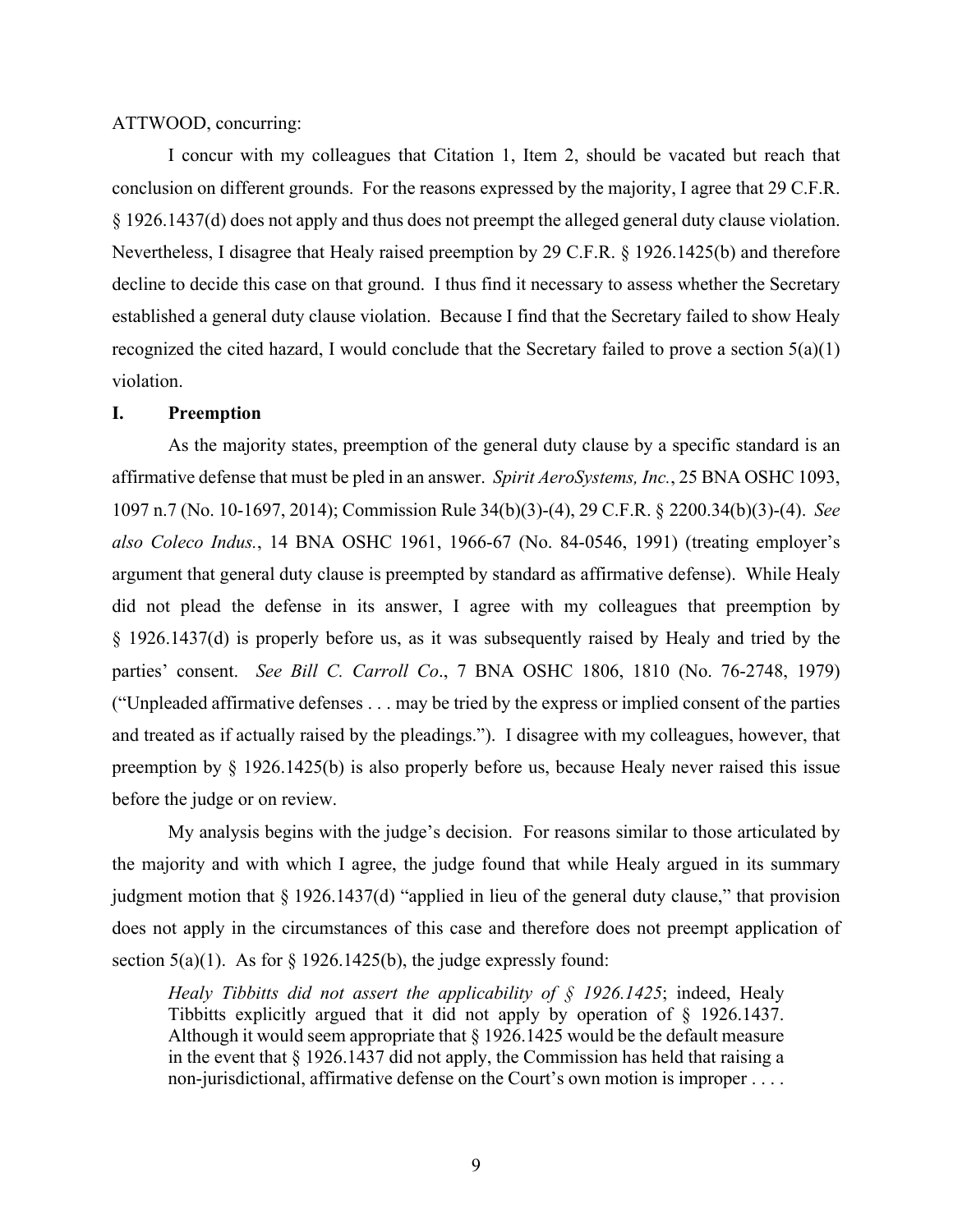Likewise, Complainant is under no obligation to disprove the applicability of every possible specific standard that could potentially apply.

(Emphasis added.) The majority concludes that this was error for the following reasons:

Section 1926.1437 is not relevant unless § 1926.1425 is first at issue. In other words,  $\S 1926.1437(d)$  is nothing more than an exception to  $\S 1926.1425(b)$  indeed, the entire text of § 1926.1437(d) is "Section 1926.1425 does not apply." As such, Healy is necessarily arguing that § 1926.1425(b) otherwise applies here and thus preempts application of the general duty clause. In short, Healy cannot possibly argue that the exception—§ 1926.1437(d)—applies without also arguing that the rule— $\S$  1926.1425(b)—applies in the first place.

But as I detail below, Healy has only and always argued that § 1926.1437(d) applies and therefore *permitted* the employees' work within the fall zone of the suspended buoy, and that the general duty clause cannot be invoked to prohibit activity which that section specifically permits.

As the judge correctly notes, Healy first argued that § 1926.1437(d) preempts the general duty clause in its motion for summary judgment:

[Section 1926.1425] generally provides a number of specific descriptions of when employees should attempt to stay out from under suspended loads and when they must be out from under such loads  $\dots$  [S]ection 1926.1437(d) of the Floating cranes/derricks and land cranes/derricks on barges Standard establishes that none of the provisions regarding Keeping Clear of the Load [§ 1926.1425] applies.

\* \* \*

Simply stated, the more specific standard [§ 1926.1437] does not prohibit the conduct cited by the Secretary and the citation must be vacated.

The Secretary responded that § 1926.1437(d) does not apply in the circumstances of this case and made no argument regarding the preemptive effect of § 1926.1425(b).

And despite the judge's explicit observation that "it would seem appropriate that § 1926.1425 would be the default measure in the event that § 1926.1437 did not apply," Healy did not pick up that thread on review and simply repeats the same arguments it made before the judge. Moreover, it is evident from the Secretary's brief on review that he understood Healy's argument as focusing solely on § 1926.1437(d). Indeed, the heading of the Secretary's first argument in his brief is "29 C.F.R. Section 1926.1437(d) Does Not Preempt [Healy's] Duties Under the General Duty Clause . . . ," and his subsequent arguments all focus on that provision.

Only in its reply brief on review does Healy finally make an argument that at first blush appears to assert that  $\S 1926.1425(d)$  preempts the general duty clause:

[T]here is nothing clearly distinct about the workplace condition the Secretary seeks to sanction here, relative to what is covered by the exempted section 1926.1425.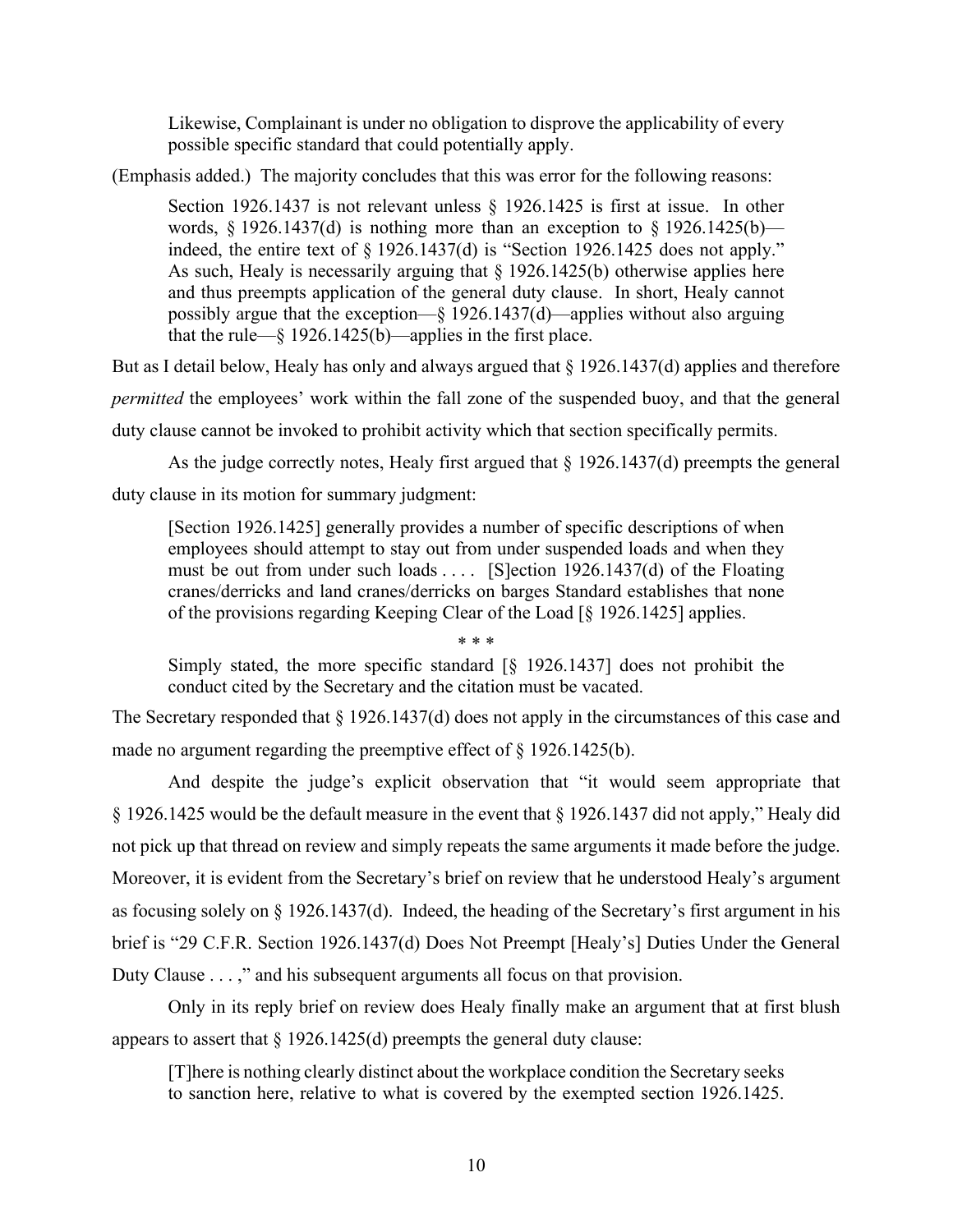That section requires employers to keep workers clear of suspended loads to prevent them from being crushed by a falling load, while the Secretary's General Duty Clause citation accuses Respondent of not keeping workers clear of a suspended load and thereby creating a risk of their being crushed by it. . . . [T]here is no daylight between what section 1926.1425(b) restricts and what the Secretary seeks to sanction via the General Duty Clause: risk to employees from being crushed by suspended loads.

[A]ll of these claims are directed to the exact same danger that is encompassed by section 1926.1425(b): the danger of being crushed by a falling load.

\* \* \*

In fact, though, this argument is made in service of Healy's overarching argument that § 1926.1437(d) is applicable and that the general duty clause violation is preempted by § 1926.1437(d):

Those [claims] all may be useful for analyzing a citation under section 1926.1425(b), but as previously mentioned, Respondent was expressly exempt from that standard due to section 1926.1437(d). The simple phrasing of that exemption ("Keeping clear of the load. Section 1926.1425 does not apply.") does not permit enforcement actions regarding keeping employees out of fall zones. Thus, the Secretary cannot achieve by the General Duty Clause something that *a specific regulatory exemption forbids him from doing* . . . .

(Emphasis added.)

The majority's position that Healy must have been arguing first that  $\S$  1926.1425(b) itself applies, second that § 1926.1437(d) applies, and third that § 1926.1425(b) therefore does not apply, is belied by Healy's own words. Moreover, Healy could very well have made an *alternative* argument that if the judge or the Commission held that  $\S$  1926.1437(d) was inapplicable, then § 1926.1425(b) applied and preempted the general duty clause violation. But it did not do so. In short, Healy never argued that § 1926.1425(b), by its own terms, is applicable and preempts the general duty clause in the circumstances of this case. For this reason, I decline to address § 1926.1425(b)'s preemptive effect and therefore reach the general duty clause question. *See L&L Painting Co.*, 23 BNA OSHC 1986, 1996 (No. 05-0055, 2012) (affirmative defense waived where employer "failed to raise [it] in its answer" and there was "no support for [the] claim that the defense was tried by consent").

### **II. General Duty Clause**

To prove a general duty clause violation, the Secretary must establish that: (1) a condition or activity in the workplace presented a hazard; (2) the employer or its industry recognized the hazard; (3) the hazard was causing or likely to cause death or serious physical harm; and (4) a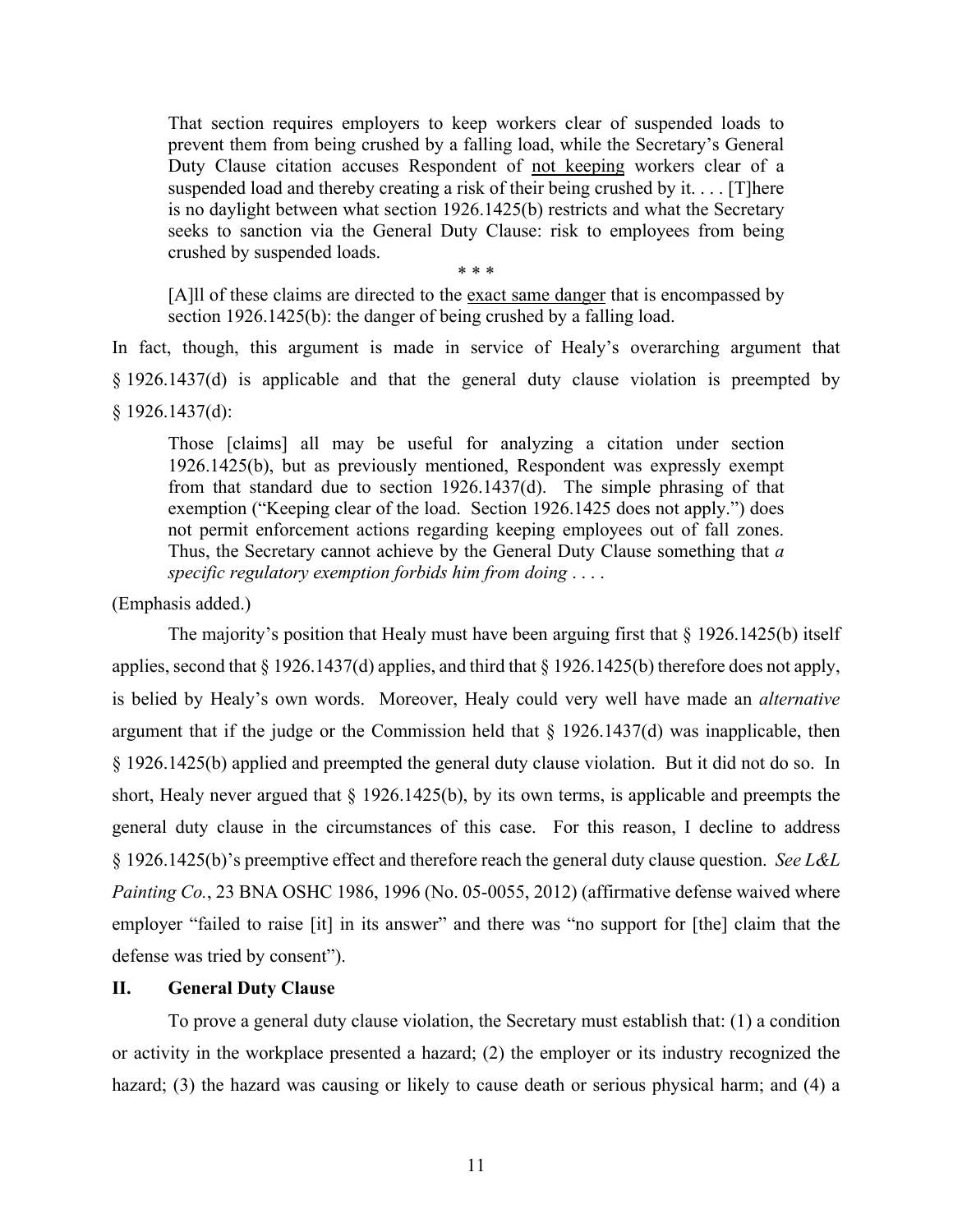feasible and effective means existed to eliminate or materially reduce the hazard. *Arcadian Corp.*, 20 BNA OSHC 2001, 2007 (No. 93-0628, 2004). The judge found that all four elements were established and therefore affirmed the violation. The Commission requested briefing on only the issues raised in Healy's petition for discretionary review, which was limited to a challenge of the judge's ruling on the hazard recognition element.<sup>[1](#page-11-0)</sup> For the following reasons, I conclude that the Secretary has failed to establish recognition of the hazard here.

A hazard is considered "recognized" when "the potential danger of a condition or activity is either actually known to the particular employer or generally known in the industry." *Pepperidge Farm, Inc.*, 17 BNA OSHC 1993, 2003 (No. 89-0265, 1997). "[P]roof of an employer's actual knowledge of a hazard is sufficient to prove that the hazard was 'recognized.' " *Magma Copper Co. v. Marshall*, 608 F.2d 373, 376 (9th Cir. 1979). Here, the citation alleges "a struck-by hazard when employees worked *under a load* that was suspended by a crane while . . . installing a concrete sinker block to the riser chain." (Emphasis added.) The judge characterized the hazard as one "associated with standing in the *fall zone* of a 12,000-pound buoy," and he found that Healy recognized the hazard based on the company's actionstaken prior to lifting the buoy.<sup>[2](#page-11-1)</sup> Specifically, the judge found that Superintendent Richard Cabral was aware of the "bad" condition of the buoys in the harbor, which prompted crew members to (1) conduct a prelift inspection of each buoy by climbing on top of the buoy and hitting it with hammers "to make sure . . . that it's all sound," and (2) attach a wire rope sling to the buoy's pad eyes as a backup safety measure before lifting it from the water. According to the judge, "[t]he simple fact that [the company] had concerns about the stability of the capture plate assembly's connection to the buoy—which is how the buoy was connected to the riser chain—and took actions to mitigate the hazards stemming from its condition indicates [Healy] recognized the hazard."

<span id="page-11-0"></span> $<sup>1</sup>$  The Secretary must also prove the employer knew or, with the exercise of reasonable diligence,</sup> could have known of the presence of the hazardous condition at the worksite. *Burford's Trees, Inc.*, 22 BNA OSHC 1948, 1950 (No. 07-1899, 2010), *aff'd*, 413 F. App'x 222 (11th Cir. 2011) (unpublished). Healy's petition for discretionary review was limited to the hazard recognition element, though it is similar to the issue of knowledge in this particular case.

<span id="page-11-1"></span> $2$  The Secretary presented no evidence of industry recognition. In addressing hazard recognition for another alleged general duty clause violation (Item 1) not at issue here, the judge determined that the Secretary had "failed to identify what 'industry' Healy Tibbitts was in," and thus did not make a finding as to whether Healy's industry recognized the hazard. Under these circumstances, the Secretary can only establish hazard recognition by proving that Healy itself had actual knowledge of the cited hazard. *See Magma Copper*, 608 F.2d at 376.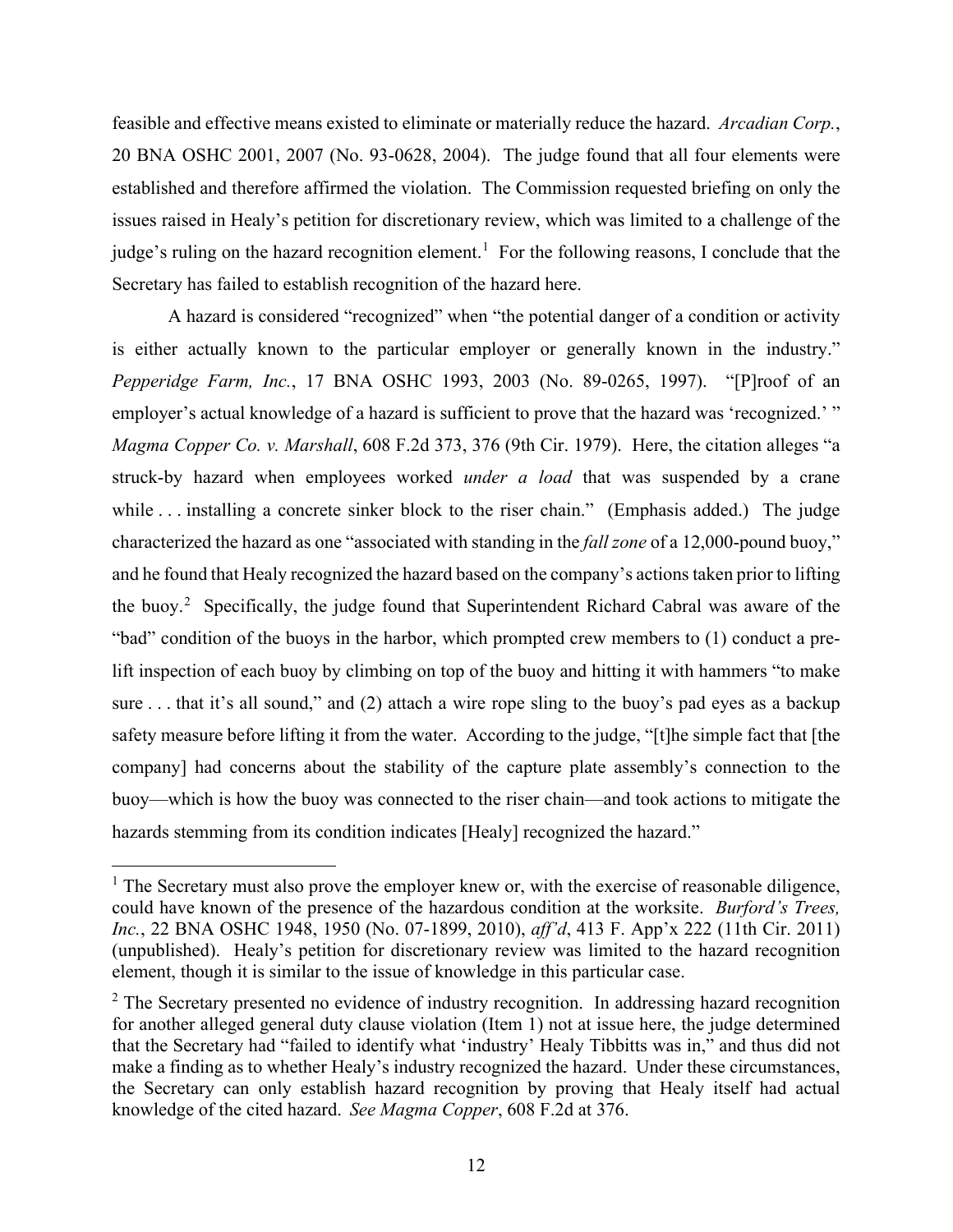On review, Healy addresses hazard recognition as if the hazard were defined not simply as the risk that a buoy could fall and strike workers "under a load" (the phrase used in the citation), but that a deteriorated buoy could fall along the diagonal path of the riser chain to the adjacent barge and strike employees working there. Specifically, the company disputes the judge's findings that it knew about the extent of the deterioration of the particular buoy that was suspended on the day of the accident, and that it knew the buoy would travel diagonally down the riser chain to the working barge if the capture plate failed. The Secretary appears to accept Healy's framing of hazard recognition as being comprised of these two issues, both of which must be proven to meet his burden of proof.<sup>[3](#page-12-0)</sup> Indeed, the Secretary claims that Healy actually recognized the "specific hazard posed by the failure of the capture plate on a hoisted hawsepipe buoy" through Superintendent Cabral, who the Secretary alleges observed a suspended buoy fall along the riser chain on a previous project in 1997.

For the following reasons, I find that although Healy was aware of the buoy's poor condition, the company did not recognize that the buoy would travel diagonally down the riser chain.

# *Recognition of risk of buoy falling*

Based on its work practices on this project in combination with other evidence discussed below, Healy knew that the buoy could fall due to deterioration. *See Pepperidge Farm*, 17 BNA OSHC at 2007 (finding hazard recognition based on employer's voluntary safety efforts in addition to other independent evidence, such as memoranda showing awareness of prior injuries and warnings from experts and insurance carriers). As the judge found, Healy's pre-lift inspection and

<span id="page-12-0"></span> $3$  I note that the first of Healy's issues—whether the company recognized that the buoy's flange and/or capture plate was likely to fail due to deterioration—arguably describes too narrowly the hazard that must be recognized. The hazard as defined in the citation is "work[ing] under a load that was suspended by a crane while employees were installing a concrete sinker block to the riser chain"—and more specifically, working under a "suspended . . . hawsepipe buoy." Healy could have recognized this hazard without having known that this particular buoy was "likely" to fall because it had in fact deteriorated. *See Arcadian Corp*., 20 BNA OSHC at 2008 ("[T]he Commission has held that it is the hazard, not the specific incident that resulted in injury or might have resulted in injury, that is the relevant consideration in determining the existence of a recognized hazard."); *see also Beverly Enters.*, 19 BNA OSHC 1161, 1171 (No. 91-3144, 2000) (consolidated) ("[T]he level of risk does not have to be established to the point of mathematical predictability.") (citing *Indus. Union Dep't, AFL-CIO v. Am. Petroleum Inst.*, 448 U.S. 607, 655, 656-67 (1980)).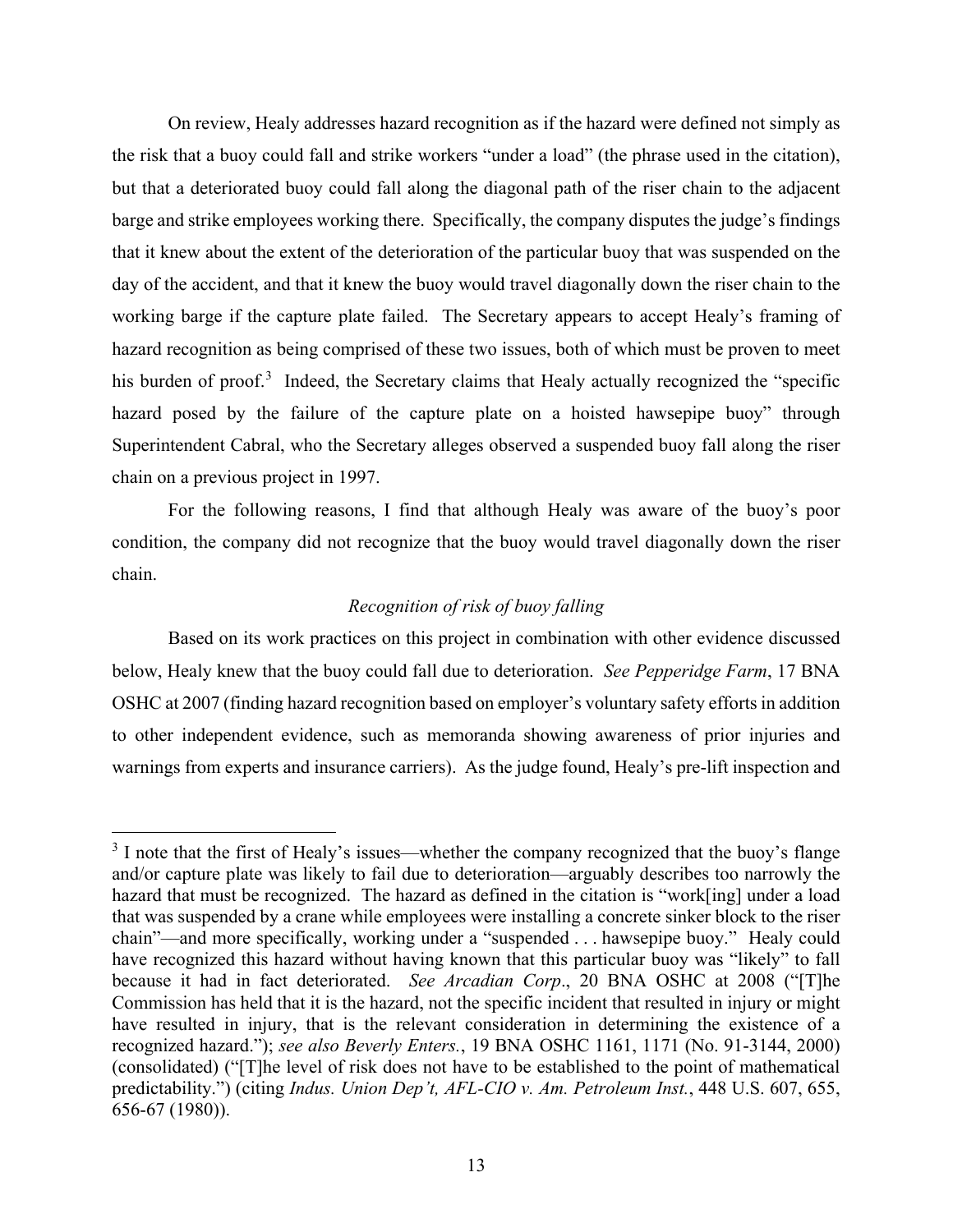attachment of the wire rope sling to the buoy as a back-up measure shows that the company recognized that the deteriorated condition of the buoy posed a hazard. Additionally, after lifting the buoy from the water and cleating the riser chain to the working barge (a two-minute process that required employees to be directly under the buoy), the crane operator swung the buoy approximately 20 feet to the side of the working barge so that employees were no longer directly underneath the load, further evidencing Healy's awareness that the buoy could fall.<sup>[4](#page-13-0)</sup>

Healy argues that the Commission should not rely on the company's voluntary safety measures to establish recognition. But voluntary measures may be considered when there is other, independent evidence of recognition. *See Pepperidge Farm*, 17 BNA OSHC at 2007. Here, the record contains such other evidence. The CO testified that Superintendent Cabral stated during the inspection that he was concerned about the capture plate failing and the buoy falling. Additionally, photographs show it was obvious that the D-8-H buoy had deteriorated. Although the crane operator testified that the buoy "was just painted so it looked good,"[5](#page-13-1) photographs taken after the accident show that much of the top (face-up) side of the flange (i.e., what was visible to Healy) was not covered in paint and was visibly corroded. Healy maintains that, as Navy representative Robert Pittman testified, there was no way for the company to determine the condition of the bolts inside the buoy that secured the flange to the capture plate, but as the Secretary points out, the deteriorated condition of the flange itself was plainly visible.

<span id="page-13-0"></span><sup>&</sup>lt;sup>4</sup> Superintendent Cabral testified that "[t]he only time we are directly under [the buoy] is when we're cleating it off. That's the only time we go under that buoy, and there's only two people that go[] under there." The two employees "put a shackle on it and they put it around the cleat *and they get out of there*." (Emphasis added.) After the riser chain is cleated, the crane operator swings the load over—"swinging till the thing is away from us." In my view Cabral's testimony shows that Healy sought to limit the time employees spent working directly under the load, which demonstrates the company's understanding that the buoys on the D-8 mooring system could fall.

<span id="page-13-1"></span><sup>&</sup>lt;sup>5</sup> The crane operator made this statement when asked if, instead of using two wire ropes as had been done on the previous buoy, he was "comfortable" with the decision of Richard Vonderhaar, the marine construction supervisor for Truston Technologies (the general contractor on this job), to use one wire rope on D-8-H. But he also said in response to this question that "[Vonderhaar] said one is good enough. It's way over the capacity. We don't need it." Put simply, it appears that the crane operator understood from Truston that one wire rope was sufficient as a back-up measure for D-8-H because it was in better shape than the previous buoy, but that is not inconsistent with Healy also believing that there nonetheless was a significant risk of D-8-H failing.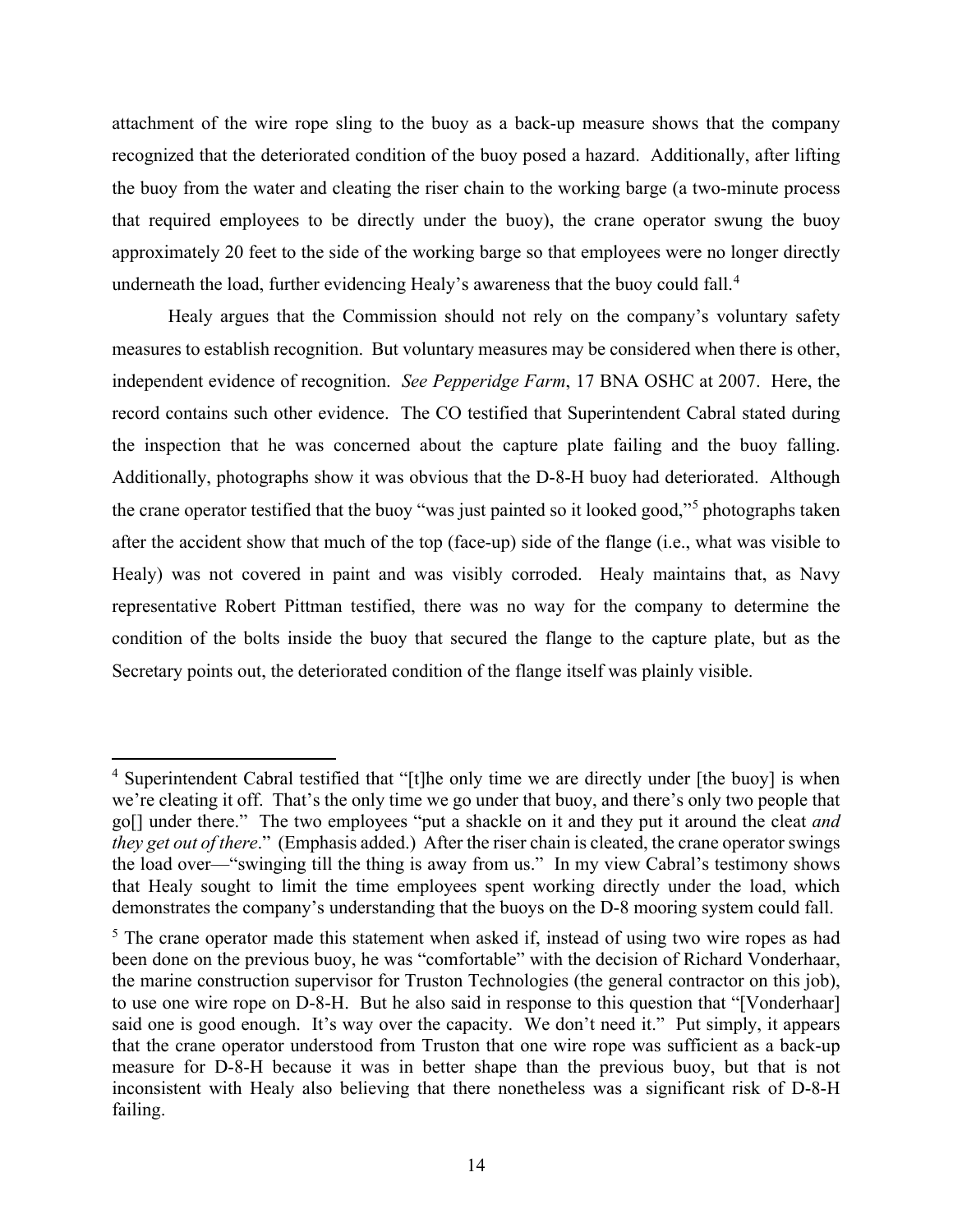Most of the other buoys had significant corrosion as well. Specifically, prior to lifting any of the buoys on the D-8 mooring system, Pittman and representatives from general contractor Truston Technologies conducted a visual inspection of all the buoys. Pittman testified that all but two of them (those were new) were in "bad condition" and "had been neglected for a considerable amount of time." Superintendent Cabral acknowledged that the buoy Healy upgraded just before working on D-8-H was in "bad" condition. In short, the visible corrosion of D-8-H's flange, coupled with Healy's knowledge that all but two of the other buoys had significant corrosion, establishes that Healy must have known there was a significant risk of the D-8-H buoy failing.<sup>[6](#page-14-0)</sup> *See Dana Container, Inc.*, 25 BNA OSHC 1776, 1789-90 (No. 09-1184, 2015 (finding actual knowledge of condition that violated confined space standard where manager, who had reviewed entry permits, "must have known" of deficiencies "evident on the face of the permits"), *aff'd*, 847 F.3d 495 (7th Cir. 2017).

For these reasons, I find the Secretary established that the company recognized that there was a significant risk of the buoy falling.

# *Recognition of buoy's fall path along riser chain*

The judge found that Healy recognized that the buoy could fall diagonally along the riser chain towards its employees on the sinker blocks because "there was literally no other place for the buoy to fall." This was the basis for the judge "simply . . . not believ[ing] Healy Tibbitts was unaware the suspended buoy would travel down the path of the riser chain." Healy argues that this was error because: (1) "there is no evidence that any individual present at the site . . . recognized this potential trajectory"; and (2) the judge disregarded "one obvious alternative direction" that the buoy could fall: straight down. The company maintains that "[w]hether by severing the chain that had more than 5.5 tons of weight put on it at once, or by the

<span id="page-14-0"></span><sup>&</sup>lt;sup>6</sup> Given my conclusion, it is unnecessary to address the Secretary's claim that recognition can also be based on Superintendent Cabral having purportedly observed a buoy fail on a previous project in 1997 involving another mooring system (an argument the judge appears to have disregarded in finding hazard recognition). Specifically, the Secretary relies on deposition testimony from Gustav Ruetenik, chief engineer for PCCI, a private contractor. Ruetenik stated that in 1997, he and Cabral participated in a project to install a hawsepipe buoy in Pearl Harbor when the buoy's capture plate failed while the buoy was suspended (via its riser chain) by a crane, just as the buoy was about to be lowered into the water. Ruetenik recalled that Cabral was the crane operator and barge superintendent on that project. However, Cabral testified that he did not remember that incident; he recalled working on a mooring leg installation project in Pearl Harbor in 1997 but did not recall any buoy failure.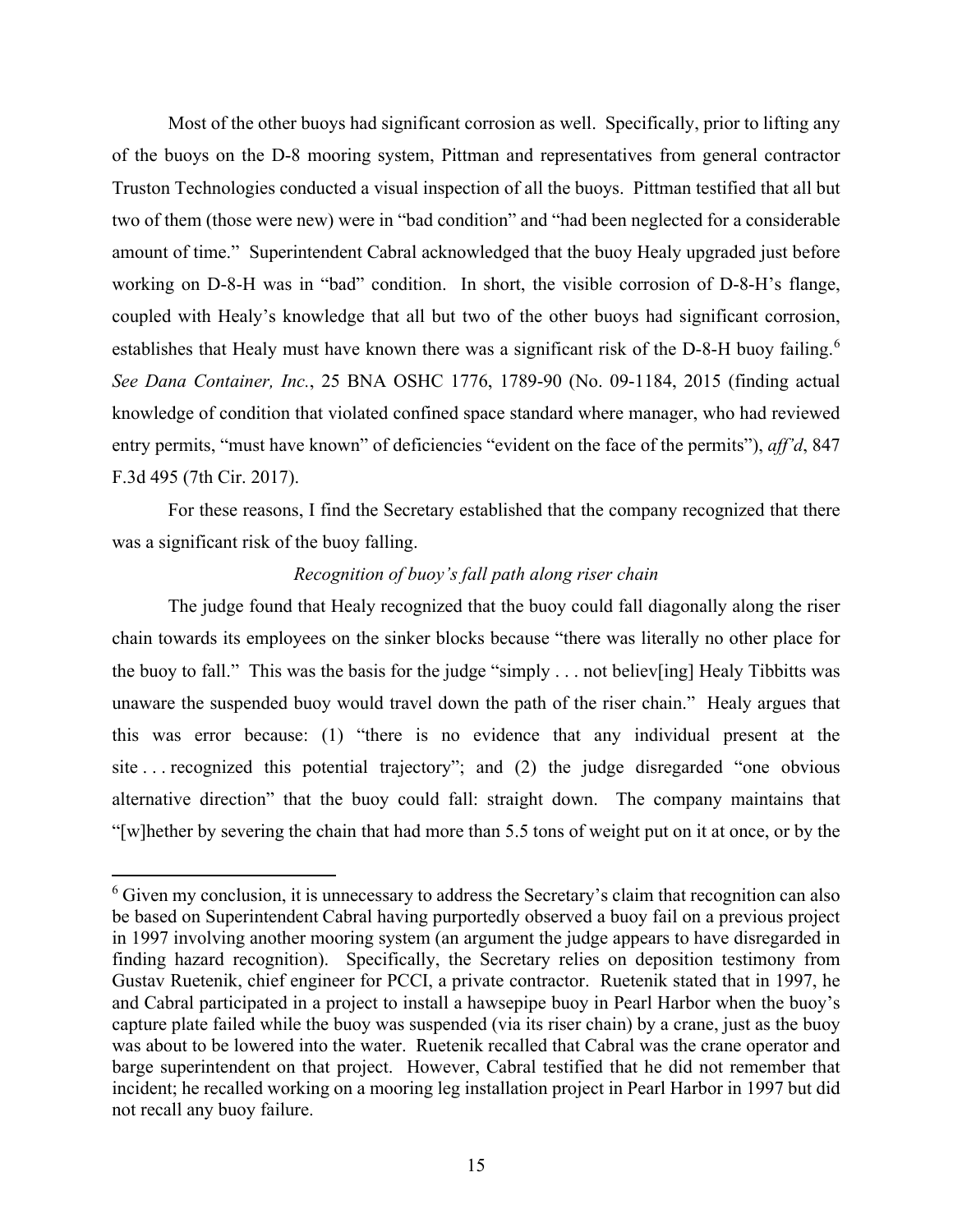intense friction of sliding even slightly down the chain, it was quite logical to assume that  $a[n]$ 11,300 pound buoy, if the flange or capture plate failed and gravity took full hold of the buoy, would continue to do so virtually uninterrupted." The Secretary asserts that "it defies logic that [Healy] did not recognize the buoy [if dislodged] would travel toward the employees."

After reviewing the record, I find that both of Healy's contentions have merit. Regarding Healy's first point, there is no evidence that any of its supervisors at the worksite realized the buoy could fall along the riser chain toward the employees.<sup>[7](#page-15-0)</sup> Superintendent Cabral, through whom the Secretary seeks to impute hazard recognition, testified that prior to the accident, he had neither considered nor discussed with anyone the prospect that the buoy would follow the path of the riser chain if the capture plate failed.<sup>[8](#page-15-1)</sup> Although Cabral testified that the hazards associated with working *under* a suspended load were discussed at daily safety meetings between Healy, Truston, and the Navy, the crew was not working under a suspended load after initially cleating off the riser chain, and there is no evidence that Healy recognized the same hazards would apply to a load suspended 20 feet to the side of the workers. Pittman corroborated this testimony, stating that only *after* the accident did he and Superintendent Cabral realize the buoy would travel down the riser chain if the capture plate failed. With respect to Ruetenik's testimony regarding the capture plate failure he witnessed in 1997 (*see supra* footnote 6), the record is silent on whether that riser chain was angled down to the water, as in the instant case, or was vertical. However, as that buoy was about to be lowered into the water, it seems logical that the riser chain would have been vertical.

Healy's second point addresses the judge's apparent reasoning that it was clearly obvious that if the capture plate failed, the buoy would follow the riser chain to the adjacent barge. Indeed, the Commission has held that "[r]ecognition of the hazard can be inferred from the obvious nature of the hazard." *Litton Sys., Inc.*, 10 BNA OSHC 1179, 1182 (No. 76-0900, 1981) (finding obvious the hazard of a large vehicle moving with obstructed vision through areas used as walkways by employees). Likewise, courts have found that where a hazard is " 'obvious and glaring,' the

<span id="page-15-0"></span> $<sup>7</sup>$  There is evidence that non-supervisory Healy employees had this concern, as the CO testified</sup> that during his employee interviews, such employees "stated that a wire rope was necessary to be attached across the pad[-]eyes of the buoy because of their concern that the capture plate might fail and the buoy may travel down the riser chain ending up on the concrete sinker block." There is no evidence, though, that these concerns were ever communicated to a Healy supervisor.

<span id="page-15-1"></span><sup>&</sup>lt;sup>8</sup> Although the judge stated that he did not believe that Healy was unaware that the buoy could slide down the chain, he did not make any credibility determination with respect to Superintendent Cabral's testimony. Cabral's testimony on this point was unrebutted.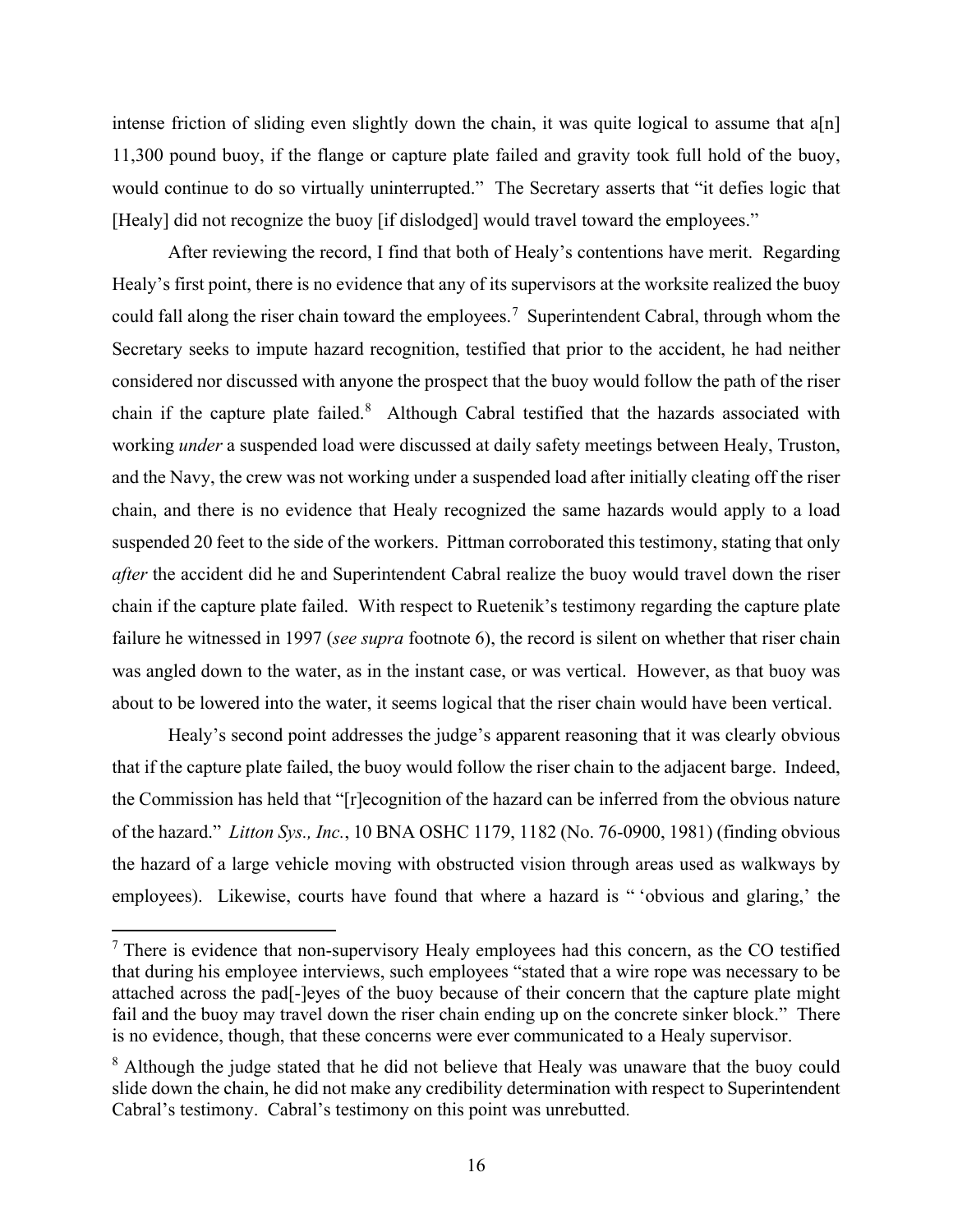Commission may determine that the hazard was recognized without reference to industry practice or safety expert testimony." *Kelly Springfield Tire Co. v. Donovan*, 729 F.2d 317, 321 (5th Cir. 1984) (citing *Tri-State Roofing v. OSHRC*, 685 F.2d 878, 880 (4th Cir. 1982) (no protective equipment for unguarded platform 40 feet above concrete floor); *Donovan v. Mo. Farmers Ass'n*, 674 F.2d 690, 691 (8th Cir. 1982) (employees lowered into unventilated grain elevator pit emitting strong odor of decomposing grain without wearing safety belt and lifeline attachment held to be exposed to obvious and recognized hazard)). *Compare S. Ohio Bldg. Sys., Inc. v. OSHRC*, 649 F.2d 456, 459-60 (6th Cir. 1981) (presence of wind gusts, without proof of velocity, insufficient to show obvious fall hazard to workers on roof); *W.G Fairfield Co. v. OSHRC*, 285 F.3d 499, 508 (6th Cir. 2002) (Commission did not act arbitrarily or capriciously in finding hazard of crossing active roadways not so obvious as to eliminate employer's duty to train employees).

The obviousness of the fall-path along the riser chain does not turn on whether, as Healy alleges, the buoy could, alternatively, have fallen straight down. To establish recognition, the Secretary does not have to prove that there was no fall-path other than along the riser chain; he just has to establish that it was obvious that there was a significant risk that if it fell, it could fall along the chain. *See Gen. Motors Corp*.*, Cent. Foundry Div.*, 10 BNA OSHC 1958, 1960 (No. 77-3790, 1982) ("In this case, most of the evidence and arguments about recognition of the hazard concern the foreseeability of the particular incident as it occurred . . . . The Commission has held, however, that it is the hazard, not the specific incident resulting in injury, that is the relevant consideration in determining the existence of a recognized hazard."). But as noted above, neither Pittman nor Superintendent Cabral, both of whom had extensive experience in the field, recognized until after the accident that the buoy could slide along the riser chain.

I am concerned that the judge, who lived with the case and had the opportunity to evaluate the truthfulness of the witnesses, did not believe that Healy was unaware that the buoy could travel down the riser chain. However, his failure to explain *why* he did not believe Healy, beyond his finding that there was no other place for the buoy to fall, undermines the weight that might otherwise be given to his skepticism. In light of the extensive work experience of both Pittman and Cabral, I find the evidence is insufficient to establish that it was obvious to Healy that there was a risk that the buoy, if it failed, would fall along the chain to the workers. *See W.G Fairfield Co.*, 285 F.3d at 508 (deceased employee's work experience and history of sound judgment considered in determining the obviousness of hazards presented by crossing an active roadway).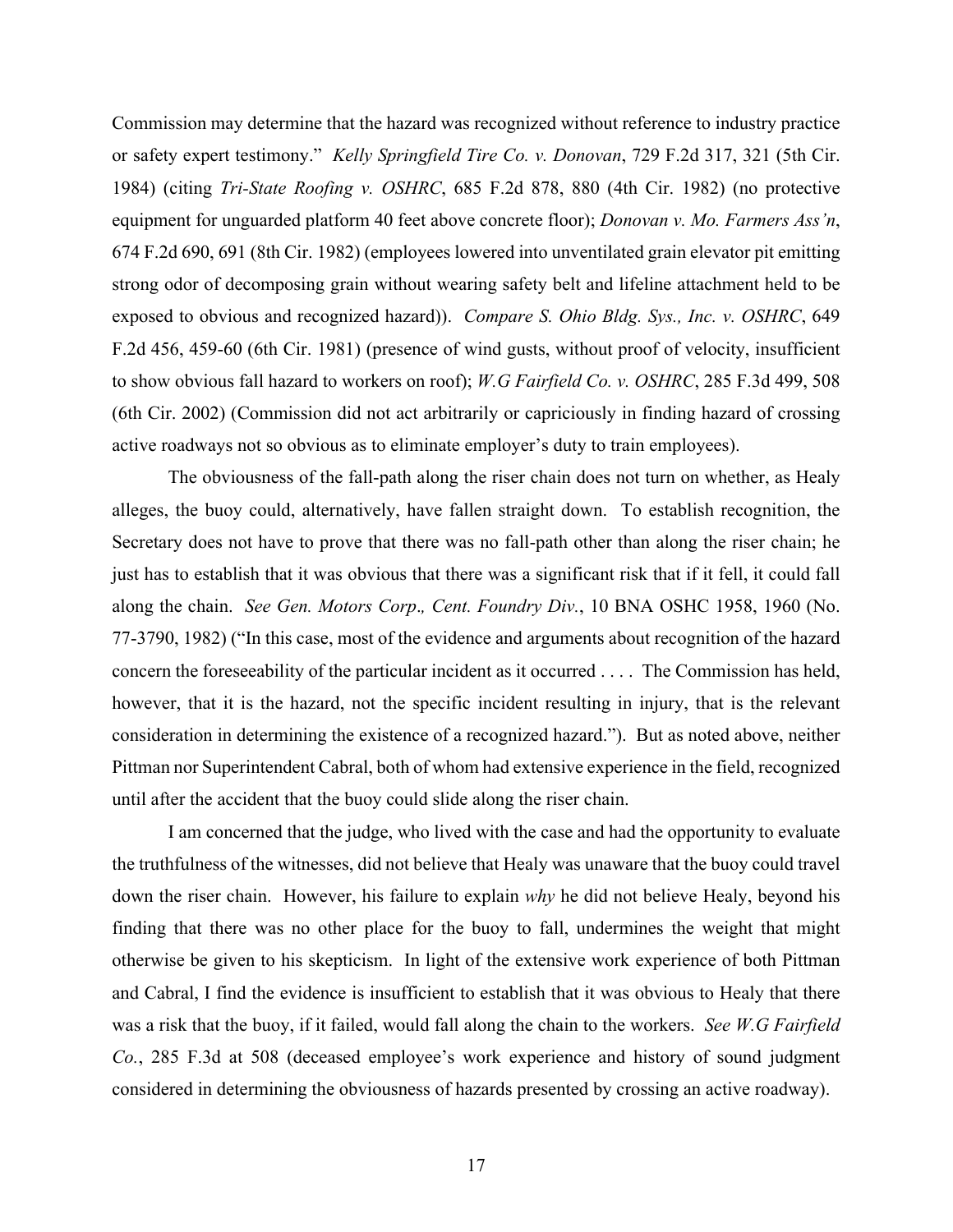In sum, although Healy's precautionary measures in combination with the obviousness of the deteriorated condition of the buoy establishes that it was aware there was a significant risk of the buoy falling, there is insufficient evidence to establish that Healy recognized at the time that if the buoy fell, it could follow the path of the riser chain towards the employees. Therefore, I conclude the Secretary failed to establish the hazard recognition element of the general duty clause violation. Accordingly, I concur with the majority's decision to vacate Citation 1, Item 2.

/s/

Cynthia L. Attwood Commissioner

Dated: September 30, 2020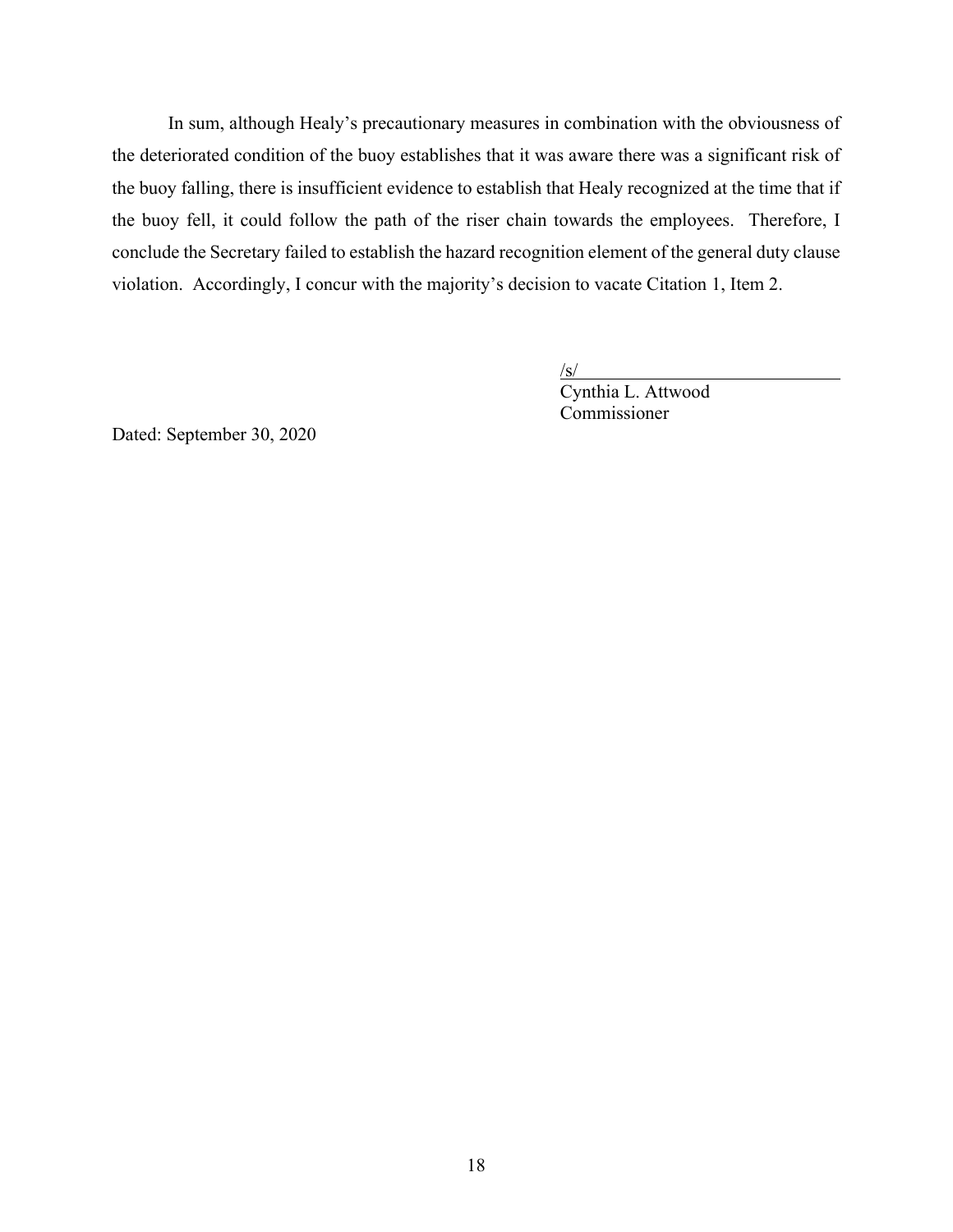# **United States of America OCCUPATIONAL SAFETY AND HEALTH REVIEW COMMISSION**

SECRETARY OF LABOR,

Complainant,

OSHRC Docket No. 15-1069

v.

HEALY TIBBITTS BUILDERS, INC.,

Respondent.

Appearances:

Susan Brinkerhoff, Esq. and Cheryl Adams, Esq., Department of Labor, Office of Solicitor, Seattle, Washington For Complainant

Thomas Benjamin Huggett, Littler Mendelson, P.C., Philadelphia, Pennsylvania For Respondent

Before: Administrative Law Judge Patrick B. Augustine

# **DECISION AND ORDER**

 Approximately three years ago, the United States Navy hired Truston Technologies to perform maintenance on mooring systems in the Middle Loch of Pearl Harbor, Honolulu, Hawaii. (Stip. No. 3). Truston,<sup>[18](#page-18-0)</sup> in turn, hired Healy Tibbitts Builders to carry out certain aspects of the maintenance operation. (Stip. No. 4). Part of the maintenance operation involved lifting an 11,500 pound buoy approximately 75 feet above the deck of the barge where Truston's and Healy Tibbitts' employees were stationed. (Tr. 97, 171). Tragically, during the course of one such lift, the buoy

<span id="page-18-0"></span><sup>&</sup>lt;sup>18</sup>. Typically the Court would refer to all parties as either "Complainant" or "Respondent"; however, because this trial involved two respondents, the Court shall refer to them by their shortened, proper name to clarify any confusion that may result from using the generic "Respondent".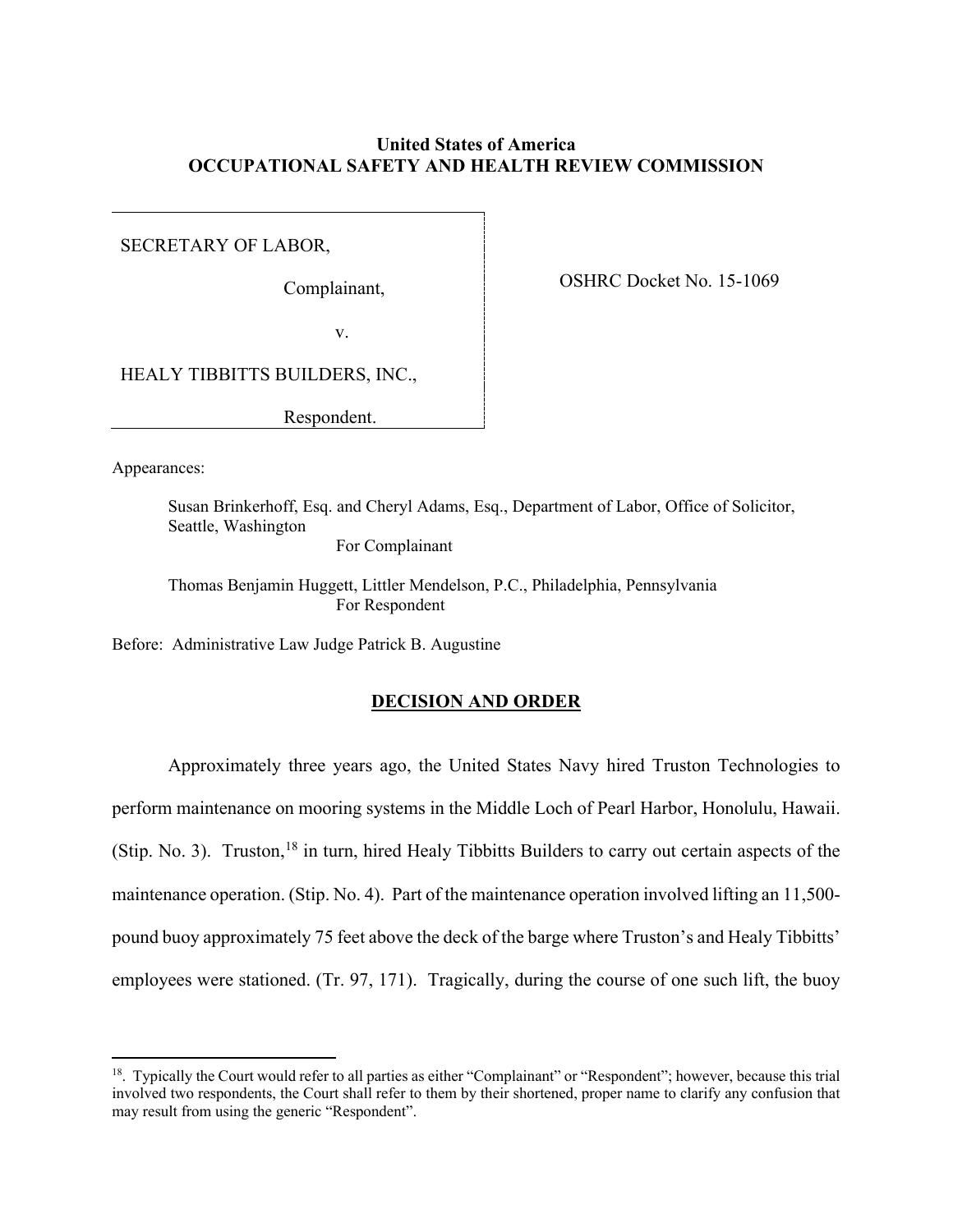detached from the crane hook and fell to the deck of the barge, seriously injuring two Healy Tibbitts employees and killing two others. (Stip. No. 25). In response, Complainant conducted an inspection, and cited Healy Tibbitts for five violations of the Occupational Safety and Health Act.  $19$ 

### **I. Procedural History**

As noted above, Complainant cited Healy Tibbits for five violations of the Act and proposed a total penalty of \$30,600. In response, Healy Tibbitts filed a *Notice of Contest*, arguing Complainant could not prove a violation with respect to any of the citation items. By filing the *Notice of Contest*, Healy Tibbitts brought this case before the Occupational Safety and Health Review Commission pursuant to section 10(c) of the Occupational Safety and Health Act of 1970, 29 U.S.C.  $\frac{6}{9}$  659(c).<sup>[20](#page-19-1)</sup>

In addition to citing Healy Tibbitts, Complainant also cited Truston for multiple violations of the Act. Because the facts and some of the alleged violations overlapped, Truston, Healy Tibbitts, and Complainant agreed to consolidate the cases for the purposes of trial only. Although the discussion of facts, and certain conclusions of law, will inevitably involve the actions of both Truston and Healy Tibbitts, this decision only addresses the citations issued to Healy Tibbitts. Of the five originally cited items, only four were addressed at trial—Citation 1, Item 3 was withdrawn by Complainant at the beginning of the trial. (Tr. 16).

The trial took place on October 24–27, 2016, in Honolulu, Hawaii. The following witnesses testified: (1) Compliance Safety and Health Officer (CSHO) Rajkumar Sundram; (2) Edward DeLach, Safety and Occupational Health Manager for OSHA Region 10; (3) Roger Forstner, Area Director for the Honolulu OSHA Area Office; (4) Daniel T. Crane, OSHA Lead

<span id="page-19-0"></span><sup>&</sup>lt;sup>19</sup>. The Court shall refer to the foregoing as "the Act".

<span id="page-19-1"></span><sup>&</sup>lt;sup>20</sup>. The Court shall refer to the Occupational Safety and Health Review Commission as "the Commission".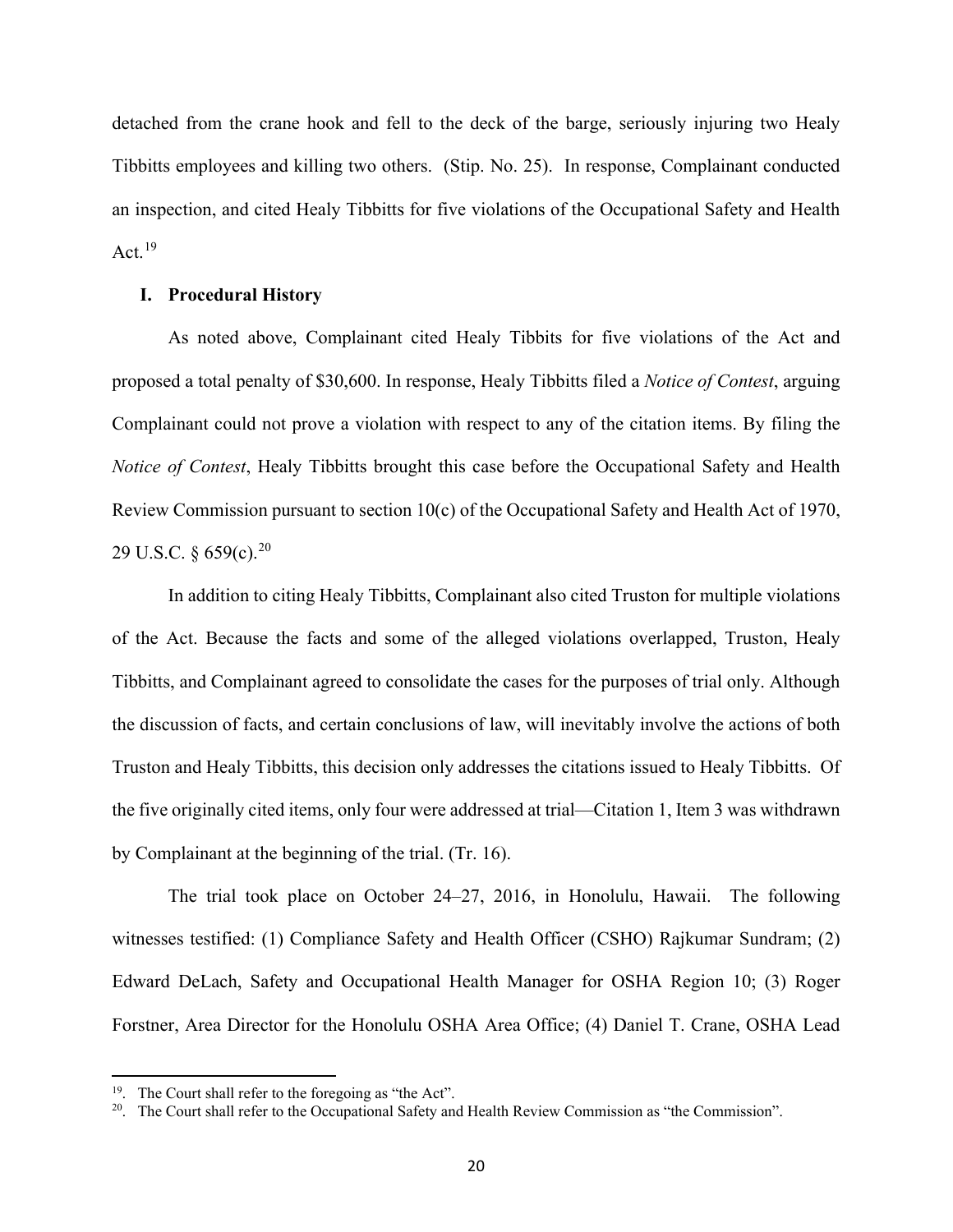Physical Scientist at Salt Lake City Technical Center; (5) Richard E. Cabral, Jr., Superintendent for Healy Tibbitts; (6) Cristian Caicedo, Project Manager for Healy Tibbitts; (7) Richard Heltzel, President of Healy Tibbitts; (8) Richard Vonderhaar, Marine Construction Supervisor for Truston; (9) Ricky K. Cabral, an operator for Healy Tibbitts; (10) Robert Pittman, Navy contracting officer; (11) Gustav Ruetenik, Chief Engineer for P.C.C.I., Inc.; and (12) Erick Knezek, Co-Owner of Truston.[21](#page-20-0) Both parties timely submitted post-trial briefs.

#### **II. Stipulations & Jurisdiction**

The parties stipulated to a number of facts, both substantive and jurisdictional. Those stipulations were submitted by the parties as Joint Exhibit  $1.^{22}$  $1.^{22}$  $1.^{22}$  Based on the parties' stipulations, the Court finds the Commission has jurisdiction over this action pursuant to section 10(c) of the Act. Further, the Court finds Healy Tibbitts was an employer engaged in a business and industry affecting interstate commerce within the meaning of section 3(5) of the Act, 29 U.S.C. § 652(5). *Slingluff v. OSHRC*, 425 F.3d 861, 866–67 (10th Cir. 2005).

#### **III. Factual Background**

In May 2009, the Navy's Naval Engineering and Expeditionary Warfare Center entered into a contract with Truston to provide ocean facilities engineering support services to the Navy's Inactive Ships Yard, located in the Middle Loch of Pearl Harbor. (Stip. No. 2). The contract was subsequently modified in August 2014 to include attaching sinker blocks to existing mooring legs, which were installed in 1997. (*Id.*). Pursuant to the contact, Truston hired Healy Tibbitts to provide labor and equipment for the mooring upgrades. (Stip. No. 4).

<span id="page-20-0"></span> $21$ . The testimony of Ricky K. Cabral, Robert Pittman, and Gustav Ruetenik was read into the record through the use of deposition testimony. Unfortunately, Ricky K. Cabral passed away during the pendency of these proceedings, though such was not the result of injuries suffered in the accident.<br><sup>22</sup>. Subsequent references to the parties' Joint Stipulations will indicate the source and specific stipulation, e.g., "Stip.

<span id="page-20-1"></span>No.  $\blacksquare$ . Due to the joint nature of the trial, references to exhibits submitted by Truston will be labeled as "T- " and those submitted by Healy Tibbitts will be labeled as "HT-\_\_".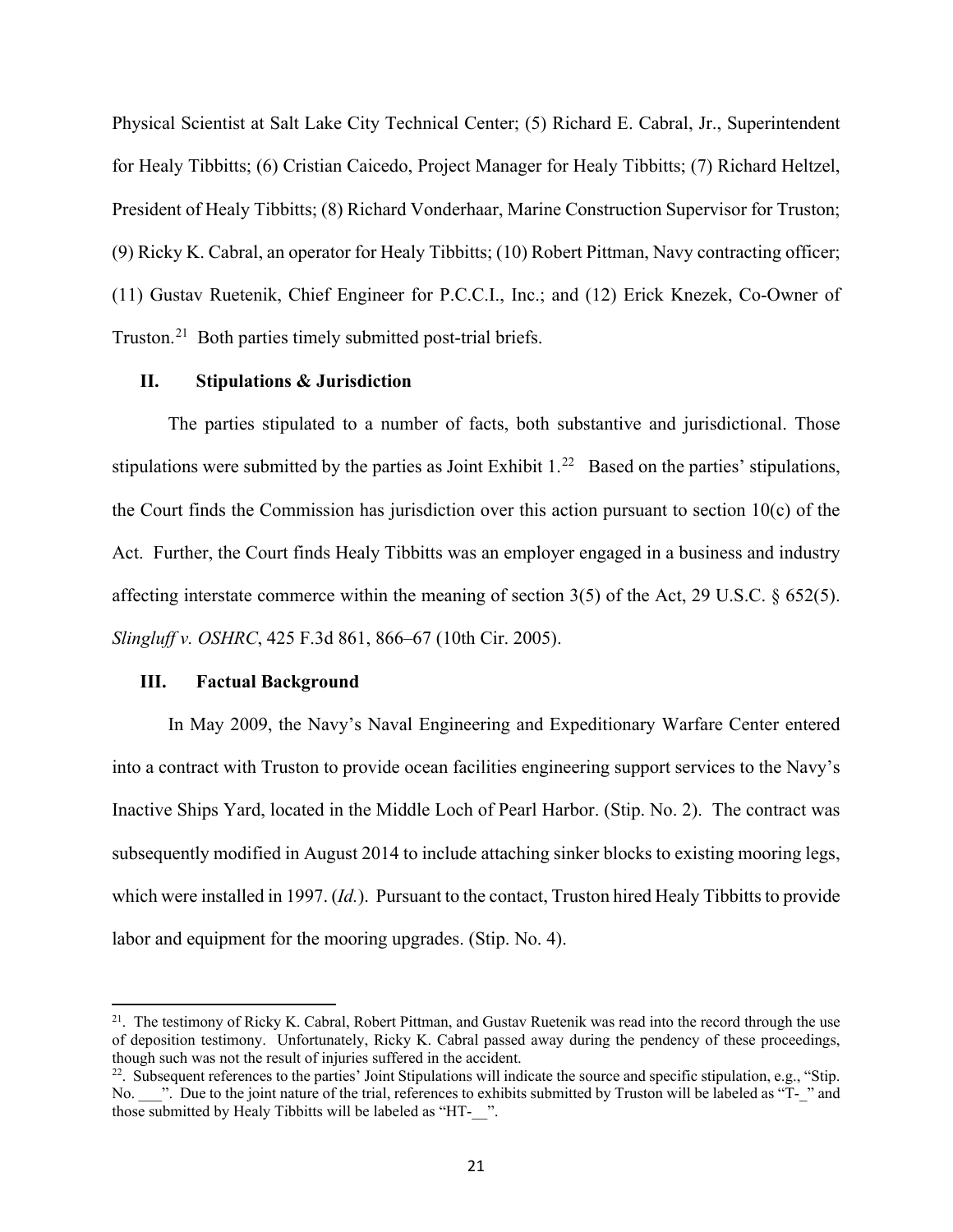According to Truston and Gustave Ruetenik, another contractor for the Navy, the Navy dictates the parameters of the contract, including specifications, guidelines, and safety. (Tr. 536, 585–86). In this case, Truston and representatives from the Navy participated in pre-planning meetings to discuss how the mooring upgrades would be accomplished, how previous operations had been carried out, and how safety would be handled. (Tr. 53, 573–74). The procedures and plans developed during this meeting were then reduced to a Project Execution Plan. (Tr. 484; Ex. T-52). Bob Pittman and Steve Cohen, both Navy representatives, reviewed the plan and gave it their approval. (Tr. 484).

Pittman was the designated onsite representative for the Navy. However, according to Healy Tibbitts' Contract Proposal<sup>23</sup> and Truston's Site-Specific Accident Prevention Plan, Truston assumed responsibility for supervision of subcontractor personnel and over all safety-related matters. (Ex. C-5, C-12). The Accident Prevention Plan specifically states, "We will provide and enforce safety rules to protect employees, subcontractor, clients and the public." (Ex. C-12 at 3). The testimony of Richard E. Cabral, Jr. and Ricky Cabral confirmed those assumed responsibilities were carried out on a day-to-day basis by Truston's onsite supervisors, Robert Vonderhaar and Chris Pacheco. (Tr. 313, 398, 403). While Pittman participated in a portion of the work identifying the link on the riser chain to which the sinker blocks would be attached—Truston and Healy Tibbitts were still responsible for carrying out the mooring maintenance in accordance with the plan approved by the Navy. (Tr. 439–41; Ex. C-5, C-12). This is reflected in the Project Organizational chart, which was supplied by Truston in its Project Execution Plan. (Ex. T-52 at 4).

<span id="page-21-0"></span> $23$ . Although the actual contract between the parties was not introduced into evidence, neither Truston nor Healy Tibbitts disputed that Truston, in fact, assumed responsibility for supervising the work described in the proposal. (Ex. C-12).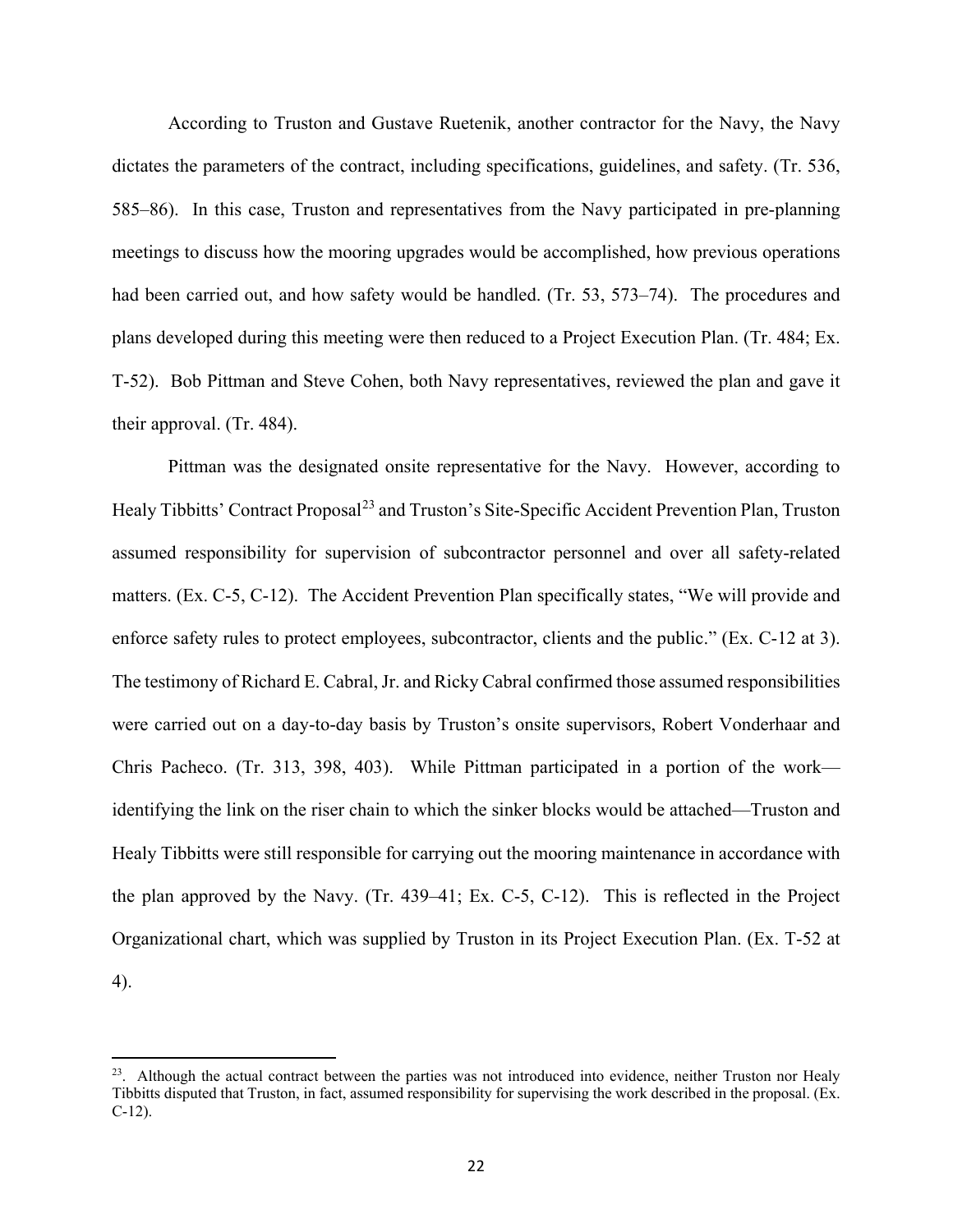The Navy-approved plan called for repairs to the D-8 and D-11 moorings. (Ex. C-5, T-52). The D-8 mooring secured three retired ships, the USS Tarawa, an LHA-1 class amphibious assault ship, as well as two FFG class frigates. (Ex. T-52 at 18). The D-8 mooring consisted of eight legs, which were used to secure the previously mentioned vessels. (Tr. 55; Ex. C-1 at 3). The project called for attaching two 15-ton concrete sinker blocks to each of the D-8 mooring legs, which secure the buoy and, in turn, the vessels, to the seabed. (Ex. T-52 at 19).

Each mooring leg consisted of a buoy, a riser chain, and a series of sinkers and/or anchors placed at predetermined locations along the riser chain. (Tr. 52; Ex. C-2; T-52). The D-8-H mooring leg, which is the subject of this proceeding, consisted of a hawsepipe buoy, a riser chain, and sinkers. A hawsepipe buoy contains a section of vertical, hollow pipe that runs through the center. (Tr. 52; Ex. C-2 at 1). The riser chain travels through the pipe and connects the vessel above water to the sinker blocks below. (*Id.*). The chain is held in place by a capture plate, which locks the buoy onto a specific position on the chain. (Tr. 478–79; Ex. C-1 at 2, C-15 at 5). The capture plate, in turn, is welded onto a flange ring, which is then screwed to the top of the hawse pipe. (Tr. 481–82).

Prior to lifting the mooring out of the water, Respondent had to place the sinker blocks on the bow of a working barge. (Tr. 324). In order to affix the sinker blocks, the D-8-H mooring was disconnected from the Tarawa and attached to the hook of a crane, which was mounted on a separate barge. (Tr. 326). Before the crane was connected, however, Healy Tibbitts' crew, supervised by Richard E. Cabral, Jr., jumped onto the buoy and inspected the surface, including hitting it with hammers, to ensure it was sound to lift. (Tr. 326). The hook was then attached to the last link in the riser chain before it entered the hawsepipe section of the buoy. (Tr. 326; Ex. C-11). The crane operator, Ricky Cabral, began lifting the buoy, but only enough to make the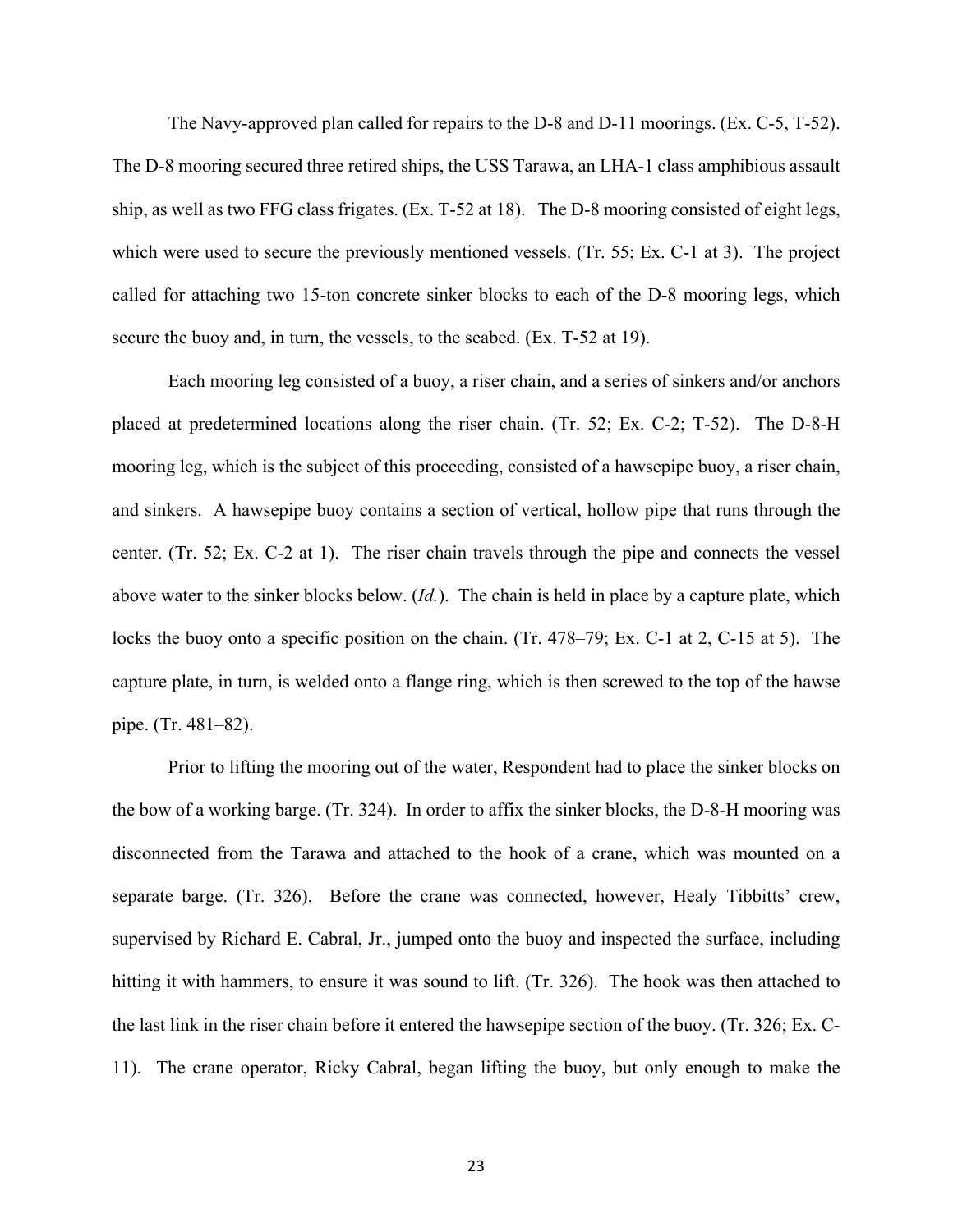connection taut and stabilize the surface of the buoy. (Tr. 326). At that point, the crew on the buoy attached the back-up cable,  $^{24}$  $^{24}$  $^{24}$  a 3/4-inch wire sling, by looping it through the highest link available on the riser chain and attaching it to the pad eyes on the side of the buoy. (*Id.*). Even though the crew utilized the highest link available in the riser chain, the back-up sling retained a fair amount of slack; it was not used to lift the buoy. Once the buoy was ready to lift, the crew returned to the barge. (Tr. 326).

The initial stages of the lift are a delicate dance. The crane operator must slowly lift the mooring leg to account for the anchors being sunk into the seabed and the location of the load. (Tr. 327). As the load is being lifted, the barge operator has to back up the barge to align the load directly underneath the crane. (Tr. 328). Once properly aligned, the buoy and chain are lifted straight up out of the water, and the chain is "dogged off" to a cleat on the side of the barge, which holds the chain in place. (Tr. 328). From there, the chain is washed down with a high-pressure hose to remove years of marine growth, which allowed Pittman to count the chain links and determine where the sinker blocks should be located. (Tr. 169, 328). After the chain is washed, the load is moved over to the working barge, where the chain is cleated and the first of two anchors/sinker blocks is held static at the water line. (Tr. 328–29). This process is repeated for the remaining anchor(s). (*Id.*).

The accident occurred when the crew was attaching the first sinker block. (Tr. 331). After the riser chain was cleated, as described above, the buoy was lifted 75 feet into the air. The crew was positioned below the buoy on the deck of the working barge. (Tr. 97; Ex. C-6). Though they were not standing directly below the buoy, the crew was standing along the path of the riser chain, and some had already taken positions atop the concrete sinker blocks in order to affix them to the

<span id="page-23-0"></span><sup>&</sup>lt;sup>24</sup>. During his testimony, Richard E. Cabral, Jr. referred to the back-up cable as the "safety" cable. (Tr. 326).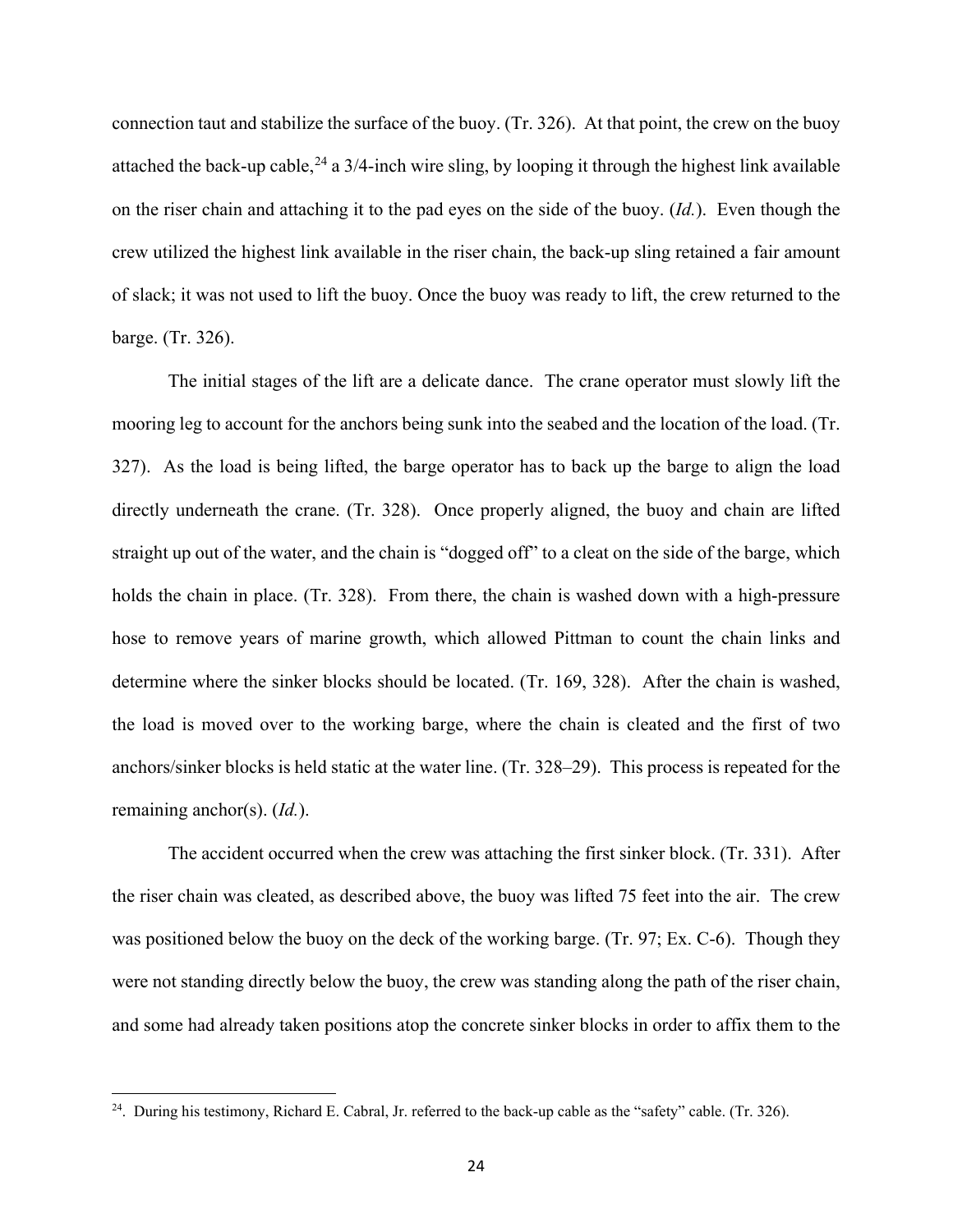chain. (Tr. 344–45; Ex. C-6). While the buoy was suspended, the flange plate came loose, and the buoy fell down the path of the riser chain and crashed onto the deck of the barge, killing two Healy Tibbitts employees and seriously injuring two others. (Tr. 45; Stip. No. 25).

Subsequent analysis of the buoy components, which was performed by Daniel Crane of the Salt Lake City Technical Center, showed only 2 or 3 of the 16 screws that affixed the flange plate to the buoy were structurally sound. (Ex. C-15 at 15). The remaining screws had corroded to the point they were no longer fastened to the buoy. (*Id.*). When the lift occurred, only two screws were securing the flange plate, and hence the capture plate and riser chain, in place. According to Crane, most of the corrosion was covered over with layers of paint and some sort of foam application, which obscured the problem from the visual observation performed by the Healy Tibbitts crew. (Ex. C-15 at 8, 16).

The back-up sling did not catch the buoy. Though there was some indication the flange plate, once detached from the buoy, had hit the sling during the fall, Crane determined the failure of the sling was the result of a shock load, or tensile failure. (Tr. 264–77; Ex. C-15). Crane illustrated how this occurred by pointing out the sling had been stretched an additional ten inches, and the breaks along the individual wire strands appeared consistent with a tensile failure. (Tr. 281; Ex. C-15 at 2–4). According to Crane, depending on which link the back-up sling was looped through, it was subject to a downward force of at least 91,275 pounds and potentially more than a million pounds. (Tr. 277, 630–632; Ex. C-15 at 51, C-32). This was far in excess of the sling's rated capacity, which was 56,000 pounds. (Tr. 270). Due to the overwhelming amount of force, the sling did very little, if anything, to arrest the fall of the buoy down the riser chain.

After the incident, OSHA was notified and sent CSHO Rajkumar Sundram to perform an investigation. (Tr. 57). As a result of his investigation, CSHO Sundram recommended Healy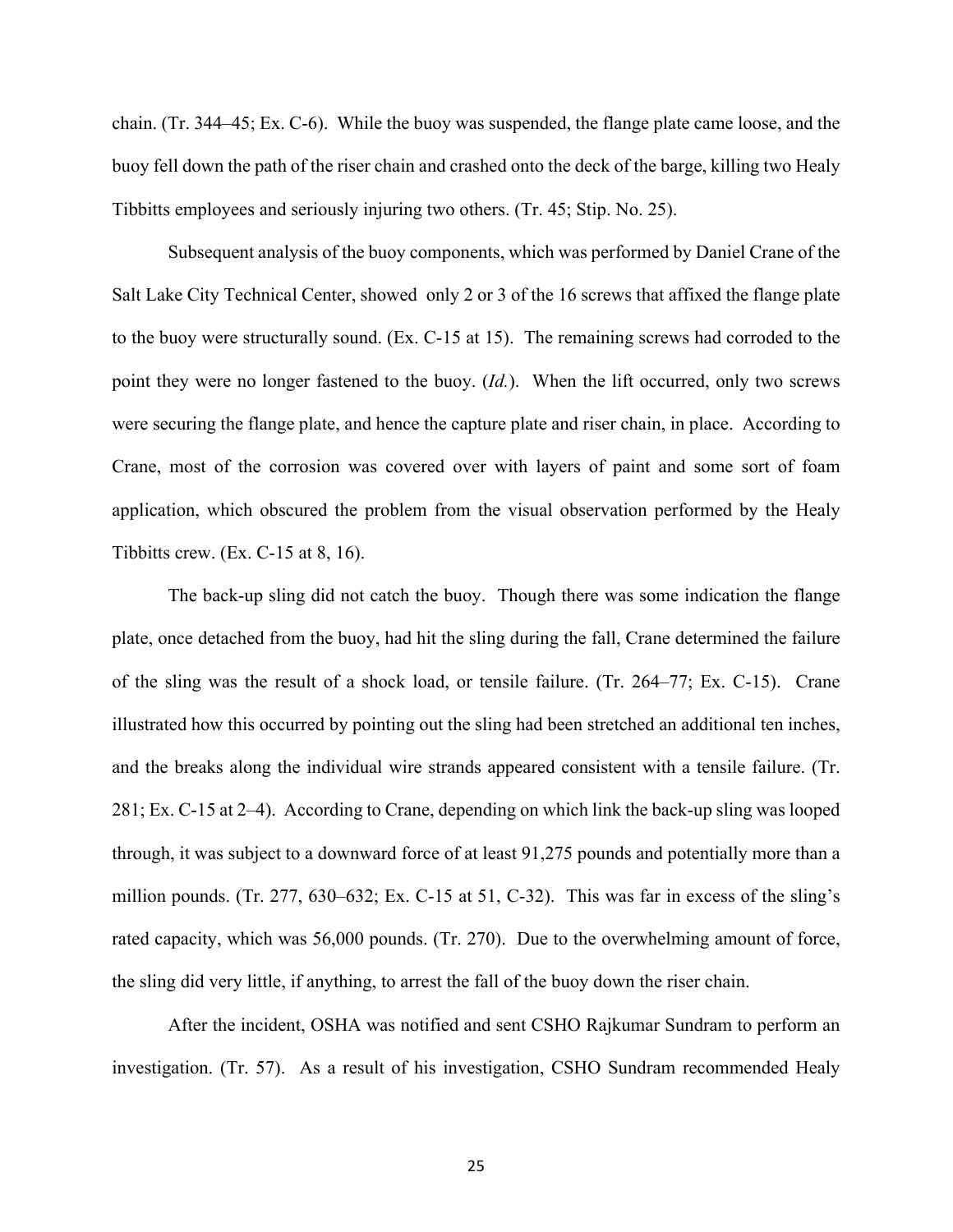Tibbitts be cited for five violations of the Act. Complainant withdrew one of the violations at trial, leaving the Court with four alleged violations, which are addressed below.

# **IV. Discussion**

#### **A. Law Applicable to Alleged Violations**

To establish a *prima facie* violation of section 5(a)(1) of the Act, also known as the general duty clause, Complainant must prove by a preponderance of the evidence that: (1) a condition or activity in the workplace presented a hazard to employees; (2) the employer or its industry recognized the hazard; (3) the hazard was likely to cause death or serious physical harm; and (4) a feasible and effective means existed to eliminate or materially reduce the hazard. *Kokosing Constr. Co*., 17 BNA OSHC 1869 (No. 92-2596, 1996). The evidence must also show that the employer knew or with the exercise of reasonable diligence, should have known of the hazardous condition. *Otis Elevator Company*, 21 BNA OSHC 2204 (No. 03-1344, 2007).

To establish a *prima facie* violation of an OSHA standard pursuant to section 5(a)(2) of the Act, Complainant must establish: (1) the standard applies; (2) the terms of the standard were violated; (3) employees were exposed to the hazard covered by the standard; and (4) the employer had actual or constructive knowledge of the violation (i.e., the employer knew or, with the exercise of reasonable diligence, could have known of the violative condition). *Atlantic Battery Co.*, 16 BNA OSHC 2131, 2138 (No. 90-1747, 1994).

Complainant has the burden of establishing each element by a preponderance of the evidence. *See Hartford Roofing Co.*, 17 BNA OSHC 1361 (No. 92-3855, 1995). "Preponderance of the evidence" has been defined as:

The greater weight of the evidence, not necessarily established by the greater number of witnesses testifying to a fact *but by evidence that has the most convincing force*; superior evidentiary weight that, though not sufficient to free the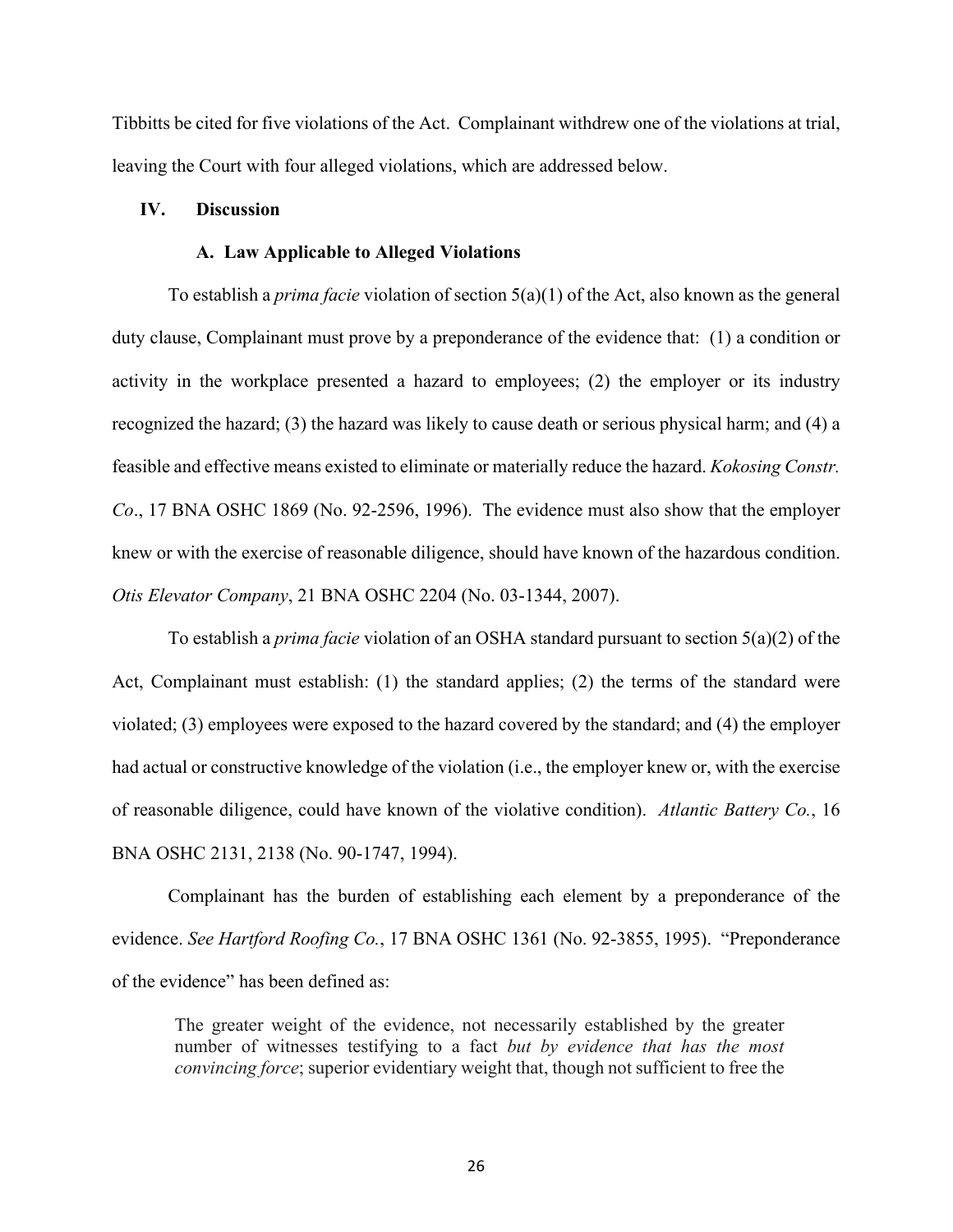mind wholly from all reasonable doubt, is still sufficient to incline a fair and impartial mind to one side of the issue rather than the other.

Black's Law Dictionary, "Preponderance of the Evidence" (10th ed. 2014) (emphasis added).

### **1. Citation 1, Item 1**

Complainant alleged a serious violation of the Act in Citation 1, Item 1 as follows:

OSH ACT of 1970 Section  $(5)(a)(1)$ : the employer did not furnish employment and a place of employment which were free from recognized hazards that were causing or likely to cause death or serious physical harm to employees in that employees were exposed to an impalement hazard while working above unguarded lifeline stanchion brackets that were protruding from the barge:

a. On December 10, 2014, on a barge, employees were working above and within close proximity to the lifeline stanchion brackets, exposing themselves to an impalement hazard.

Among other methods, recognized and feasible means of abatement to correct these hazards include but are not limited to: placing a cover over the lifeline stanchion bracket and/or installing the concrete sinker block at allocation on the barge, that is further away from the protruding lifeline stanchion brackets.

### *Citation and Notification of Penalty* at 6.

At the edge of the working barge, which was adjacent to the concrete sinker blocks, there were a series of stanchion brackets that supported a lifeline. (Tr. 72–73; Ex. C-4, C-5). During the lift, the lifeline had to be removed to accommodate the buoy and riser chain, which left the stanchion brackets exposed, so to speak. (Tr. 319–20). According to CSHO Sundram's measurements, the brackets, which were roughly 3.5 feet away from the concrete sinkers, were one-half inch wide and approximately 7.5-inches tall. (Tr. 77–78, 87). The half-inch wide surface at the top of the bracket was approximately 2–3 inches across and sloped downward to a 6-inch base. (Tr. 138; Ex. C-4, C-5). According to Richard E. Cabral, Jr., the surface of the brackets were rounded off. (Tr. 320; Ex. C-4, C-5).

Complainant contends the stanchion brackets were an impalement hazard that both Healy Tibbitts and those in the marine construction industry recognized. Specifically, Complainant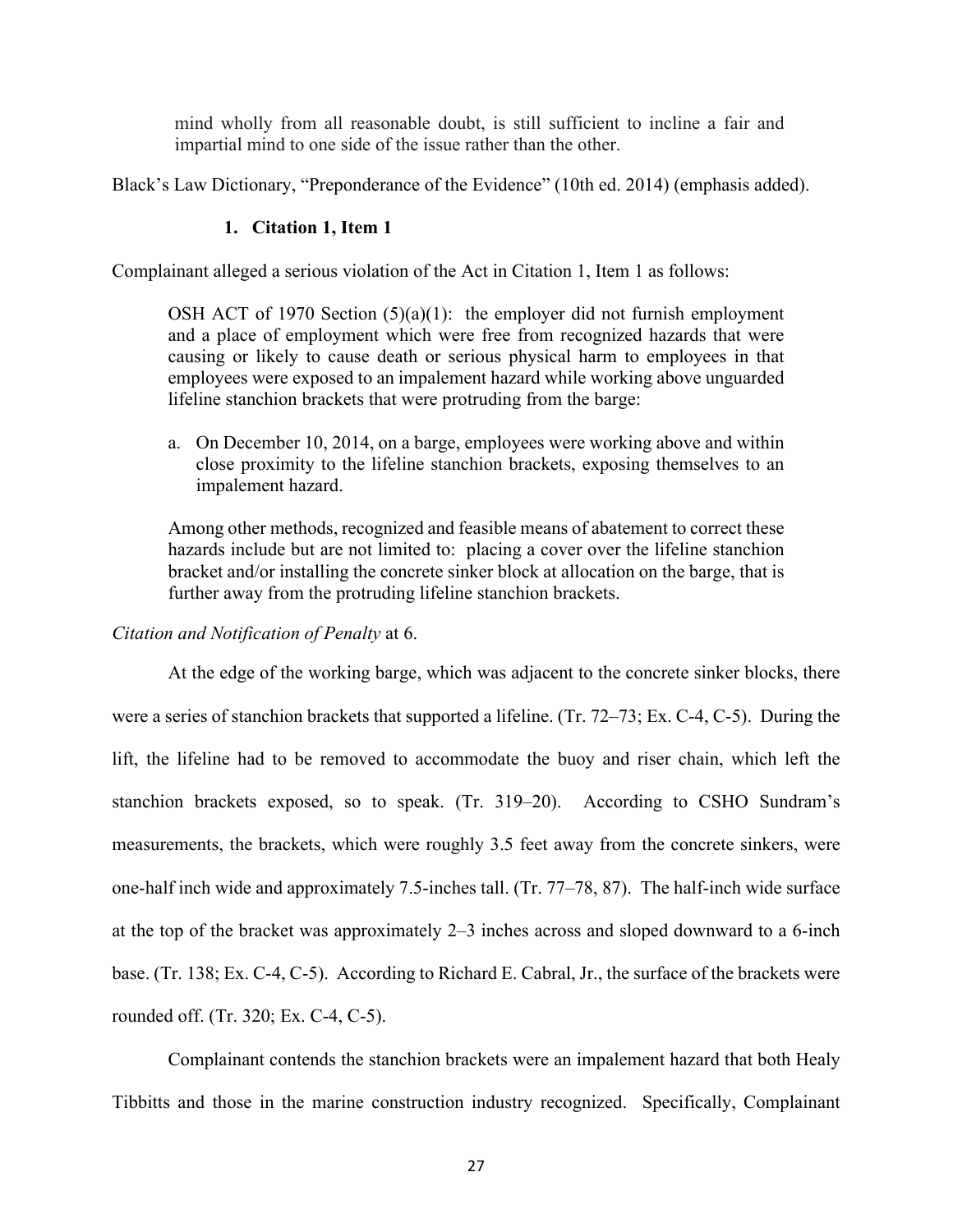argues the Healy Tibbitts employees stationed atop the sinker blocks were exposed to potential impalement from the stanchion brackets, which were 4.5 feet below the surface of the sinker blocks. Healy Tibbitts argues Complainant failed to prove the brackets were a hazard in the first instance or that Healy Tibbitts or its industry recognized them as such. As discussed below, the Court finds Complainant failed to put forth either sufficient or competent evidence to substantiate a violation of the general duty clause.

#### **a. Complainant Failed to Establish the Existence of a Hazard**

"[H]azards must be defined in a way that apprises the employer of its obligations, and identifies conditions or practices over which the employer can reasonably be expected to exercise control." *Pelron Corp.*, 12 BNA OSHC 1833 (No. 82-388, 1986). As such, hazards are not defined in terms of their abatement; rather, they are defined "in terms of the physical agents that could injure employees." *Chevron Oil Co.*, 11 BNA OSHC 1329, 1331 n.6 (No. 10799, 1983). So defined, Complainant will meet his burden if he can show that "the hazardous incident can occur under other than a freakish or utterly implausible concurrence of circumstances." *Waldon Health Care Ctr.*, 16 BNA OSHC 1052 (No. 89-28047, 1993) (citing *National Realty & Constr. Co. v. OSHRC*, 489 F.2d 1257, 1265 n. 33 (D.C. Cir. 1973)).

Complainant's brief comes fairly close to suggesting the hazard posed by the exposed stanchion bracket was self-evident. Citing to an ALJ decision, which addressed fall protection, Complainant concluded that "[a] fall from that distance onto the stanchion bracket would have injured a worker who fell from an upright position." *Compl't Br.* at 13 (citing *Welltech, Inc.*, 12 BNA OSHC 1333 (No. 82-388, 1986) (ALJ Blythe)). This conclusion, though not fully explained in the brief, appears to be premised on two pieces of evidence: a YouTube video and the coroner's report for one of the deceased employees. (Ex. C-7, C-8).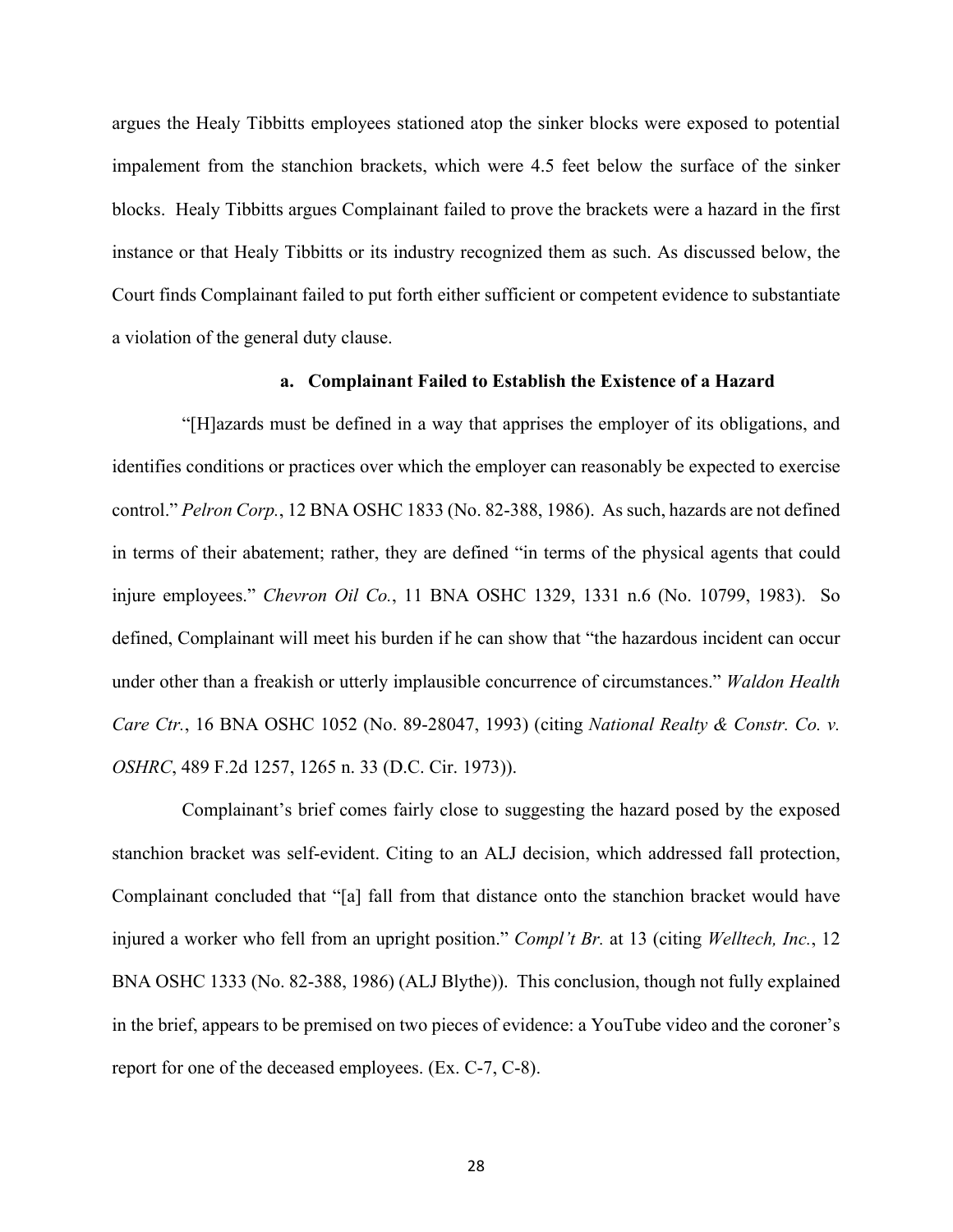The YouTube video introduced by Complainant shows a sandbag being lifted 7.5 feet into the air and dropped onto a piece of rebar that was bent to form an inverted "J". (Ex. C-7). The sandbag was punctured by the bent rebar, which Complainant argues is evidence that an employee falling a similar distance from a sinker block onto a lifeline stanchion would suffer an impalement injury. The Court disagrees. There was no testimony to suggest that bent rebar and the lifeline stanchions were similar in orientation or size such that the video would be an adequate representation of the hazard posed by the stanchions. Indeed, CSHO Sundram testified that he was unfamiliar with the video producer's methodology. (Tr. 133). Nor, for that matter, was there competent, scientific testimony to explain why the sandbag test was a good approximation of the conditions on board the working barge. Further illustrating this point, Healy Tibbitts introduced the entire video, of which the clip introduced by Complainant was only a part. (Tr. 130–35; Ex. C-7, HT-4). The longer video shows that a sandbag being dropped onto plain plywood from a height of 10 feet would result in a tear or puncture. (Tr. 133; Ex. HT-4). Healy Tibbitts also notes the same bag is repeatedly used throughout the process, only to be "bandaged" up again to perform different tests. (Ex. HT-4).

The Court finds the video shows nothing more than what would happen if a sandbag was dropped onto bent rebar. Complainant failed to introduce any evidence or argument to suggest the two purported impalement hazards were similar other than to perhaps imply that the width of the stanchion was similar to that of the rebar. Complainant failed to proffer competent testimony on impalement hazards as a general proposition or why the conditions of the experiment laid out in the video are similar to those presented by the stanchions on the barge. Based on its review of the photographic evidence, the Court finds the stanchion brackets are not of similar shape, size, or orientation to justify the analogy Complainant asserts here.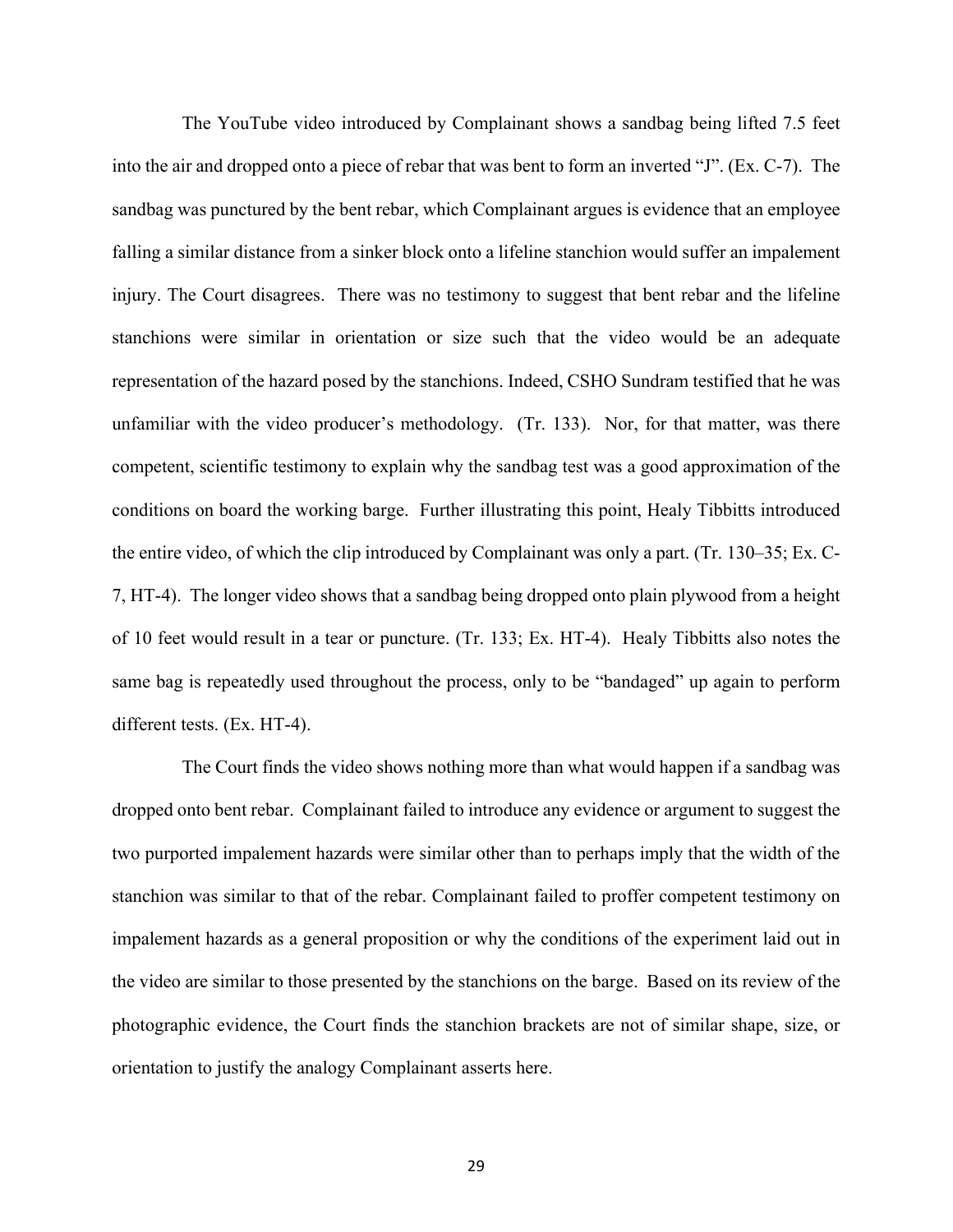Further, the Court also rejects Complainant's attempt to use the coroner's report of one of the deceased employees to illustrate the existence of an impalement hazard. Without going into graphic detail, the deceased employee suffered multiple puncture wounds and lacerations to his heart, lungs, and liver. (Ex. C-8 at 4). The stanchion, according to CSHO Sundram, had blood at the base, which he inferred as the cause of the puncture wounds. (Tr. 69). There are multiple problems with this argument. First, CSHO Sundram is not a board-certified coroner; instead, he merely identified puncture wounds and lacerations that *might* have been caused by the stanchion. (Tr. 86). Second, the size of the puncture wounds and lacerations identified by CSHO Sundram do not correspond with the dimensions of the stanchions, calling into question whether the stanchions were responsible for the injuries. (Tr. 86–87; Ex. C-8). Third, even if the stanchions caused the puncture wounds and lacerations—a conclusion the Court cannot affirm or deny—the Court finds the wounds were more than likely due to the falling buoy. The buoy that fell onto the deceased weighed roughly 12,000 pounds. The sheer force of that weight, dropped from a height of 75 feet, is likely to transform anything between the employee and the deck of the barge into an impalement hazard. When viewed in this light, the Court finds that Complainant has failed to establish that the hazardous incident could have occurred "under other than a freakish or utterly implausible concurrence of circumstances." *Waldon Health Care Ctr.*, 16 BNA OSHC 1052.

# **b. Complainant Failed to Establish the Alleged Hazard was Recognized**

Even if the Court were to find Complainant established the existence of a hazard, Complainant failed to prove that either Respondent or its industry recognized the stanchions as an impalement hazard. To illustrate recognition, Complainant points to two pieces of evidence: (1) the YouTube sandbag/rebar video; and (2) Healy Tibbitts' Daily Safety brief.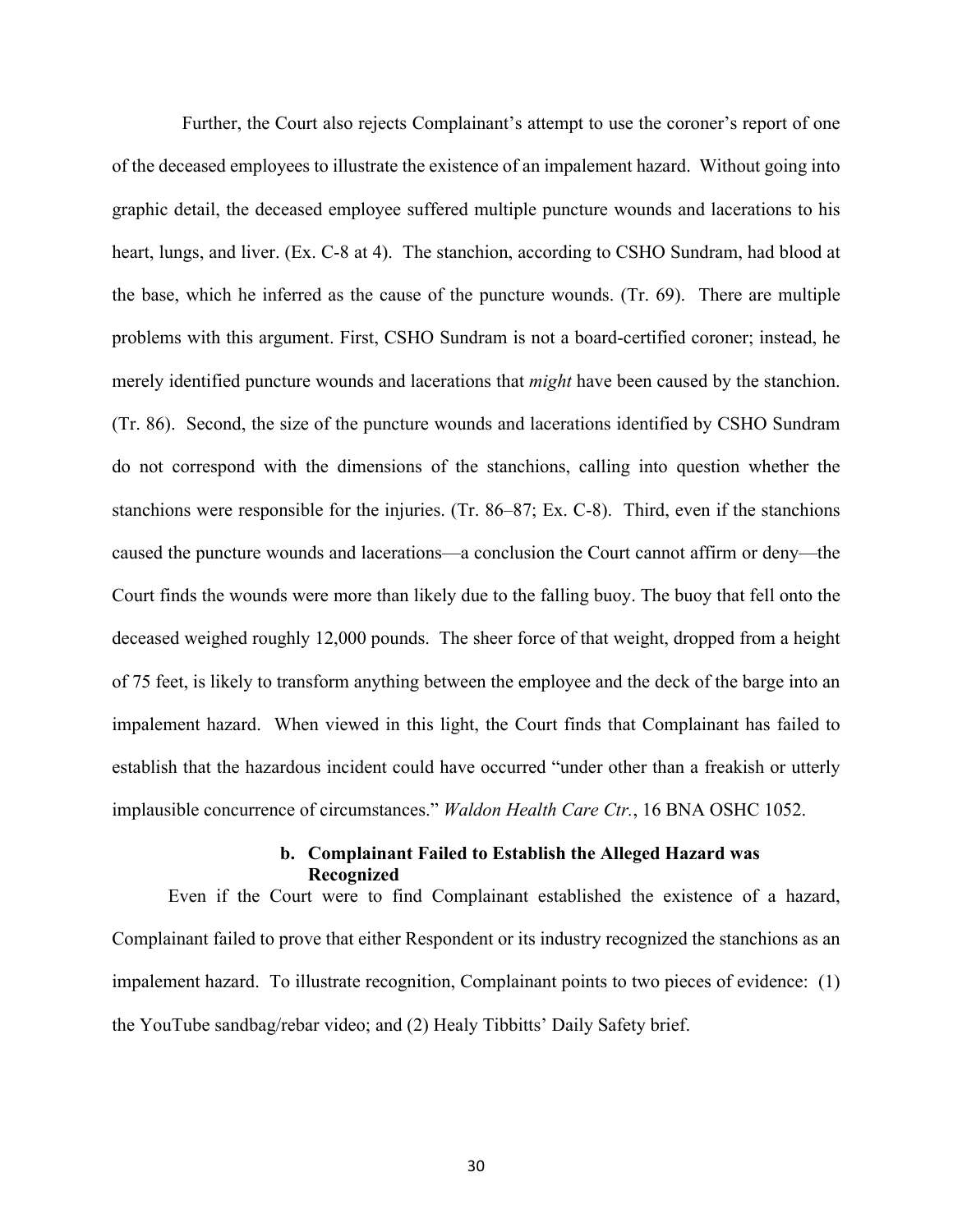As discussed above, the YouTube video is of dubious value. Not only was there a lack of competent testimony to properly analogize the conditions shown in the video to those aboard the working barge, but there was absolutely no attempt to establish the video represented the state of the marine construction industry's knowledge of impalement hazards. *See R.L. Sanders Roofing Co. v. OSHRC*, 620 F.2d 97 (5th Cir. 1980) (holding Commission erred in looking to construction industry rather than roofing industry). In fact, Complainant failed to identify what "industry" Healy Tibbitts was in such that the industry's knowledge of this particular hazard could be explored. At best, the video illustrates the hazards imposed by bent rebar on land-based construction sites. This is insufficient to establish industry recognition of the hazard.

The Daily Safety Brief is no more convincing. Complainant contends the Daily Safety Brief indicates Healy Tibbitts recognized the impalement hazard posed by the stanchion brackets. Here is the Daily Safety Brief's discussion of impalement hazards in its entirety:

### $\triangleright$  Impalement hazards

(Ex. C-5 at 23). Not one Healy Tibbitts, Truston, or Navy employee testified—or told CSHO Sundram during an interview—the stanchions were identified or recognized as an impalement hazard during the morning safety briefings. In fact, Richard E. Cabral, Jr. did not consider the stanchions to be a hazard, nor did he recall anyone else identifying them as such. (Tr. 320–21). Bob Pittman, the Navy representative who has extensive experience in this area, also testified he did not consider the stanchions to be an impalement hazard. (Tr. 445–46).

Complainant essentially asks the Court to find Healy Tibbitts or its industry recognized the hazard posed by the stanchion brackets based on nothing more than: (1) a YouTube video with no connection (expressed or implied) to the marine construction industry; and (2) a Daily Safety Briefing document which only references impalement hazards as a general matter, not as they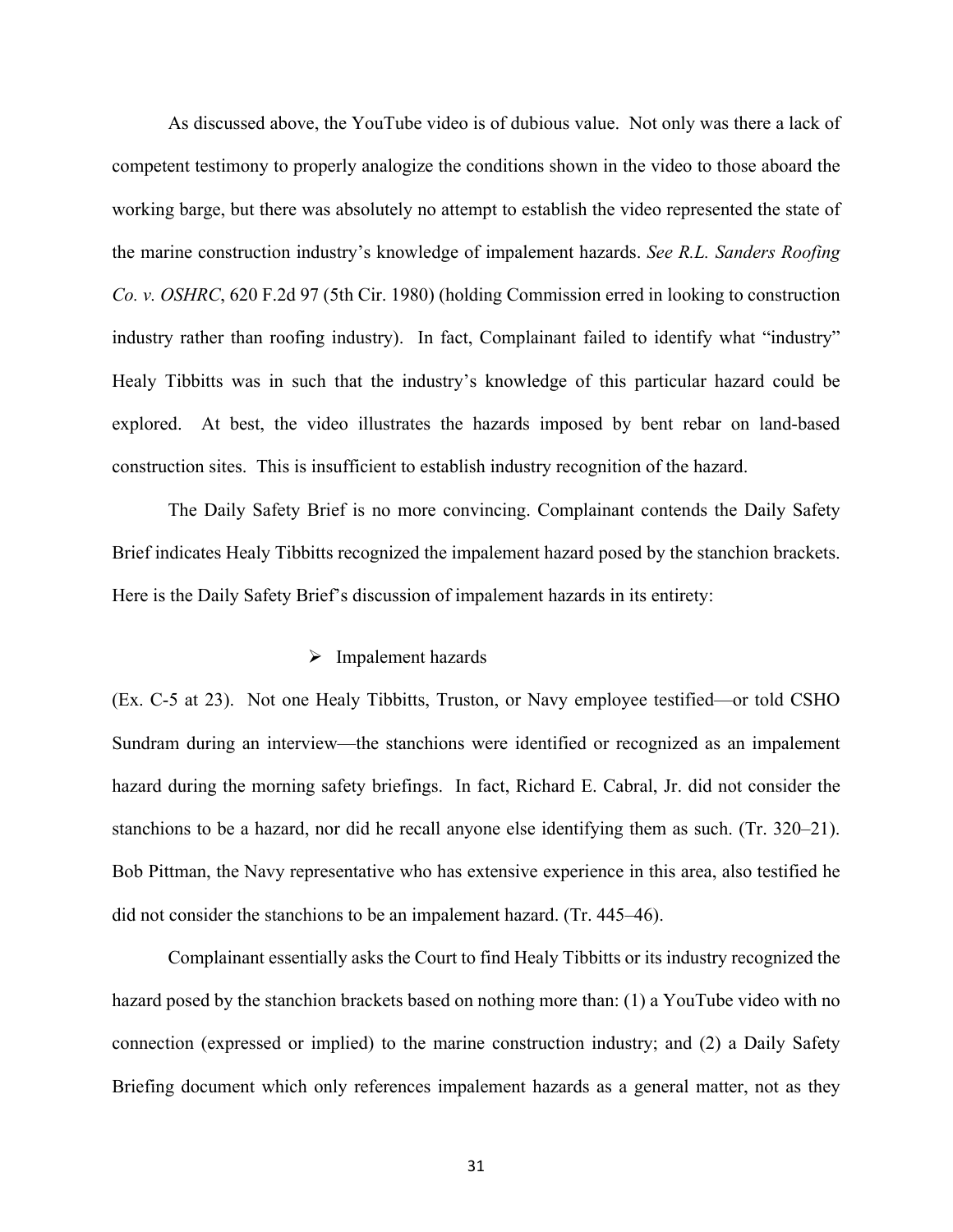relate to any particular implement on the barge. Without some indication the marine construction industry recognized the stanchions as hazards—or that *any* person who was present on the barge recognized those specific stanchions as hazardous—Complainant cannot establish this element of its *prima facie* case. It does not matter the stanchions were open and obvious, as argued by Complainant, unless their hazardous nature was so obvious as to render inquiry into industry or employer recognition unnecessary. *See, e.g., Eddy's Bakeries Co.*, 9 BNA OSHC 2147 (No. 77– 1084, 1981). There was not one shred of documentary evidence, nor line of testimony, identifying these specific stanchions as an impalement hazard.

The Court finds Complainant failed to prove a violation of the general duty clause as alleged in Citation 1, Item 1. Accordingly, Citation 1, Item 1 shall be VACATED.

# **2. Citation 1, Item 2**

Complainant alleged a serious violation of the Act in Citation 1, Item 2 as follows:

OSH ACT of 1970 Section  $(5)(a)(1)$ : the employer did not furnish employment and a place of employment which were free from recognized hazards that were causing or likely to cause death or serious physical harm to employees in that employees were exposed to a struck-by hazard when employees worked under a load that was suspended by a crane while employees were installing a concrete sinker block to the riser chain:

a. On December 10, 2014, a crane mounted on a barge suspended a hawsepipe buoy above the employees located on an adjacent barge that were installing a concrete sinker block to the riser chain, exposing employees to a struck-by hazard.

Among other methods, recognized and feasible means of abatement to correct these hazards include but are not limited to: following the written Navy procedures and place the buoy on the deck of the barge before attaching the concrete sinker block.

# *Citation and Notification of Penalty* at 7.

Prior to trial in this matter, Healy Tibbitts filed a motion for summary judgment, which

argued that a specific standard applied in lieu of the general duty clause. In its *Order*, the Court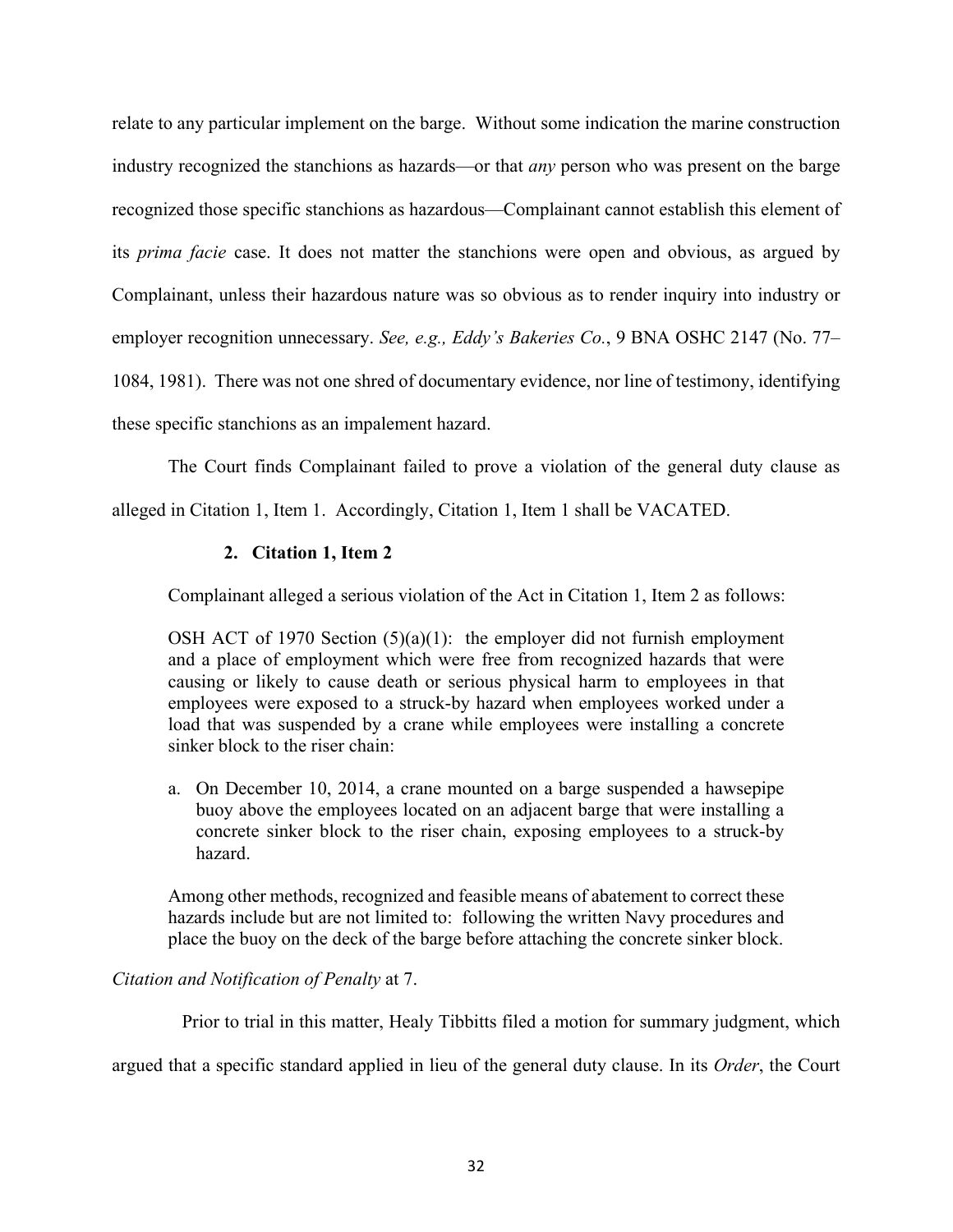found 29 C.F.R. § 1926.1437, which applies to floating cranes and derricks, did not apply to the conditions aboard the working barge. The Court stated:

Although compelling, the Court finds that Complainant's argument makes this issue more complicated than necessary. In addition to the foregoing passage, the preamble also clarifies that "the requirements of § 1926.1425 . . . do not apply to *the equipment* covered by § 1926.1437." 75 Fed. Reg. at 48065*.* (emphasis added). The "equipment" covered by § 1926.1437 includes floating cranes/derricks and land cranes/derricks on barges or other flotation devices. A review of the remaining subsections of § 1926.1437 bears this out—they are designed to ensure the safety of individuals working on floating vessels that house cranes or derricks. *See* 29 C.F.R. § 1926.1437 *et seq.* The working barge did not have a crane on it and, therefore, did not have the attendant safety or feasibility issues associated with operating a crane on a barge.

### *Order Denying Respondent's (Healy Tibbitts) Motion for Summary Judgment* at 10.

Nevertheless, Healy Tibbitts has reasserted this "affirmative defense" in its post-trial brief.<sup>[25](#page-32-0)</sup> The Court will not readdress this issue because Healy Tibbitts has not raised any new information, nor did it seek reconsideration of the Court's ruling. As such, it is now the law of the case. *Arizona v. California,* 460 U.S. 605 (1983) (law of the case doctrine requires that when a court decides on a rule, it should ordinarily follow that rule during the pendency of the matter). The Court will, however, address one ancillary issue arising out of this discussion.

Healy Tibbitts argued for the application of 29 C.F.R. § 1926.1437 because it exempts floating cranes and derricks from the prohibition against standing under a suspended load, which is found in 29 C.F.R. § 1926.1425. *See* 29 C.F.R. § 1926.1437(d). In other words, Healy Tibbitts sought the application of a standard which would exempt it from the behavior it was cited for. The reason the Court mentions this issue is that even though it determined that § 1926.1437 does not

<span id="page-32-0"></span><sup>&</sup>lt;sup>25</sup>. The Court places the term affirmative defense in quotations because Healy Tibbitts did not assert this defense in its *Answer*, nor in response to the *Order Denying Summary Judgment* did Healy Tibbitts move to amend its *Answer*. 29 C.F.R. § 1910.5(c)(1); *see* Commission Rules 34(b)(3) and(4), 29 C.F.R. § 2200.34(b)(3) and (4); *Safeway, Inc. v. OSHRC*, 382 F.3d 1189, 1194 (10th Cir. 2004); *Vicon Corp.*, 10 BNA OSHC 1153, 1157 (No. 78-2923,1981) (describing a claim that a general standard was preempted by a more specific standard as an affirmative defense).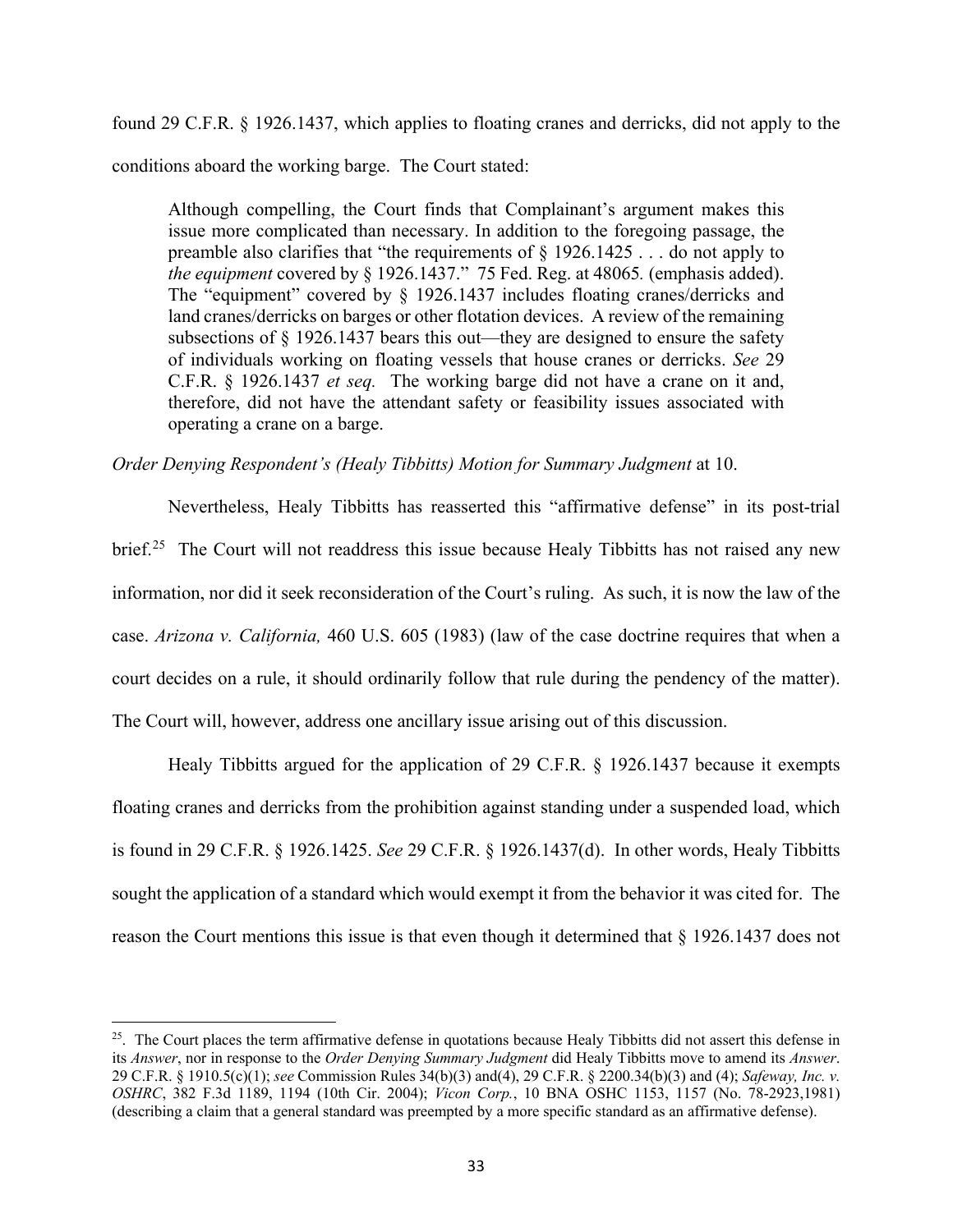apply, it left open the question as to whether § 1926.1425 did. Healy Tibbitts did not assert the applicability of § 1926.1425; indeed, Healy Tibbitts explicitly argued that it did not apply by operation of § 1926.1437. Although it would seem appropriate that § 1926.1425 would be the default measure in the event that § 1926.1437 did not apply, the Commission has held that raising a non-jurisdictional, affirmative defense on the Court's own motion is improper. *See Concrete Constr. Corp.*, 4 BNA OSHC 1133 (No. 2490, 1976) (citing *Consol. Pine, Inc.*, 3 BNA OSHC 1178 (No. 5543, 1975)). Likewise, Complainant is under no obligation to disprove the applicability of every possible specific standard that could potentially apply. Thus, the Court is left with Complainant's original allegation of a violation of the general duty clause.

### **a. Healy Tibbitts' Employees Were Exposed to a Hazard**

Complainant alleges Healy Tibbitts' employees were exposed to a hazard while they were working in the fall zone of the suspended hawsepipe buoy. The Court agrees. Irrespective of whether the employees were positioned directly under the suspended buoy, they certainly occupied the fall zone of the buoy from its suspended position. *See* 29 C.F.R. § 1926.1401 ("*Fall zone* means the area (including but not limited to the area directly beneath the load) in which it is reasonably foreseeable that partially or completely suspended materials could fall in the event of an accident."). The hawsepipe buoy was, in essence, clamped to the riser chain, which ran through the pipe in the center of the buoy. (Ex. C-1, C-2). In the event the "clamp" (capture plate) failed, as it did in this case, there was only one direction for the buoy to fall; namely, along the path of the chain to which it was clamped. Because Respondent's employees were standing on concrete sinkers, past which the chain travelled down to the seabed, they occupied the fall zone of the buoy. Thus, they were exposed to the hazard as alleged. Furthermore, the OSHA standards also indicate that standing in the fall zone of a suspended load is hazardous. *See* 29 C.F.R. § 1926.1425.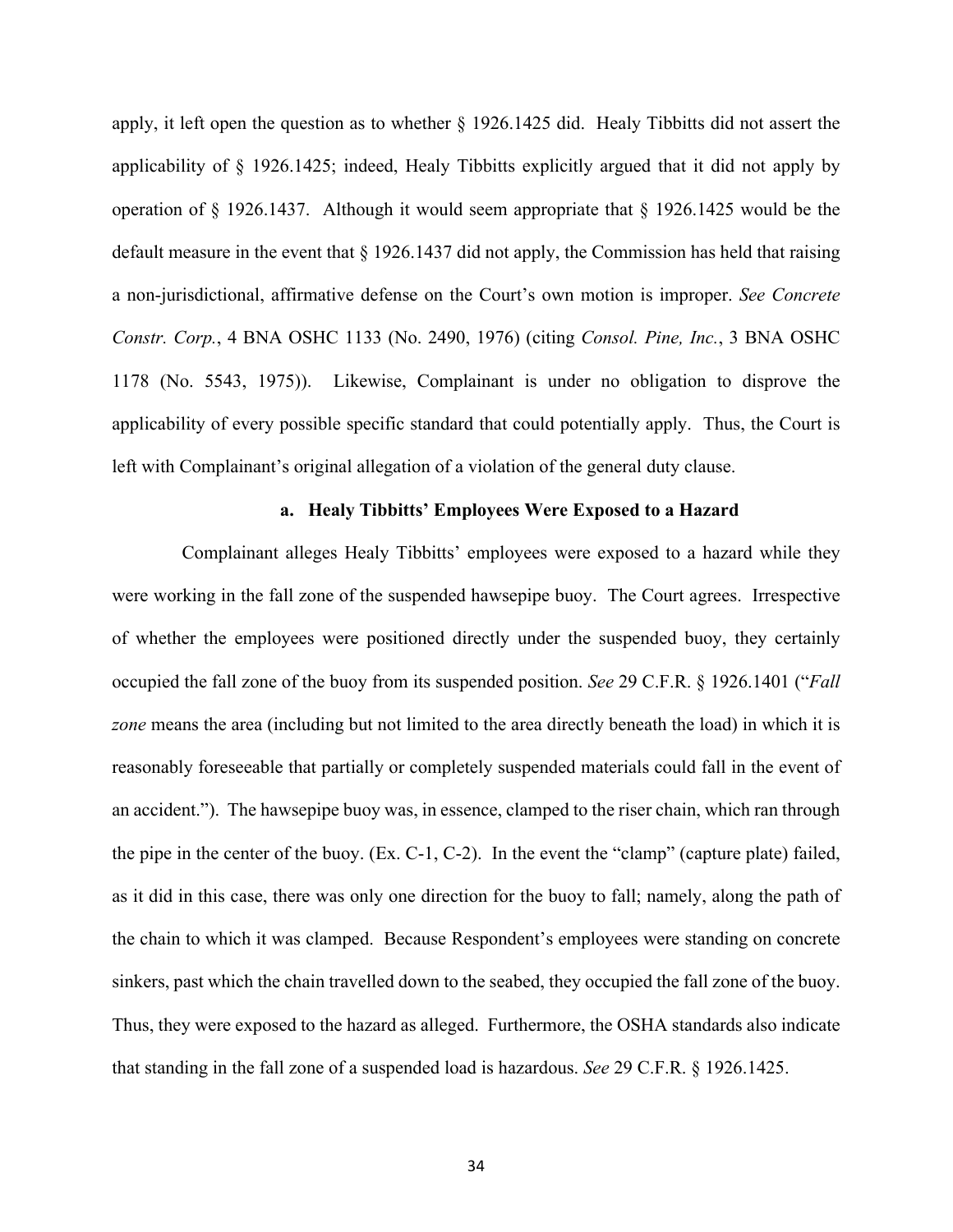# **b. The Hazard Was Recognized**

Notwithstanding the seemingly apparent hazard associated with standing in the fall zone of a 12,000-pound buoy, Healy Tibbitts contends that the hazard was not a recognized one. The Court disagrees.

Healy Tibbitts' principal arguments against a finding of hazard recognition appear to be premised on an argument that is often proffered before the Commission: an accident like this has not happened before, so we (respondent) had no reason to believe the work practice was hazardous. This argument is routinely rejected because it is inconsistent with the purposes of the Act, one of which, the Commission has stated, is to prevent the first accident, "not to serve as a source of consolation for the first victim or his survivors." *Mineral Indus. & Heavy Constr. Grp., Brown & Root, Inc. v. OSHRC*, 639 F.2d 1289, 1294 (5th Cir. 1981). Even though Healy Tibbitts may not have experienced an event like this before, the Court finds its actions on the day of the accident are a strong indication that it recognized a hazard with the lift.

Prior to working on the D-8-H buoy, representatives from Truston and the Navy performed visual examinations on each of the buoys in the D-8 mooring series. According to Bob Pittman, it was clear that most of the buoys in the D-8 series were heavily corroded and were in "questionable" shape. (Tr. 462–64). In response to the "bad" condition of the buoys, Richard E. Cabral, Jr. testified that Healy Tibbitts began placing back-up wires on all of the D-8 buoys; in fact, on all buoys prior to D-8-H, Healy Tibbitts looped two back-up wires to the riser chain. (Tr. 315). In addition, as part of the pre-lift process, Healy Tibbitts employees, under the direction of Richard E. Cabral, Jr., got onto the buoy and repeatedly hit the surface with hammers. (Tr. 326). According to Cabral, "They make sure, you know, that it's all sound and they hit it with hammers and visually look at it." (Tr. 326).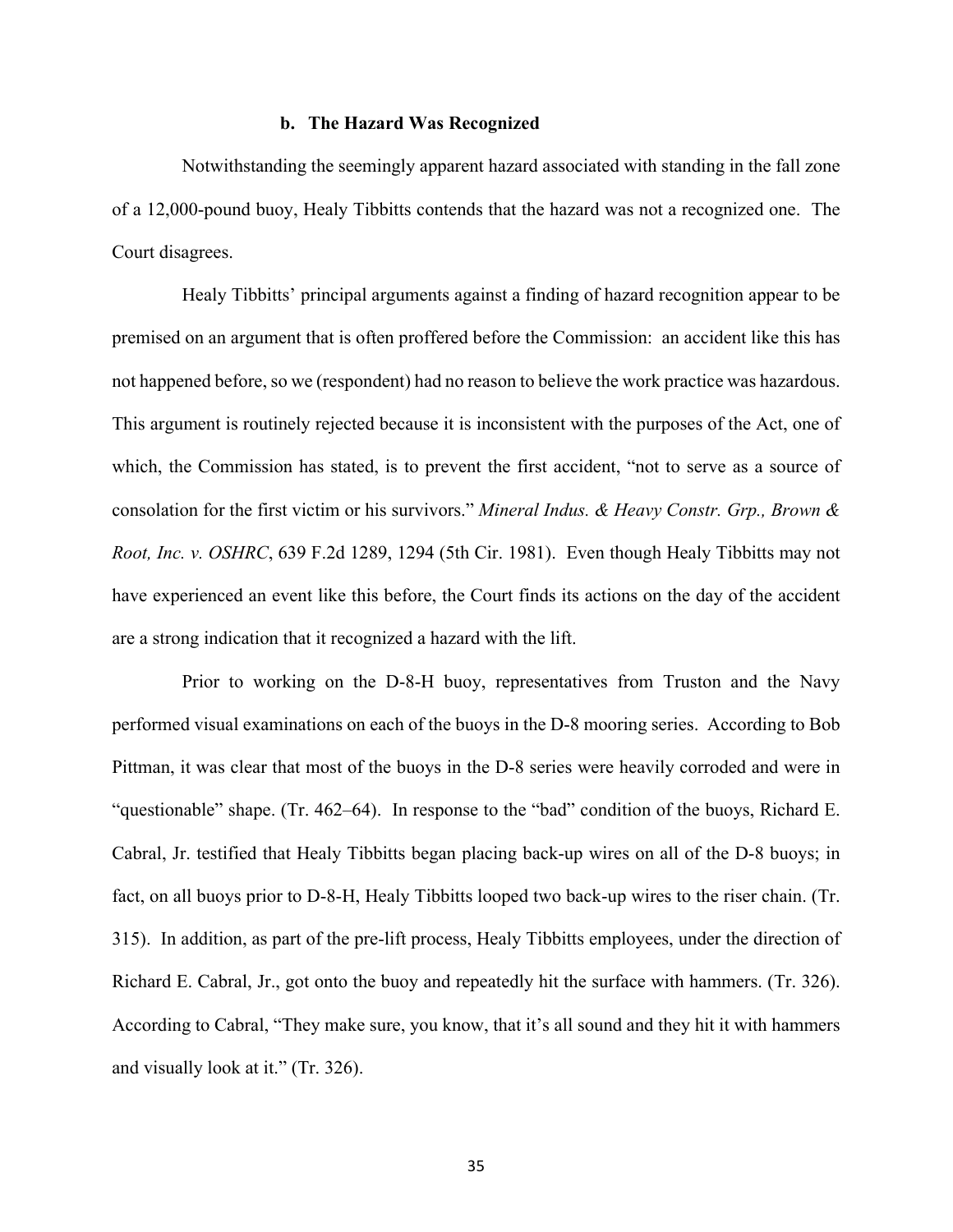The foregoing leads to one simple question: If Healy Tibbitts was truly taken by surprise when the buoy fell in the manner that it did, then why were the pre-lift precautions described above even necessary? Representatives from the Navy and Healy Tibbitts testified the buoys were in visibly "questionable" or "bad" condition before the maintenance process began, and precautions were taken to mitigate the hazard posed by the corroded buoy.

(Tr. 315, 462). In response, Healy Tibbitts makes the following argument:

Respondent's employees knew that they did not know the full condition of the capture plate assembly connection and simply took an extra precautionary step. This does not establish they knew that the buoy would fail or that it would present a hazard to employees who were not under but rather working on the riser chain.

*Resp't Br.* at 24. What Healy Tibbitts fails to recognize is it is irrelevant whether it knew that the buoy would fail. The simple fact that Healy Tibbitts had concerns about the stability of the capture plate assembly's connection to the buoy—which is how the buoy was connected to the riser chain—and took actions to mitigate the hazards stemming from its condition indicates Healy Tibbitts recognized the hazard.[26](#page-35-0) Further, the Court simply does not believe Healy Tibbitts was unaware the suspended buoy would travel down the path of the riser chain—there was literally no other place for the buoy to fall. The chain ran from the crane hook, through the middle of the buoy, and down to the seabed. Healy Tibbitts employees were stationed on the sinker blocks, which were adjacent to the path of the chain. (Tr. 45; Ex. C-6). In other words, they were directly in the "fall zone" of the buoy. *See* 29 C.F.R. § 1926.1401, *supra*. Based on the actions taken by Healy Tibbitts prior to the lift, the Court finds it recognized the hazard imposed by working in the fall zone of the suspended buoy.

<span id="page-35-0"></span> $26$ . The Court would like to distinguish its findings here regarding recognition of the hazard, and its discussion with respect to Citation 1, Item 4 that the use of additional precautionary measures does not constitute awareness that such measures are required. With respect to Citation 1, Item 2, Healy Tibbitts was taking action to mitigate a known hazard, which indicates knowledge of that hazard. With respect to Citation 1, Item 4, the back-up sling was used to address a known hazard; however, its implementation did not indicate Healy Tibbitts was aware that the back-up sling was required to comply with the cited standard.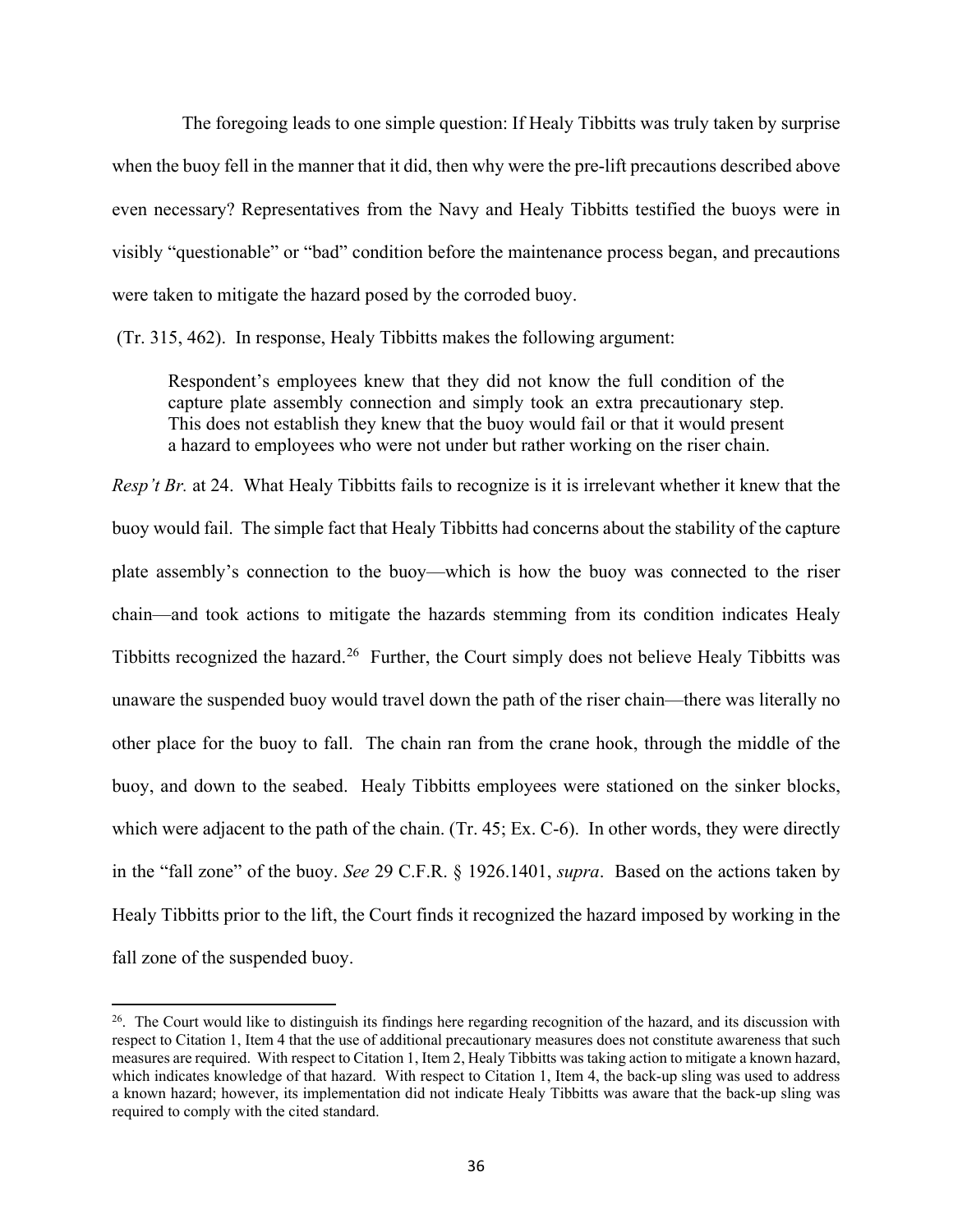#### **c. The Hazard Was Likely to Cause Serious Injury**

The hazard in this case was a 12,000-pound buoy suspended 75 feet above an area where Healy Tibbitts employees were working. In the event of a fall, as occurred in this case, it is reasonably predictable that serious injuries, up to and including death, would result from being struck by the buoy and/or falling riser chain. Unfortunately, that is exactly what happened in this case. The Court finds the hazard was likely to, and did, cause serious injury.

#### **d. There Were Feasible Means to Abate the Hazard**

Multiple witnesses discussed alternatives to the manner in which the buoy lift was performed in this case. Notably, some of the witnesses who testified regarding feasible alternatives were employees of Truston and Healy Tibbitts, who had experience utilizing such methods in the past. The Court shall address two of the methods discussed at trial.

Edward DeLach, Richard Vonderhaar, Richard E. Cabral, Jr., Christian Caicedo, Bob Pittman, and Gustave Ruetenik all testified the buoy, instead of being lifted into the air above the deck of the barge, could have been set on the barge itself. (Tr. 173, 317, 358–60, 379–81, 457, 513–15). Although Erick Knezek testified placing the buoy on the deck would expose employees to the danger of the chain running or bouncing along the deck, both DeLach and Ruetenik testified such a hazard could be mitigated or removed by securing the buoy to the deck with tie downs and securing the chain between a chain stopper and a pelican hook. (Tr. 196, 516–17). By doing so, DeLach testified the chain would be "dead", meaning that it would be incapable of the sort of sudden, uncontrolled movement described by Knezek. (Tr. 623). Once secured in this fashion, the chain and attached sinkers could be brought to the surface in piecemeal fashion, cleating the chain each time a new sinker or section of chain was brought on board the barge. As applied to the hawsepipe buoy, DeLach testified two ends of the riser chain could have been cleated to the deck,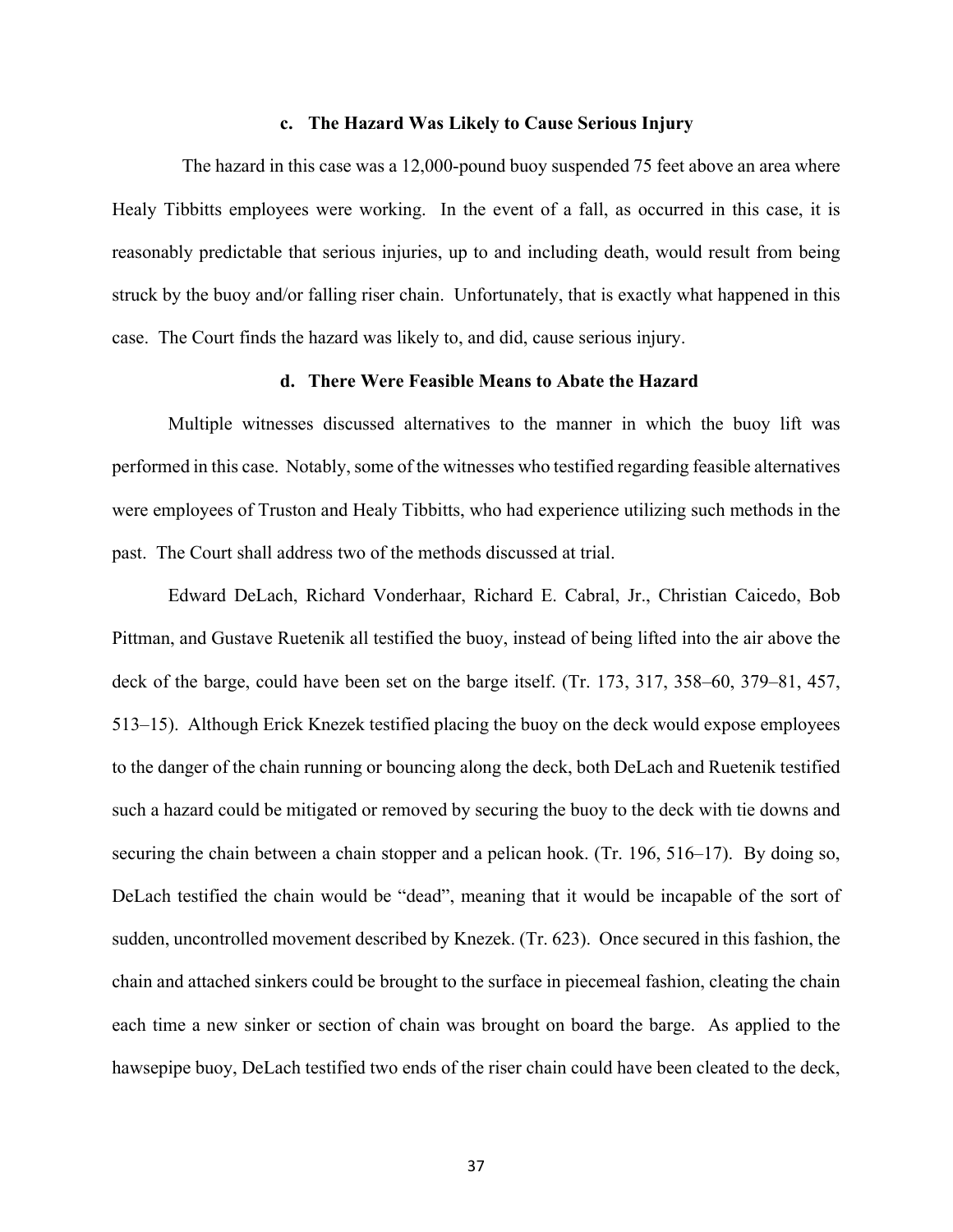rendering the middle portion "dead". The dead portion of the chain could then be lifted with a crane, and a sinker block could be attached without raising the buoy. (Tr. 202).

In addition to Knezek's testimony regarding the possibility of a chain run or jump, Healy Tibbitts argues, without citation to the record, that it was "clearly established" that pulling the riser chain onto the barge would create an unsafe side load on the crane. *Resp't Br.* at 25. A review of the transcript shows the only discussion regarding side loading occurred during examination of Richard E. Cabral, Jr. In response to questions about being positioned under the load as the riser chain was cleated to the barge, Cabral testified that bringing the chain onboard the deck while cleating it to the barge would cause a side load to the crane. (Tr. 333–34). While that might explain a problem with the initial lift out of the water, it does not address the hazard of the suspended buoy while installing the sinker blocks, which is what Healy Tibbitts was cited for.

Though Cabral's concerns may be warranted, the Court finds Healy Tibbitts overstated their impact on the feasibility of placing the buoy on the deck. For example, during the colloquy between Cabral and Respondent's counsel, there was no discussion as to why a side load would have been created under that scenario. (Tr. 333). This was clarified by Ruetenik, who stated the riser chain has to be immediately cleated to the side of the barge before the buoy can be lifted onto the deck. (Tr. 516–17). If the buoy were pulled onto the deck without cleating it, the load imposed by the sinkers and chain would pull in a sideways direction, which can damage the crane boom. (Tr. 516–17). While this may place an employee under a suspended load, it must be remembered that 29 C.F.R. § 1926.1425 allows an employee to under a static load for certain limited purposes, such as "engag[ing] in the initial attachment of a load to a component or structure." 29 C.F.R. § 1926.1425(b)(2). The implication being that such an operation would be limited in scope and duration. *See* Cranes and Derricks in Construction, 73 Fed. Reg. 59714, 59805 (2008). Healy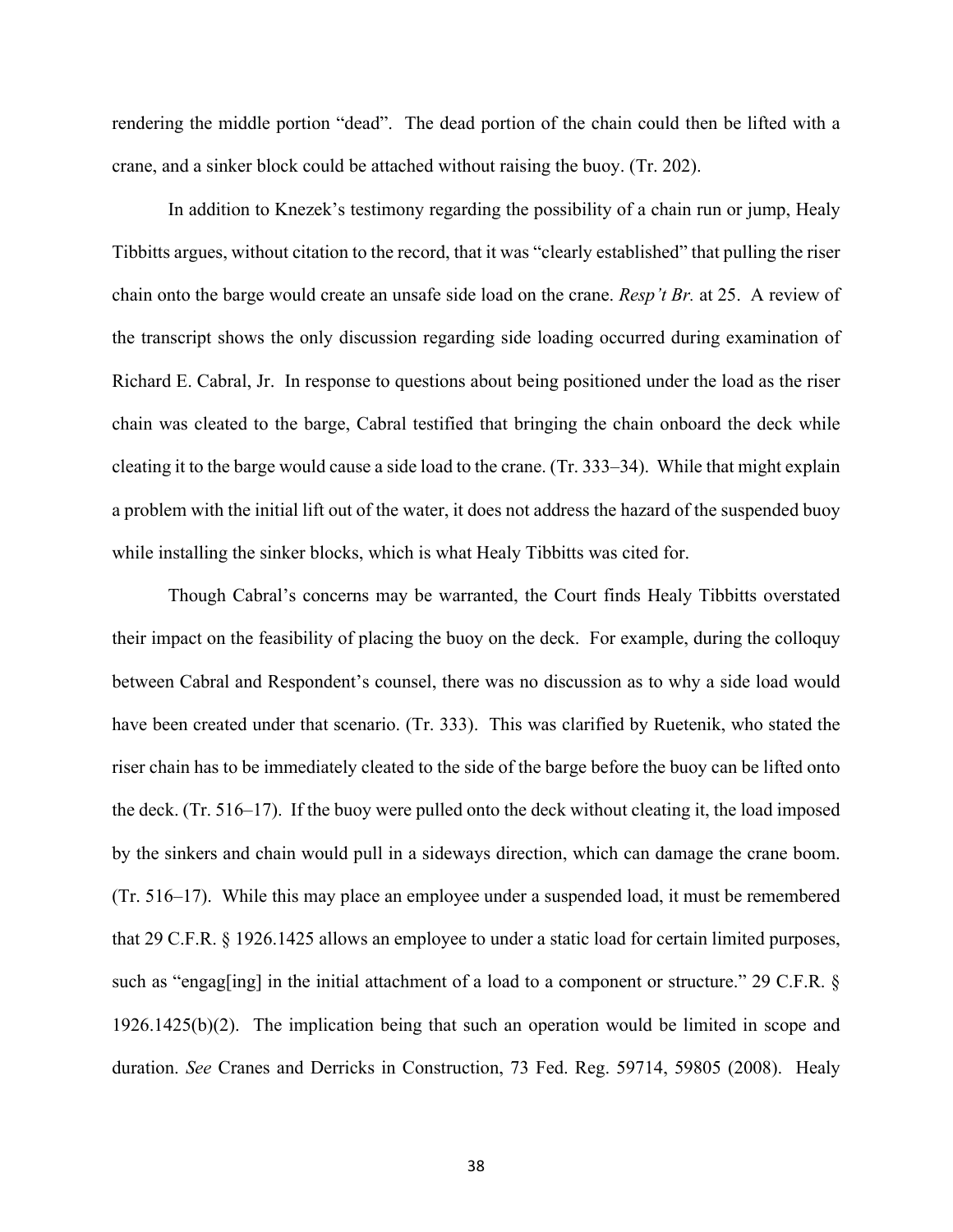Tibbitts, however, was cited for the attachment of sinkers to the suspended buoy, which placed them under the suspended load for a longer duration. As the indicated in the testimony of employees from the Navy, Healy Tibbitts, and Truston, such exposure was unnecessary because the buoy could have been placed on the deck once the chain was secured to the barge and once the section of chain to which the sinker would be attached was rendered "dead".

Pittman also testified regarding an alternative means of hoisting the buoy. He discussed the use of a cantilever positioned off the side of the barge. (Tr. 467). When the buoy is lifted, the chain is slipped into a set of prongs that holds the chain in place. (Tr. 467). From there, Pittman testified that locking plates secure the chain in place and the buoy can then be safely placed on the deck of the barge. (Tr. 467). Most striking, though, was Pittman's testimony that on this job one of the D-8 series buoys was actually lifted onto the deck of the barge in order to attach the sinker blocks. (Tr. 457–58).

Ultimately, through the testimony of multiple witnesses, the Court finds Complainant established feasible, alternative means of abatement. The fact that at least one of the D-8 buoys on this project was repaired while placed on the deck of the barge establishes that the process was feasible, and there was no testimony to the contrary. The Court is mindful of the fact that, at least during the initial lift and cleating of the chain, an employee has to be under the suspended load. As noted above, the cranes and derricks standard contemplates limited, short duration exposure under a specific set of circumstances. The Court has not been called upon to address this procedure; rather, the focus was on the attachment of sinker blocks—a more involved process—while working under a suspended load. Based on the foregoing, the Court finds Complainant has shown multiple, feasible abatement alternatives.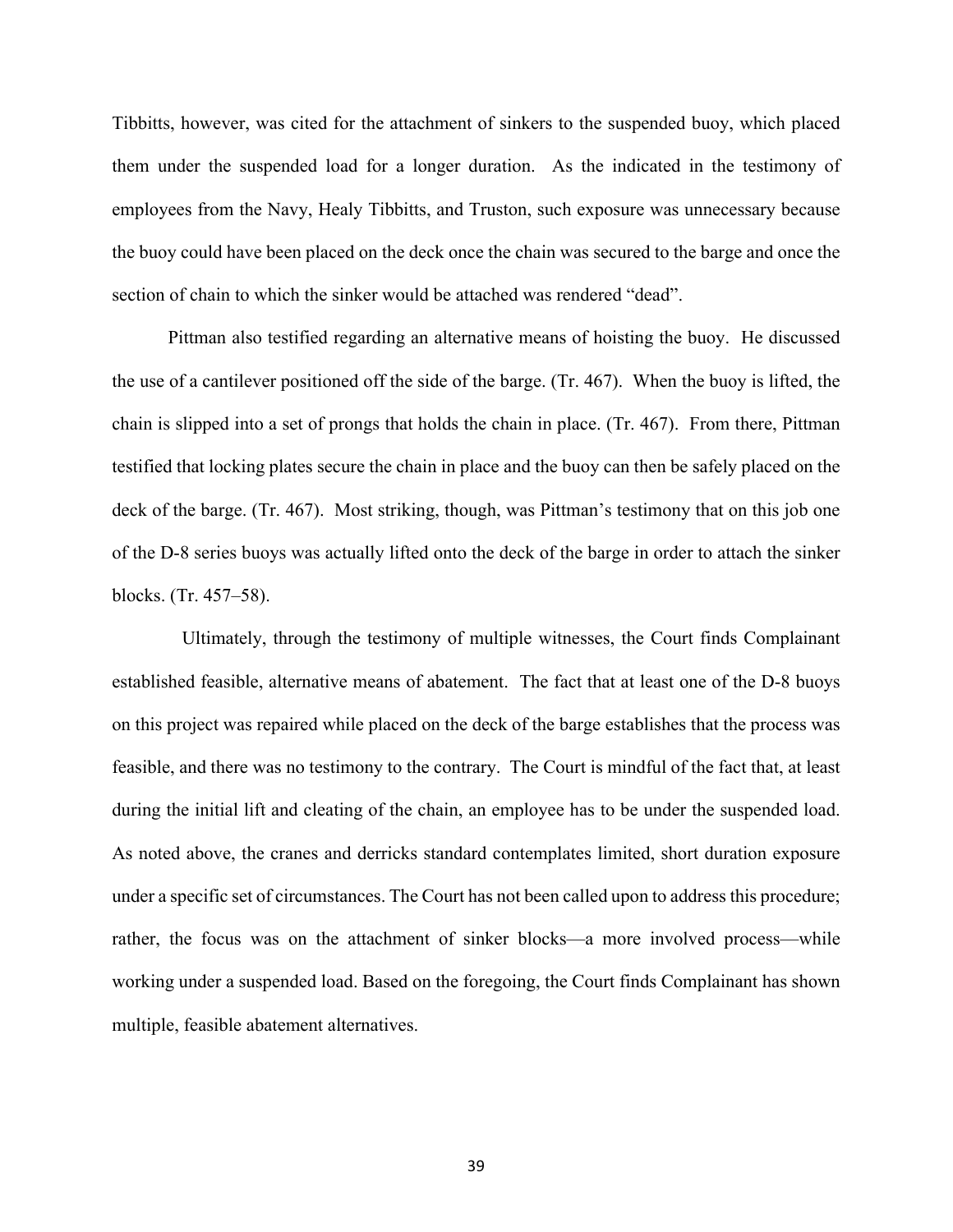### **e. Respondent Had Knowledge of the Conditions**

 In addition to the foregoing, the evidence must also show the employer knew or with the exercise of reasonable diligence, should have known of the hazardous condition. *Otis Elevator Company*, 21 BNA OSHC 2204 (No. 03-1344, 2007). "[W]hen a supervisory employee has actual or constructive knowledge of the violative conditions, that knowledge is imputed to the employer, and the Secretary satisfies his burden of proof without having to demonstrate any inadequacy or defect in the employer's safety program." *Dover Elevator Co.*, 16 BNA OSHC 1281 (No. 91-862, 1993).

Richard E. Cabral, Jr. was the on-site supervisor for a crew of six Healy Tibbitts employees on the date of the accident. (Tr. 312). According to Cabral, they started putting wire ropes on the buoys as back up because previous buoys were "bad". (Tr. 315). Thus, not only was he in a position to see the condition of the buoys, but actually confirmed they were in questionable shape. Based on his position as a supervisor, and his observation of the condition, the Court finds it is proper to impute Cabral's knowledge of the hazardous conditions to Healy Tibbitts. Thus, the Court finds Complainant has established a violation of the general duty clause in Citation 1, Item

2

Accordingly, Citation 1, Item 2 shall be AFFIRMED.

#### **3. Citation 1, Item 4**

Complainant alleged a serious violation of the Act in Citation 1, Item 4 as follows:

29 CFR  $1926.251(c)(11)$ : Shock loading is prohibited:

a. On December 10, 2014, on the barge, a 3/4-inch wire rope sling was used on a hawsepipe buoy that was subject to a shock load when the capture plate separated from the hawsepipe buoy, exposing employees to a struck-by hazard.

*See Citation and Notification of Penalty* at 9.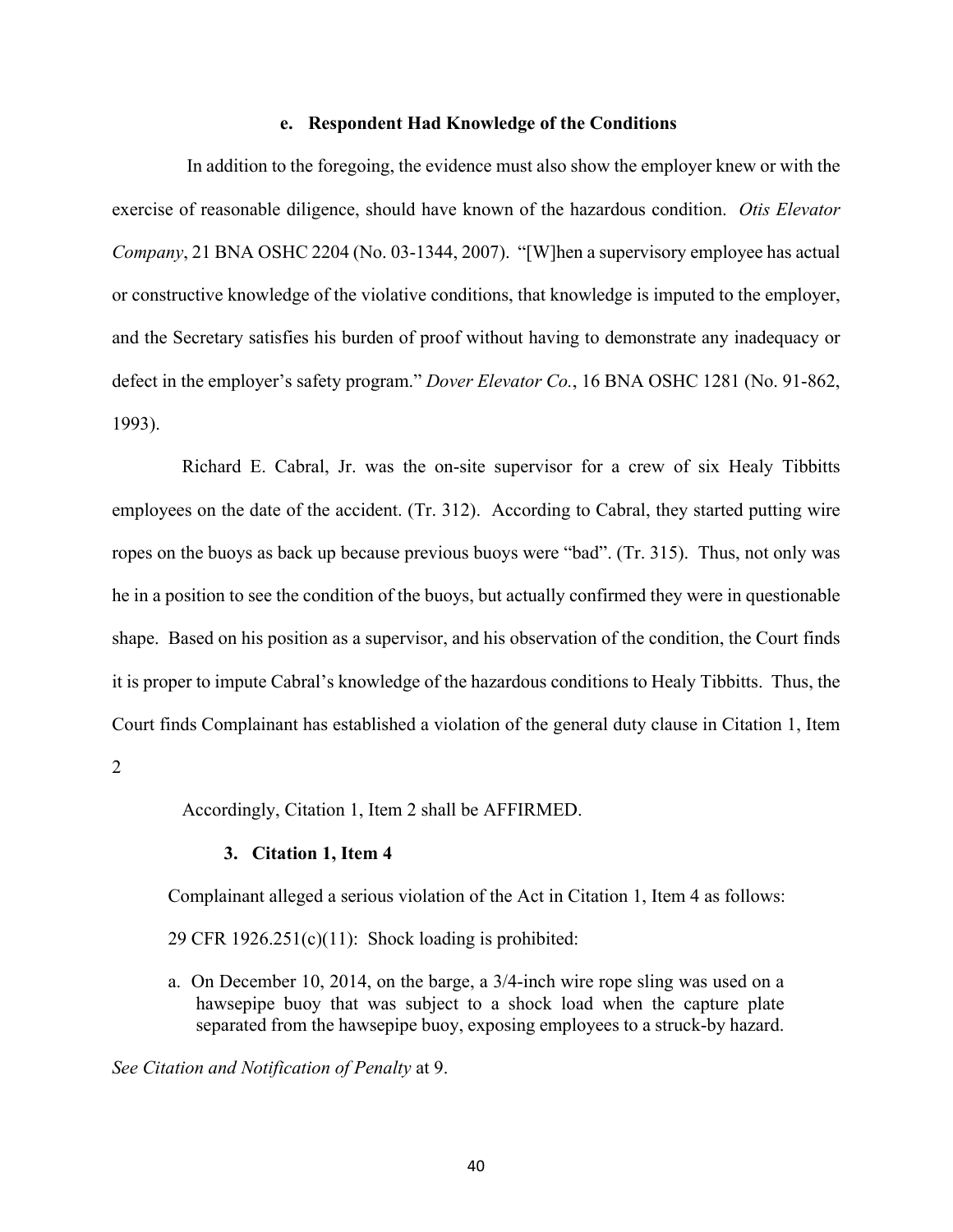### **a. The Standard Does Not Apply**

The cited standard applies to "slings used in conjunction with other material handling equipment for the movement of material by hoisting." 29 C.F.R. § 1926.251(a)(5). The buoy lift was accomplished by attaching the crane hook to a riser chain, which ran through the center of the buoy and was held in place by a capture plate. (Tr. 52). In addition to the crane hook, however, Healy Tibbitts loosely attached a sling to the buoy and looped it through one of the links in the riser chain. Healy Tibbitts contends, and Complainant concedes, the sling was used as a back-up to the crane hook, which performed the lift. Even though the parties agree it was a back-up, Complainant cited Healy Tibbitts for improperly rigging the sling. Should the rigging in construction standards apply to a sling that the parties agree was used solely for back-up?

# i. **Plain Language Does not Support Complainant's Interpretation**

While the parties have many disagreements they agree on the one fact fundamental to the question of whether the standard applies: the sling was a back-up to the principal hoisting mechanism. Insofar as the parties agree on that fact, the only question is whether the standard applies.

Complainant contends the language of the scope and application paragraph clearly indicates the cited standard applies to the back-up sling because (1) it was a sling, and (2) it was used in conjunction with other material handling equipment to hoist the buoy. *Compl't Br.* at 16. Healy Tibbitts, on the other hand, argues the standard does not apply to a back-up sling because it was not used—nor was it intended to be used—to hoist or otherwise move the buoy; rather, it was a "can't hurt, might help" proposition that should not subject them to liability under the Act. (Tr. 383). The Court agrees with Healy Tibbitts. Although Complainant's reading of the scope and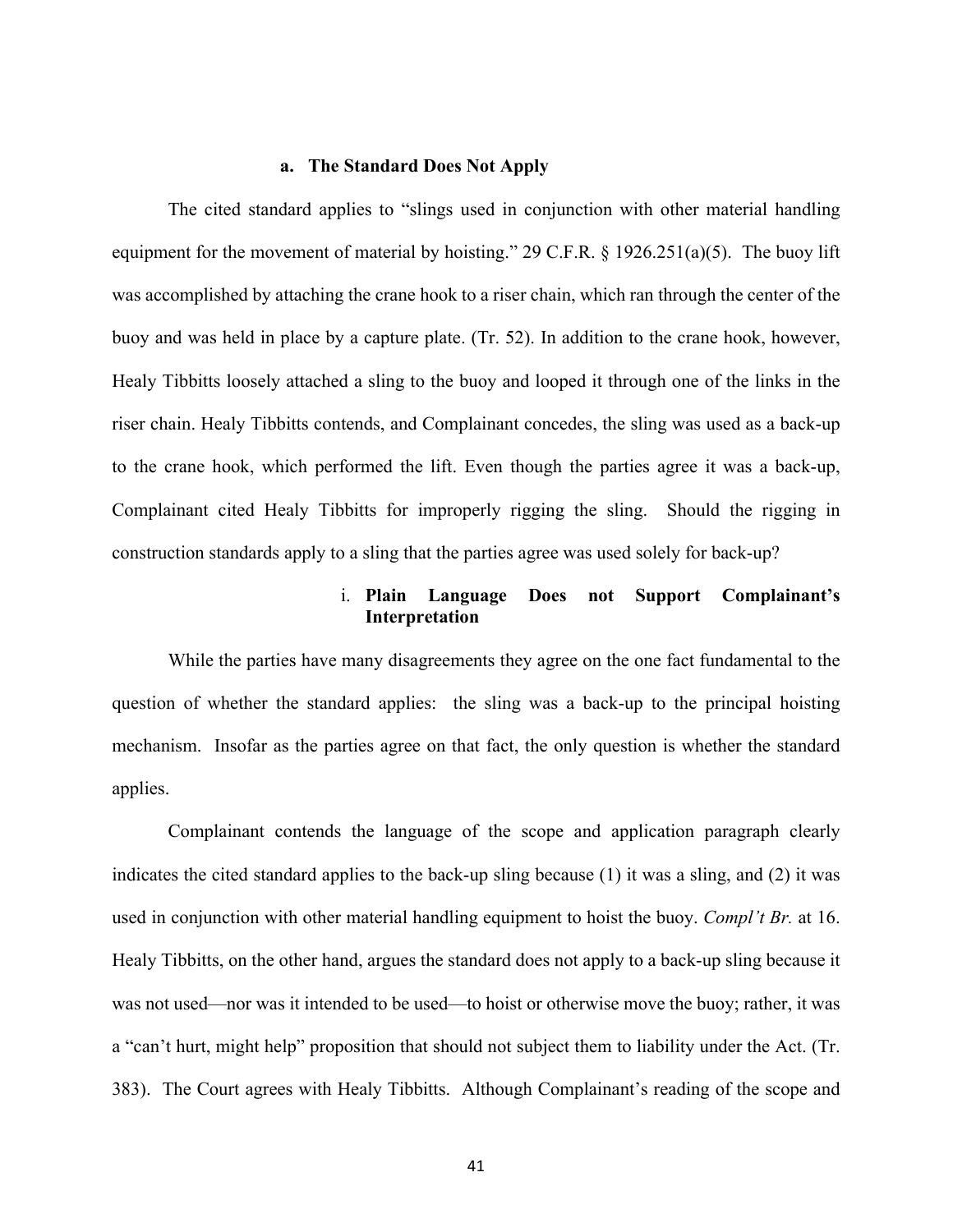application paragraph appears to be premised on plain language, his application of the standard to the facts of this case improperly broadens its scope and, in so doing, imposes liability where no obligation existed in the first place.

Because the parties dispute the import of the scope and application paragraph, the Court first looks to its text and structure. *Gen. Motors. Corp.*, 17 BNA OSHC 1217 (No. 91-2973 *et. al.*, 1995). "When the statute speaks with clarity, in all but the most extraordinary circumstances, judicial inquiry is ended." *Id.* (citing *Estate of Cowart v. Nicklos Drilling Co.,* 112 S.Ct. 2589, 2594 (1992)). If the meaning of a standard cannot be gleaned from a plain language analysis, the next step is to review contemporaneous legislative histories of the standard. *Id.* If the question still remains unsettled, the Court will defer to Complainant's interpretation of the standard insofar as it is reasonable. *Id.* (citing *Kiewit Western Co.*, 16 BNA OSHC 1689, 1693 (No. 91–2578, 1994)).

The scope and application paragraph states: "This section applies to slings used in conjunction with other material handling equipment for the movement of material by hoisting." 29 C.F.R. § 1926.251(a)(5). To clarify, the Court reviewed the definition of "sling" in the parallel, general industry standard found at 29 C.F.R. § 1910.184, which is defined as "[a]n assembly which *connects* the load to the material handling equipment." 29 C.F.R. § 1910.184(b) (emphasis added). *See* 29 C.F.R. § 1910.184(b). Based on their location in the C.F.R., section 1910.184 and section 1926.251 are applicable to different employments; however, the history of section 1926.251 illustrates that the standards found at section 1910.184 were not only identified as applicable to construction, but were eventually adopted, in significant part, into the Part 1926 standards.<sup>[27](#page-41-0)</sup> See

<span id="page-41-0"></span><sup>&</sup>lt;sup>27</sup>. Compare 29 C.F.R. § 1910.184(a) ("This section applies to slings used in conjunction with other material handling equipment for the movement of material by hoisting, in employments covered by this part.") to 29 C.F.R. § 1926.251(a)(5) ("This section applies to slings used in conjunction with other material handling equipment for the movement of material by hoisting, in employments covered by this part."). The two sections mirror each other in most respects, save for the employment practices to which they apply.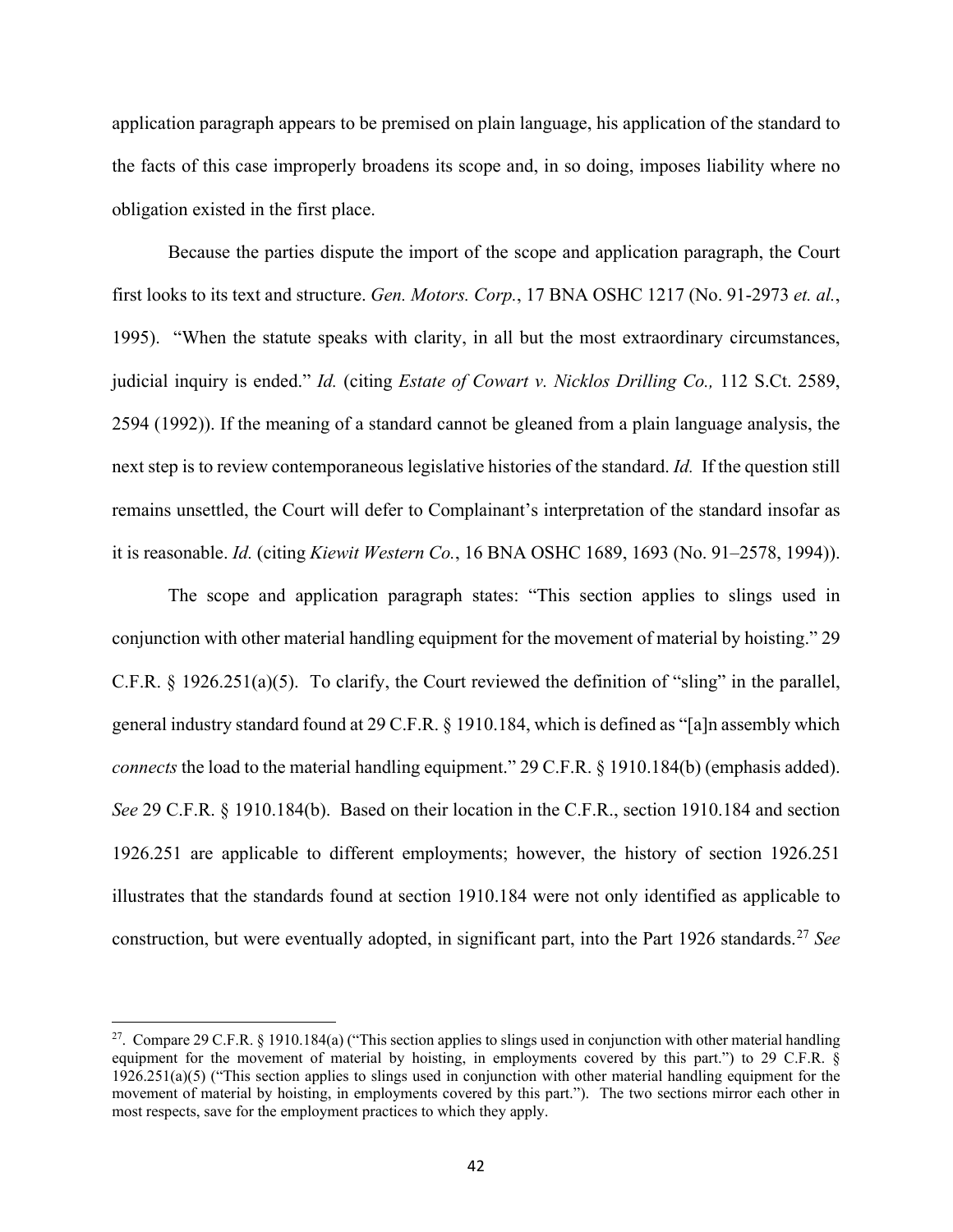Identification of General Industry Safety and Health Standards (29 CFR Part 1910) Applicable to Construction Work, 44 Fed. Reg. 8577, 8577–8578, 8605 (1979). Although the definitions were not incorporated into the Part 1926 standards, the respective (and identical) scope and application paragraphs illustrate that they apply to identical subject matter, albeit on different worksites. *See* note 10, *infra*. This is further confirmed by nearly identical language used throughout the two standards. *See generally* 29 C.F.R §§ 1910.184, 1926.251.

What appears to be confusing the issue in this case is the intervening clause "in conjunction with other material handling equipment", which is found in the scope and application paragraph of both the construction and general industry standards. *See id.* If that phrase is removed, the paragraph states, "This section applies to slings used . . . for the movement of material by hoisting." *Id.* The intervening clause merely serves to indicate the circumstances under which slings themselves will be governed by the standards found in section 1926.251 (or section 1910.184). Those circumstances are when the sling is used in conjunction with other material handling equipment for the movement of material by hoisting. Presumably this distinction is necessary to distinguish slings not used in that manner.

If the section 1910.184 definition of 'sling' is read in conjunction with section 1926.251(a)(5), the scope of the rigging standard becomes clear and its application to the present case less certain. A sling is "an assembly *which connects the load* to the material handling equipment." 29 C.F.R. § 1910.184(b) (emphasis added). The wire rope at issue here was a sling, so defined, and the crane and hook should be considered the "material handling equipment." As such, Complainant argues that because the sling was attached to the buoy (load/material) and was looped through the riser chain, it thereby "connected" the load to the material handling equipment. This reading, as applied to the facts of this case, is overly broad for the purposes of the standard.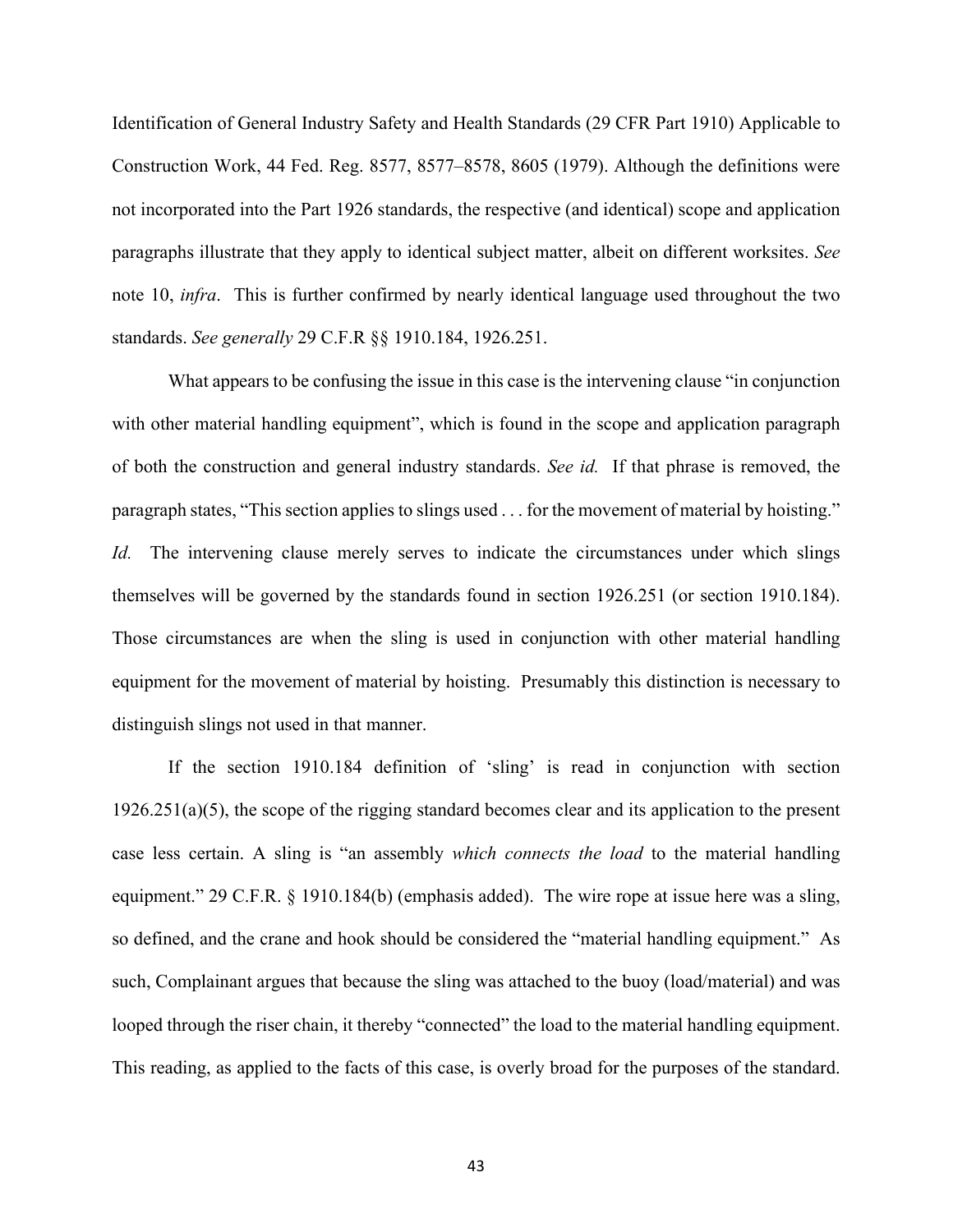While the sling was connected to the material handling equipment and to the load, it was only "connected" in the loosest sense. It did not facilitate the connection between the material handling equipment and the load; rather, the connection between material handling equipment (crane) and load (buoy) was accomplished through a direct connection to the riser chain, which was part of the buoy.

When read as a whole, the purpose of the standard is to regulate the integrity of an *active* connection between material handling equipment and its load to ensure safe lifting. *See* 29 C.F.R. § 1910.184(b) ("which connects the load" is in the present tense and connotes an active, rather than potential, connection between load and crane). The sling at issue did not actively connect anything. This concept of an active connection clarifies the scope of section 1926.251 and the meaning of "in conjunction with other material handling equipment." If we use the definition of slings in place of the actual term, then the scope and application paragraph reads like this: "This section applies to assemble ies] which connect<sup>[]</sup> the load to the material handling equipment . . . for the movement of material by hoisting." 29 C.F.R. § 1926.251(a)(5). By applying the definition of a sling to the scope and application paragraph, the meaning of the intervening clause becomes apparent: "[I]n conjunction with other material handling equipment" is another way of saying "connects the load to the material handling equipment".<sup>[28](#page-43-0)</sup>

The sling in this case was not used, nor was it intended to be used, for the movement of material by hoisting; the parties stipulated, and the testimony supported, the sling was purely a back-up measure.<sup>[29](#page-43-1)</sup> To be sure, the sling was connected to the load and to the crane, but it did not establish the connection between the load and the crane in order to move the material (buoy).

<span id="page-43-0"></span> $28$ . The Court removed the intervening clause in this construction because it proves to be redundant in its reference to "material handling equipment", but such a construction does not interfere with the plain meaning.

<span id="page-43-1"></span> $29$ . There was some dispute as to when the sling would serve as an effective back-up—Respondent contended it was only for when the initial lift out of the water occurred—but that does not change the purpose behind the sling's use.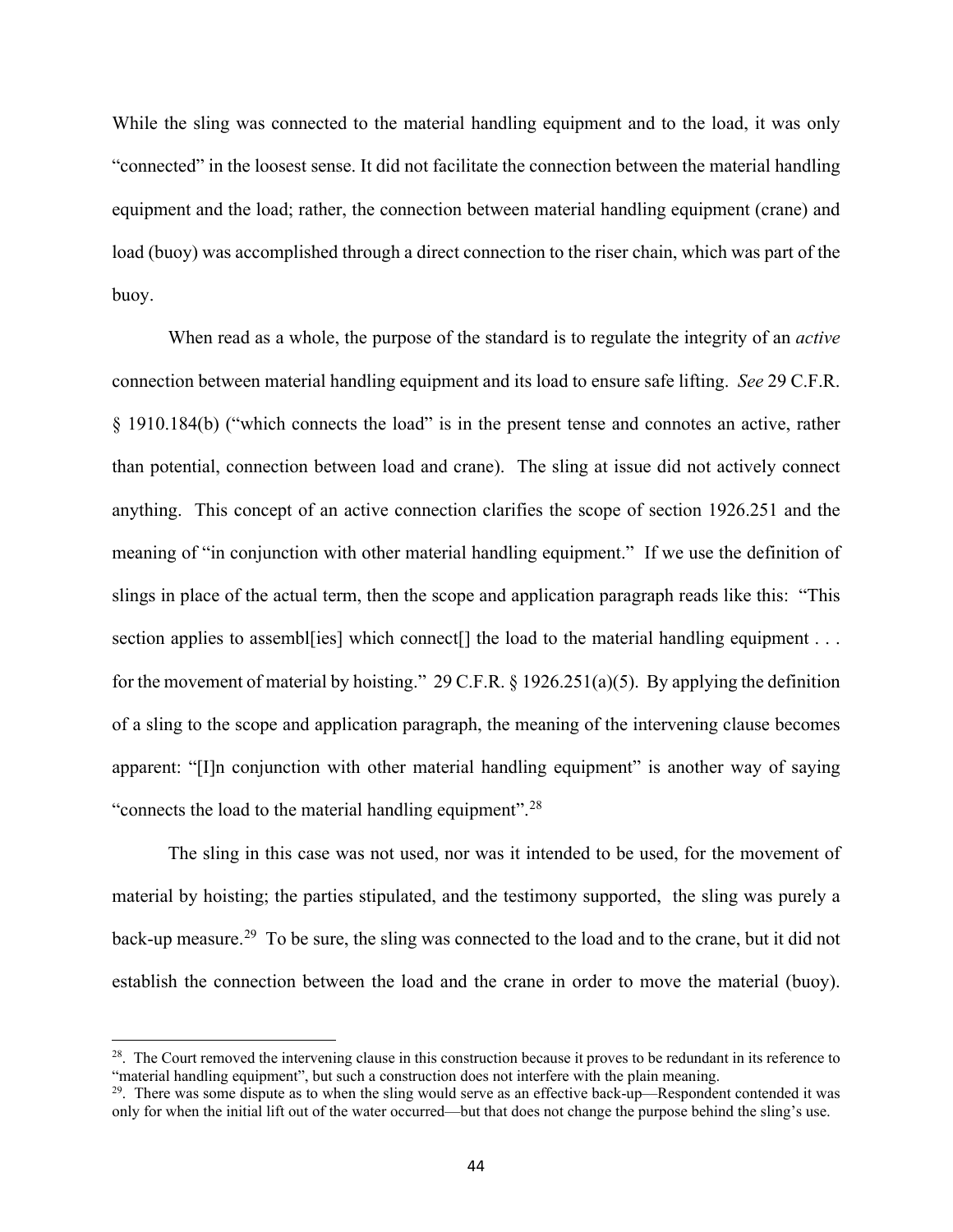Instead, this was accomplished through a direct connection between the riser chain and the crane hook, which was then "used . . . for the movement of material by hoisting." The sling did not move nor hoist anything in this case. The sling may have been used in conjunction with other material handling equipment, but that only meets half of the requirements for the scope and application paragraph. It must also be used in conjunction with the material handling equipment (crane) to move a load by hoisting. The sling did not move anything; rather, it moved with the load. This is not sufficient to meet the requirements of the standard.

### ii. **Complainant's Interpretation is not Reasonable**

In addition to the plain language analysis, there are sound reasons for not imposing liability in the manner suggested by Complainant. According to CSHO Sundram, Healy Tibbitts would not have been cited under the rigging standards if the back-up wire sling was not attached to the crane/load. (Tr. 149). While this is certainly attributable to the fact that no shock load would have occurred, it also says something about the nature of the violation itself. There was a hazard associated with the lift, to be sure, but Complainant did not identify a hazard associated with the principal lifting mechanism; instead, Complainant identified hazards associated with the failure of the back-up sling. This is problematic for a number of reasons.

First, not only did the CSHO testify Healy Tibbitts would not have been cited if the sling was not attached, but Crane's analysis of the shock load illustrates the accident/hazard would have been the same regardless of whether the sling was used or not. What this suggests is the hazard identified in the citation was merely ancillary to the principal hazard posed by the buoy itself. Normally, a shock load is dangerous because it places an instantaneous and exponentially greater amount of force upon the sling than if the load were slowly lifted/hoisted. (Tr. 272–73). As illustrated by Crane, a difference of a few inches can magnify the downward force of load by a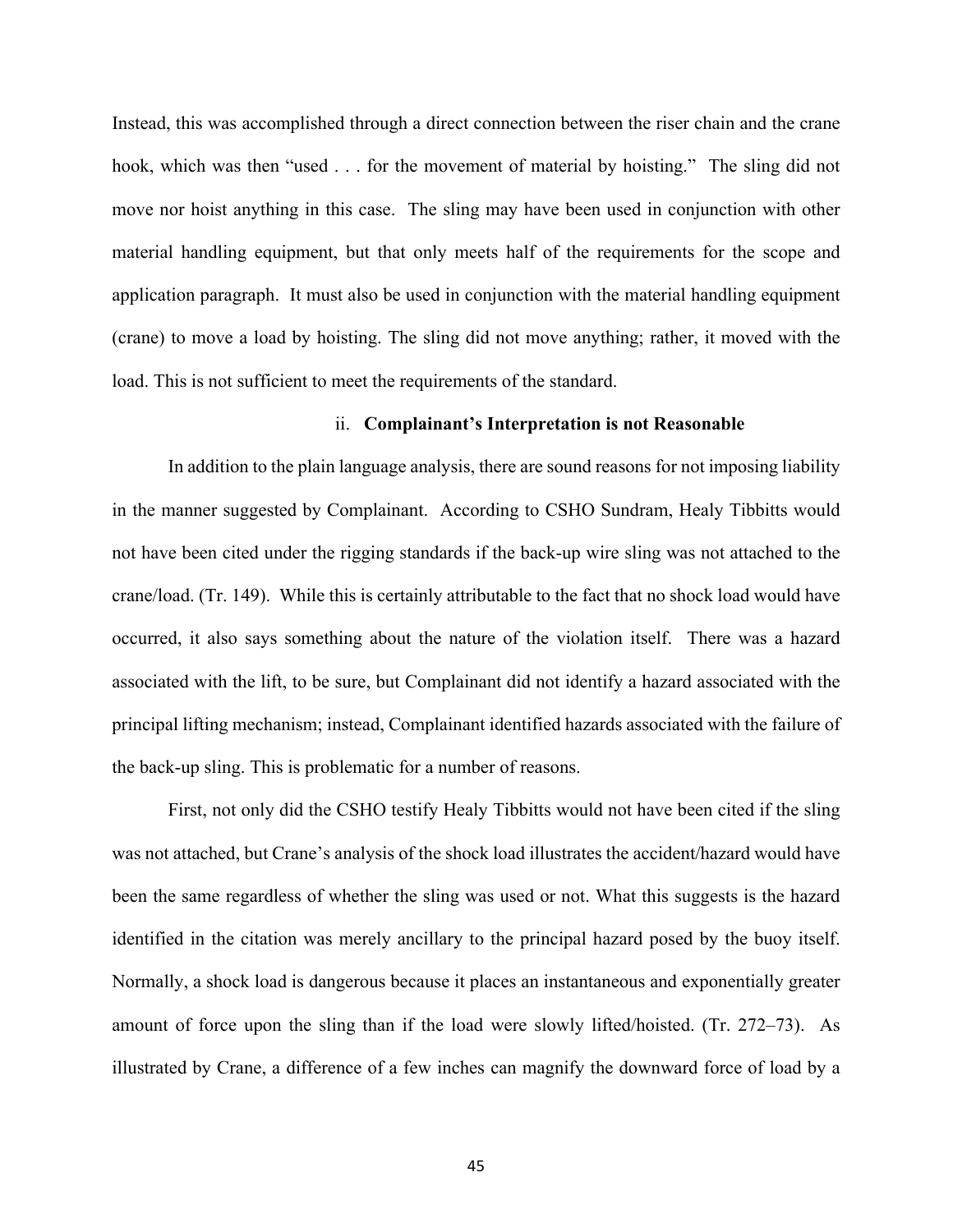factor of 10 times. (Ex. C-32). The primary concern under the shock loading standard—29 C.F.R.  $§$  1926.251(c)(11)—is that the sling and/or the crane would not be able to handle the additional downward force caused by the shock, which would lead to failure of the sling, the crane, or both.<sup>[30](#page-45-0)</sup>

Here, the shock load would not have occurred but for the failure of the principal lifting mechanism, which was not cited as a violation by Complainant. The actual hazard to which Healy Tibbitts' employees were exposed did not come from the potential for a shock load. Instead, the hazard was the result of the manner in which the buoy was lifted, the state of the flange plate screws, and the location of the employees on the deck of the barge. If the sling was removed, no shock load would have occurred, but Healy Tibbitts' employees would nonetheless have been exposed to the hazard imposed by the primary, yet unstable, load connection. This distinction is slight, but important: Employees were exposed to a hazard, but that hazard was not the result of a potential shock load. The existence of a shock load hazard was not the result of the lift or the movement of the load, but rather the failure of the principal hoist mechanism. In other words, it is a second-order hazard the existence of which is contingent upon yet another hazard coming to fruition. The hazard to the employees was the same irrespective of whether the sling was attached to the buoy or not.

Second, and somewhat relatedly, is the issue of abatement. According to the CSHO, if Healy Tibbitts had not used the sling, then it would not have been cited. This is tantamount to saying removal of the sling constituted proper abatement of the violation. While that might remove the hazard associated with shock loading, it does not address the hazard to which Healy Tibbitts' employees were actually exposed. Indeed, the abatement suggested by Complainant does not address the problem of shock loading; rather, it addresses the manner in which the load and

<span id="page-45-0"></span><sup>30.</sup> The shock loading standard is also found in 1910.184. *See* 29 C.F.R. § 1910.184(c)(11).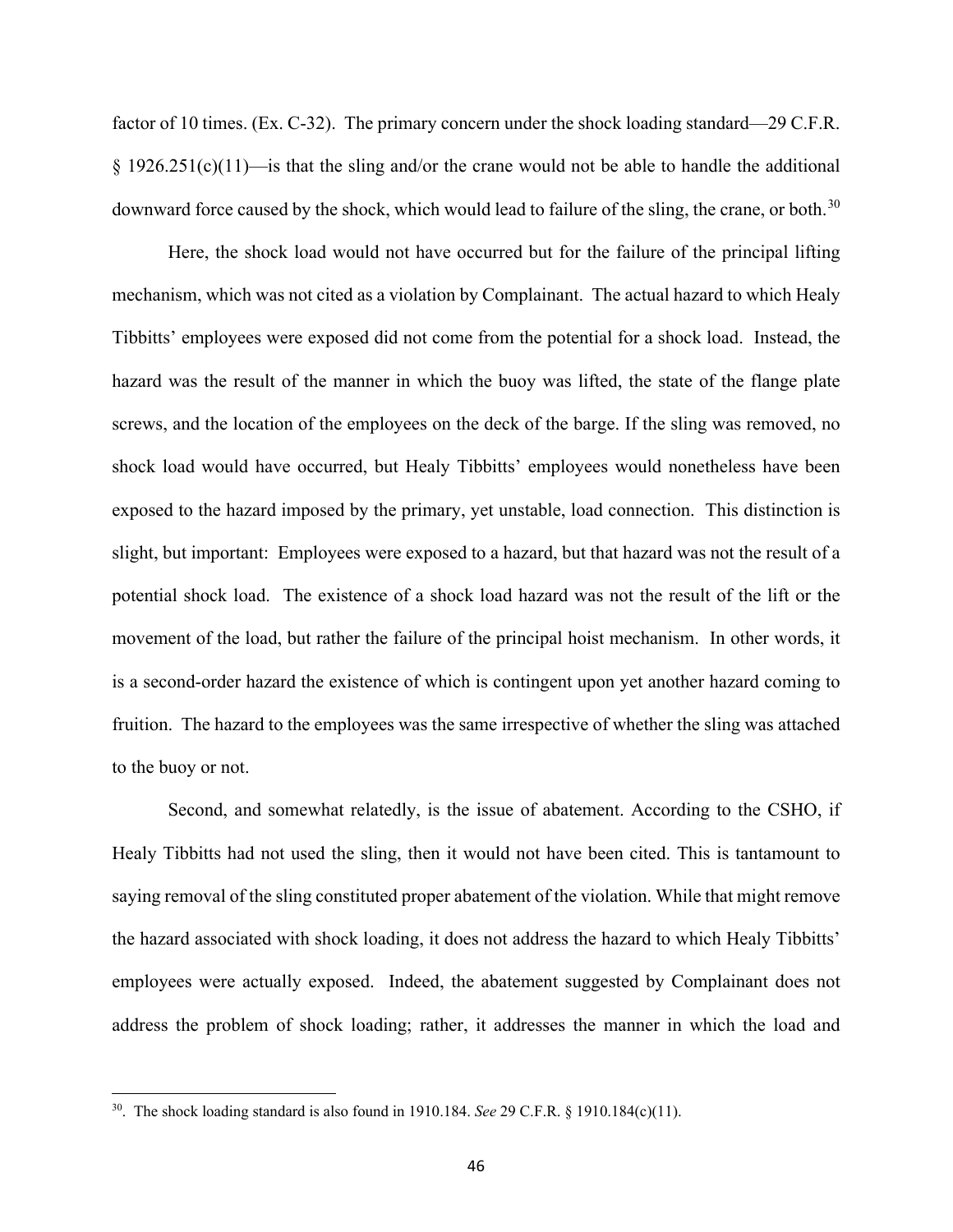principal hoisting mechanism are handled. Complainant's suggested abatement, such as the manner in which the buoy is lifted, how long or how high it is aloft, and whether it is placed on the deck only address the principal hazard of a falling load. (Tr. 317, 466). If the flange plate does not fail, then the shock load does not occur.

Finally, though there is no case law directly on point in this case, the Commission and Circuit Courts of Appeal have grappled with the issue of an employer taking additional precautions over and above what is legally required. In *Diebold v. Marshall*, 585 F.2d 1327 (6th Cir. 1978), the Sixth Circuit was confronted with the question of whether point of operation guarding was required on press brakes. Evidence was presented that showed Diebold's engineers had begun seeking out workable point of operation guards for the company's press brakes. *Diebold*, 585 F.2d at 1338. The Secretary contended that such attempts illustrated Diebold's awareness of the point of operation guarding requirement. The Sixth Circuit disagreed, stating:

Considered simply in terms of probative value, an employer's attempts to render machinery or working premises more safe, without anything more, cannot reasonably support an inference that the attempts were made because the employer believed them to be legally required. Further, the drawing of such an inference would be repugnant to the purposes of the Act. Congress expected that safety in the nation's workplaces would be achieved as much by the voluntary efforts of employers as by the enforcement programs of the government.

*Id.* (citing *Dunlop v. Rockwell Int'l*, 540 F.2d 1283, 1292 (6th Cir. 1976)). In other words, there is an important distinction between taking additional steps to increase safety and recognizing that those steps are required by law. The Sixth Circuit found conflating those two principles would have a chilling effect on safety as a general proposition: "If employers are not to be dissuaded from taking precautions beyond the minimum regulatory requirements, they must be able to do so without concern that their efforts will later provide the sole evidentiary basis for an adverse finding of the sort urged here." *Id.* (citing *Cape and Vineyard Div'n of New Bedford Gas Co. v. OSHRC*, 512 F.2d 1148, 1154 (1st Cir., 1975)).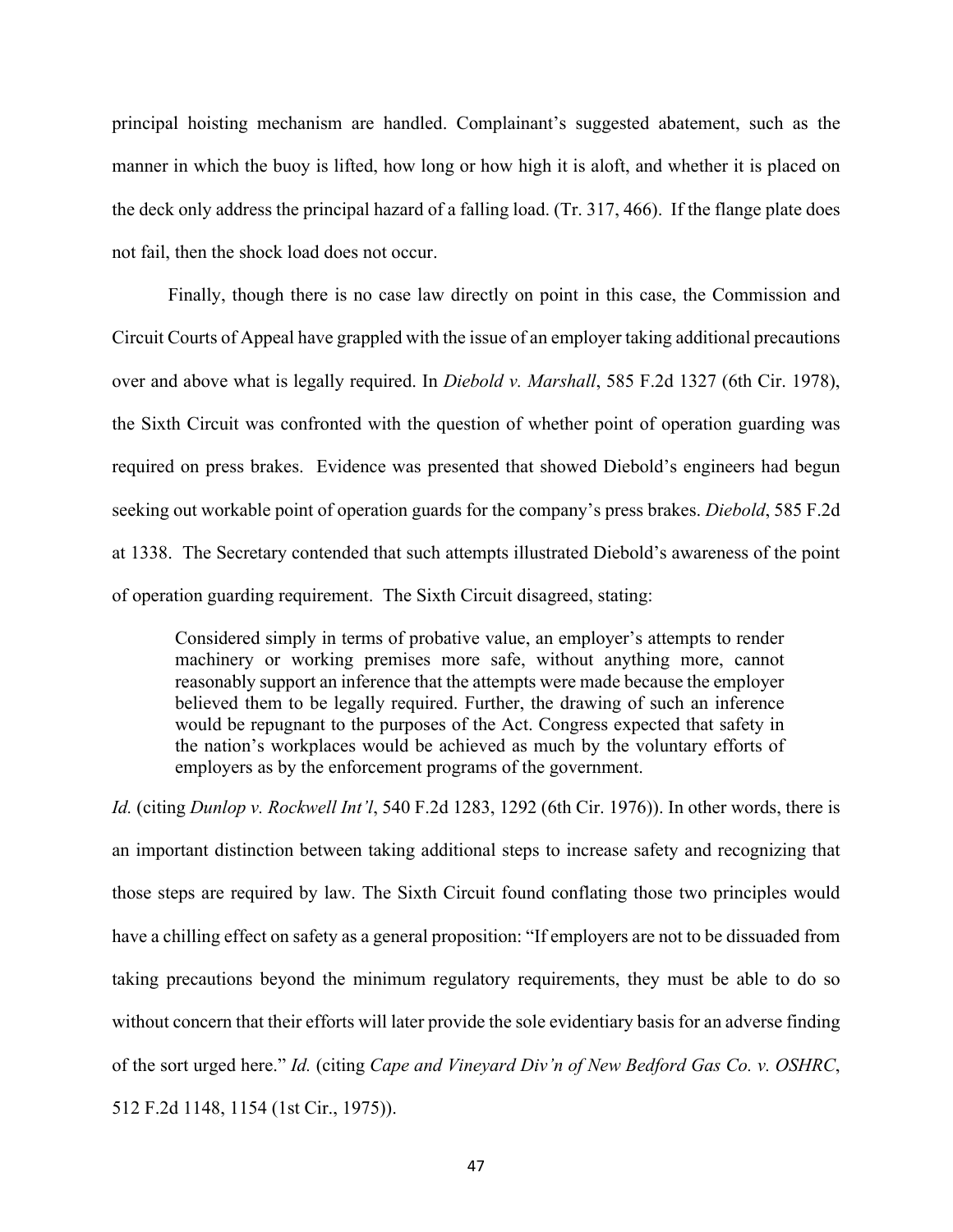The man in charge of the lift, Richard Vonderhaar, stated, without contradiction, the sling was used as a "can't hurt, might help" precaution. (Tr. 383). Characterized as such, and armed with the foregoing analysis of the scope and application paragraph's plain meaning, the back-up sling was an "attempt[] to render machinery or working premises more safe" and was in no way legally required. *Id.* To hold Healy Tibbitts liable on that basis alone would, in the words of the Sixth Circuit, be repugnant to the purposes of the Act and would dissuade similarly situated employers from making any additional attempts at safety when such was not required by regulation.

The hazard associated with the cited standard was merely ancillary to the principal hazard imposed by the faulty screws and flange plate. The fact that the hazard associated with shock loading could be removed by simply not taking the extra precaution—but that the principal hazard would remain—illustrates the concerns of the Sixth Circuit to a "T". Complainant's interpretation is unreasonable because it targets extra precautions taken by the employer, though they are not required, and turns them into obligations.

Based on the foregoing, the Court finds that Complainant failed to establish a violation of 29 C.F.R. § 1926.251(c)(11). Accordingly, Citation 1, Item 4 shall be VACATED.

### **4. Citation 1, Item 5**

Complainant alleged a serious violation of the Act in Citation 1, Item 5 as follows: 29 CFR 1926.1051(a): Stairway(s) or ladder(s) were not provided at all personnel points of access where there was a break in elevation of 19 inches (48 cm) or more.

a. On December 10, 2014, on the barge, a 4-foot 6-inch high concrete sinker block was accessed using a saw horse that was 2-foot 3-inch [sic] high, exposing employees to a fall hazard.

*See Citation and Notification of Penalty* at 10.

The cited standard provides: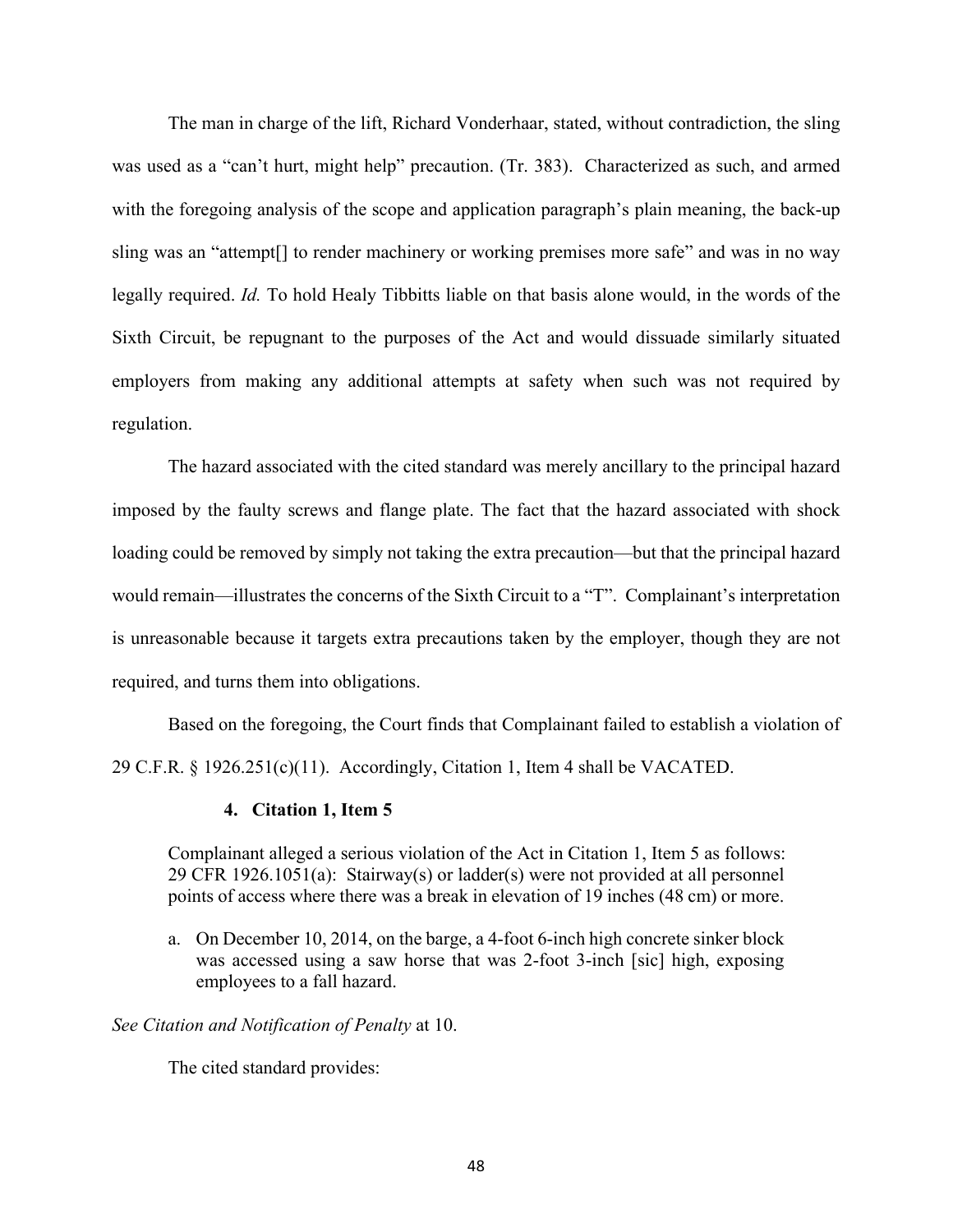A stairway or ladder shall be provided at all personnel points of access where there is a break in elevation of 19 inches (48 cm) or more, and no ramp, runway, sloped embankment, or personnel hoist is provided.

# 29 C.F.R. § 1926.1051(a).

Employees needed to access the tops of the sinker blocks to attach them to the riser chain. In order to access the top of the blocks, which stood 4.5 feet tall, employees were using sawhorses to step up onto the top of the block. (Tr. 120; Ex. C-14 at 1–2). Complainant cited Healy Tibbitts because it failed to provide ladders or stairways at the point where employees were accessing the tops of the concrete sinker blocks. Amongst other arguments, Healy Tibbitts contends the standard requires it to merely *provide* ladders, not that employees should be required to use them. *See Resp't Br.* at 31 (citing *Usery v. Kennecott Copper Corp.*, 577 F.2d 1113, 1118 (10th Cir. 1977)).

#### **a. The Standard Applies**

 The cited standard applies to all personnel points of access where there is a break in elevation of 19 inches or more, and there is no ramp, runway, slope, or hoist provided. A 'point of access' is defined as "all areas used by employees for work-related passage from one area or level to another. Such open areas include doorways, passageways, stairway openings, studded walls, and various other permanent or temporary openings used for such travel." 29 C.F.R. § 1926.1050(b); *see also* Safety Standards for Stairways and Ladders Used in the Construction Industry, 55 Fed. Reg. 47660, 47763 ("The term is used in  $\S$  1926.1051(a) of this subpart to indicate *where* a stairway or ladder *must be provided* when there is a break in elevation, and *includes permanent and temporary travel ways* . . . . It is intended to state clearly what OSHA meant when it proposed  $\S$  1926.1051(a).") (emphasis added).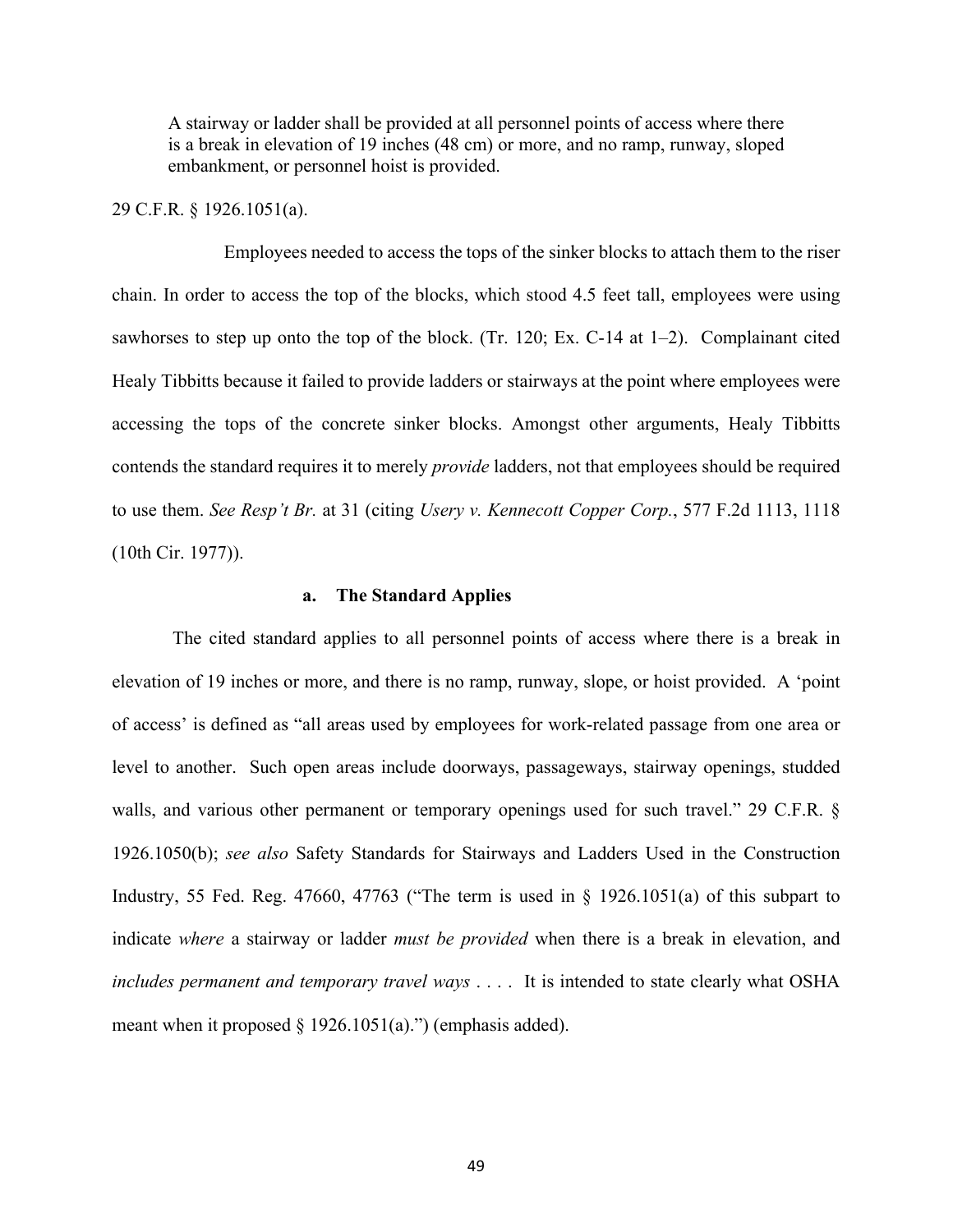In order to access the top of the sinker blocks, which were 4.5 feet tall, employees used a sawhorse as a makeshift step. A sawhorse is neither a ramp, nor runway, nor hoist, nor did it reduce the break in elevation to less than 19 inches. (Tr. 121). Because the break in elevation was more than 19 inches at the point of access, the standard applies.

### **b. The Standard Was Violated**

The terms of the standard are unequivocal—"a stairway or ladder *shall* be provided *at all personnel points of access* where there is a break in elevation of 19 inches or more." 29 C.FR. § 1926.1051(a) (emphasis added).<sup>31</sup> Healy Tibbitts did not provide a stairway or ladder at the point where the 4.5-foot tall sinker blocks were accessed. Nevertheless, Healy Tibbitts contends a ladder was available aboard the working barge and its obligation extended no further than ensuring a ladder was available for use.

CSHO Sundram testified he did not see ladders on board the working barge, and he believed the closest available ladder was on the adjacent crane barge. (Tr. 122–23). Instead, the evidence showed employees were climbing atop the sinker blocks by using sawhorses as makeshift stepstools, which Truston contends were sturdier than ladders and made it easier for tools to be passed to the top of the blocks. (Tr. 324). Further, both Richard E. Cabral, Jr. and Richard Vonderhaar testified a ladder was on the deck of the working barge and was available to employees for use at their discretion. (Tr. 323–24, 387). Photographs were introduced to support this assertion. (Ex. C-10). Thus, it is reasonable to conclude a ladder was present on the working barge; however, that fact alone is not sufficient to establish compliance with the standard.

<span id="page-49-0"></span><sup>31.</sup> When determining the meaning of a standard, the Commission first looks to its text and structure. *Superio*r *Masonry Builders, Inc*., 20 BNA OSHC 1182, 1184 (No. 96-1043, 2003). "If the meaning of the [regulatory] language is 'sufficiently clear,' the inquiry ends there." *Beverly Healthcare-Hillview*, 21 BNA OSHC 1684, 1685 (No. 04-1091, 2006) (consolidated) (citing *Unarco Commercial Prods*., 16 BNA OSHC 1499, 1502 (No. 89-1555, 1993)), *aff'd in relevant part*, 541 F.3d 193 (3d Cir. 2008). The Court finds the meaning of the regulation cited is sufficiently clear as to what was required of Respondent.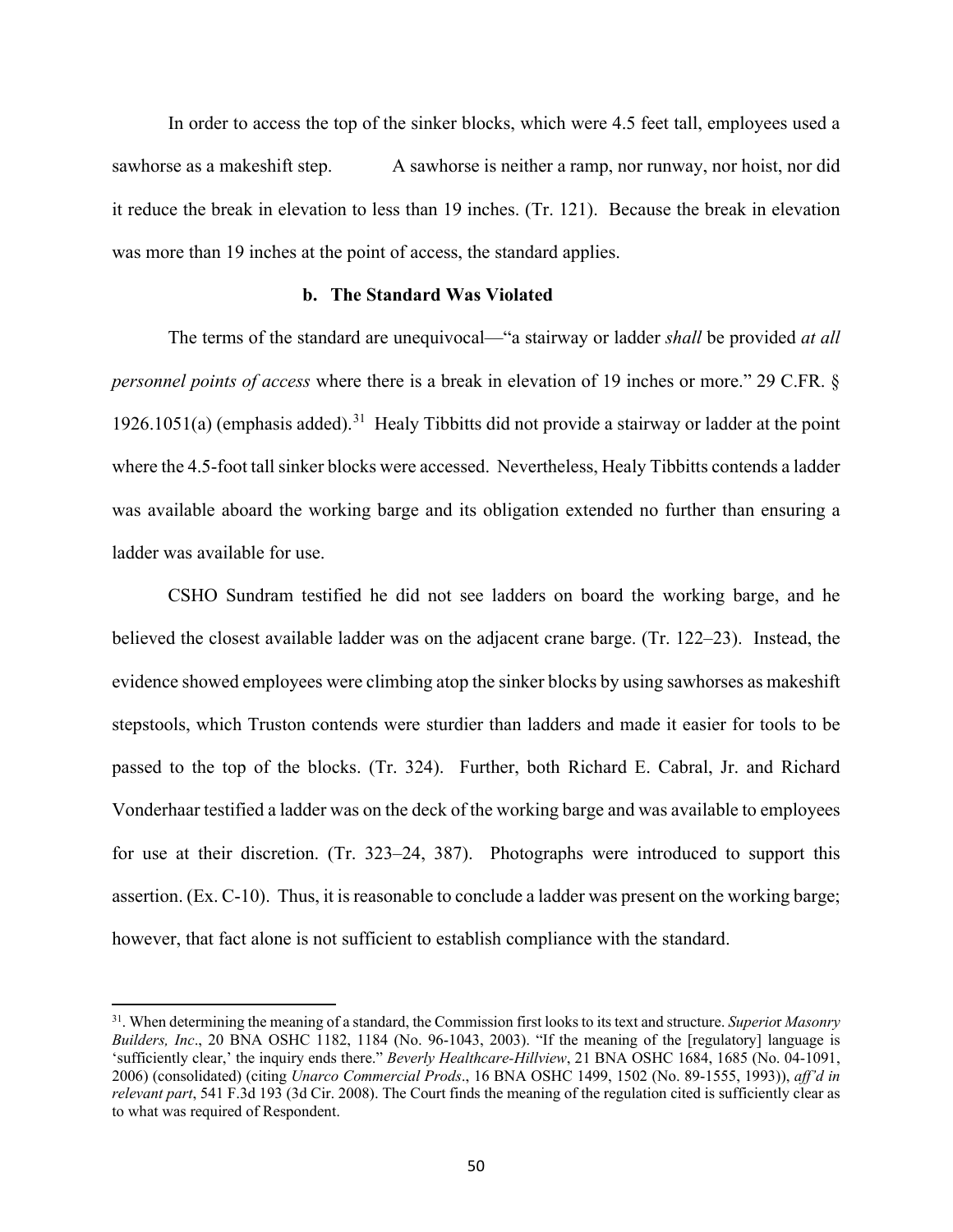Healy Tibbitts cites to *Usery v. Kennecott Copper Corp.*, 577 F.2d 1113 (10th Cir. 1977), to suggest that the phrase "shall be provided" merely connotes that such equipment shall be "furnished or made available." In *Kennecott*, the Tenth Circuit was confronted with the question of the proper scope of the scaffolding standard found at 29 C.F.R. § 1910.28(a)(12), which provides, "An access ladder or equivalent safe access shall be provided." The Tenth Circuit reversed the Commission, which held that "shall be provided" was equivalent to "shall require use"—because the ordinary meaning of the term "to provide" means to "furnish, supply, or make available." *Kennecott*, 577 F.2d at 1118–19.

The problem<sup>[32](#page-50-0)</sup> with Healy Tibbitts' argument is the standards at issue are drastically different. Whereas the standard in *Kennecott* simply states that ladders "shall be provided", 29 C.F.R. § 1926.1051(a) specifies exactly where and under what conditions ladders shall be provided; namely, at the point of access when there is a break of 19 inches or more. *Compare* 29 C.F.R. § 1910.28(a)(12) *with* 29 C.F.R. § 1926.1051(a). Further, the preamble to section 1926.1051(a) clarifies the import of its mandate: "The term [point of access] is used in § 1926.1051(a) of this subpart to indicate *where* a stairway or ladder *must be provided* when there is a break in elevation, and *includes permanent and temporary travel ways* . . . . It is intended to state clearly what OSHA meant when it proposed § 1926.1051(a)." 55 Fed. Reg. at 47763 (emphasis added). Thus, with respect to the cited standard, Healy Tibbitts cannot fulfill its obligations merely by having a ladder anywhere on the worksite available for use; it must be located where the break in elevation occurs. Although there may have been a ladder on board the

<span id="page-50-0"></span><sup>32.</sup> A secondary problem for Respondent is that this case occurred in the Ninth Circuit. *Kennecott* was decided by the Tenth Circuit and, as such, only has value as persuasive precedent. For the reasons mentioned in this Decision, the Court finds that *Kennecott* has little value as applied to the facts of this case.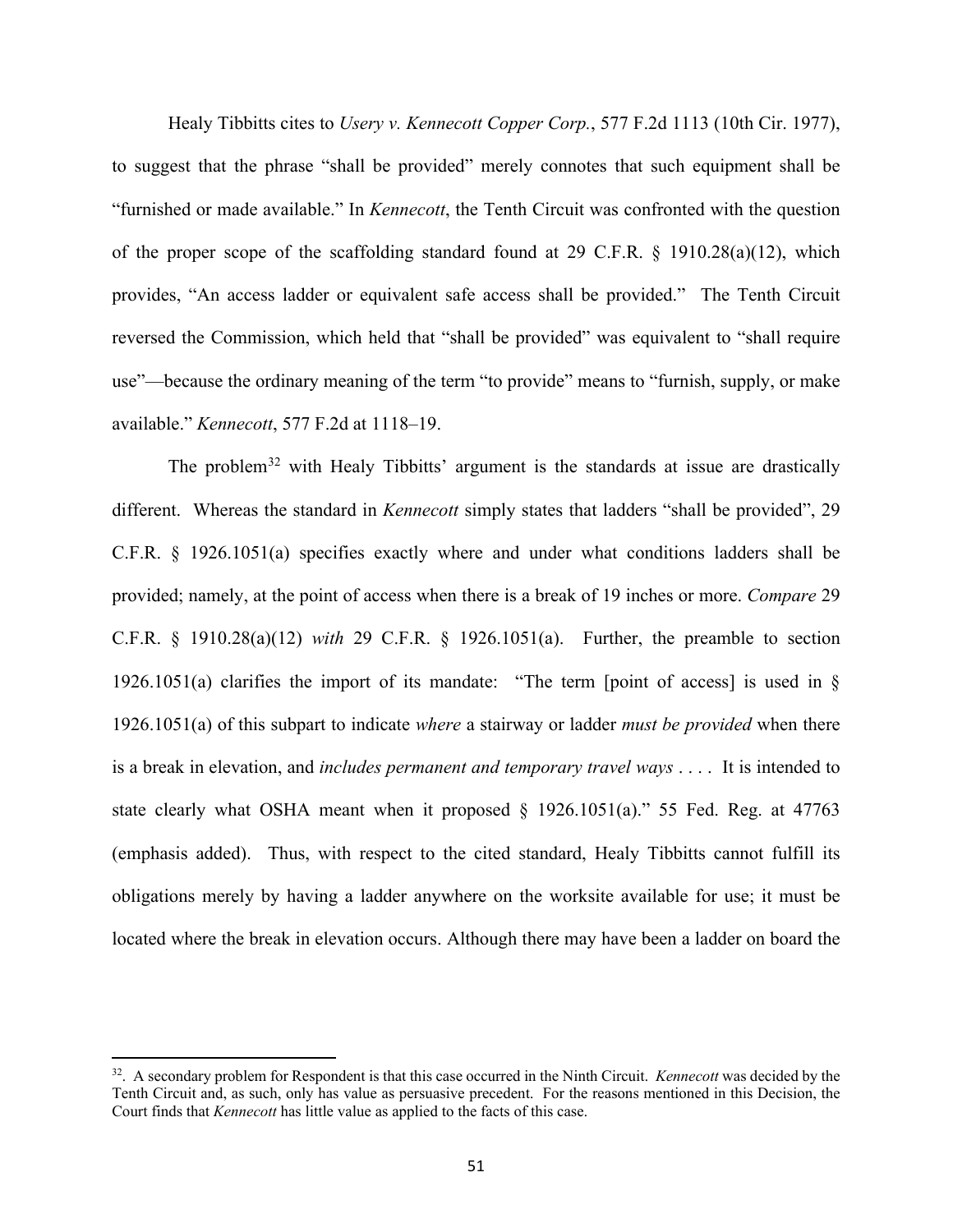working barge, there is no dispute the ladder in question was not provided at the point of access to the sinker blocks. Thus, the terms of the standard were violated.

#### **c. Respondent's Employees Were Exposed to a Hazard**

As discussed above, Richard E. Cabral, Jr. testified Healy Tibbitts' employees used the sawhorse to access the tops of the sinker blocks. In so doing, the employees were exposed to a potential fall hazard of up to 4.5 feet. Accordingly, the Court finds Respondent's employees were exposed to the hazard.

#### **d. Respondent Was Aware of the Hazard**

"To establish knowledge, the Secretary must prove that the employer knew or, with the exercise of reasonable diligence, should have known of the conditions constituting the violation." *Central Florida Equip. Rentals, Inc.*, 25 BNA OSHC 2147 (No. 08-1656, 2016). To satisfy this burden, Complainant must show "knowledge of the *conditions* that form the basis of the alleged violation; not whether the employer had knowledge that the conditions constituted a hazard." *Id.* "When a corporate employer entrusts to a supervisory employee its duty to assure employee compliance with safety standards, it is reasonable to charge the employer with the supervisor's knowledge actual or constructive of noncomplying conduct of a subordinate." *Mountain States Tel. & Tel. Co. v. Occupational Safety & Health Review Comm'n*, 623 F.2d 155, 158 (10th Cir. 1980).

Richard E. Cabral, Jr., Healy Tibbitts' on-site superintendent, was present on the day of the accident and was on-site to observe the process of attaching the sinker blocks to the riser chain. (Tr. 323–24). Cabral testified a ladder was available on the deck of the working barge on the day of the accident; however, there was no testimony to suggest the ladder was ever used. (Tr. 324). Instead, the overwhelming weight of the testimony was that Healy Tibbitts employees were openly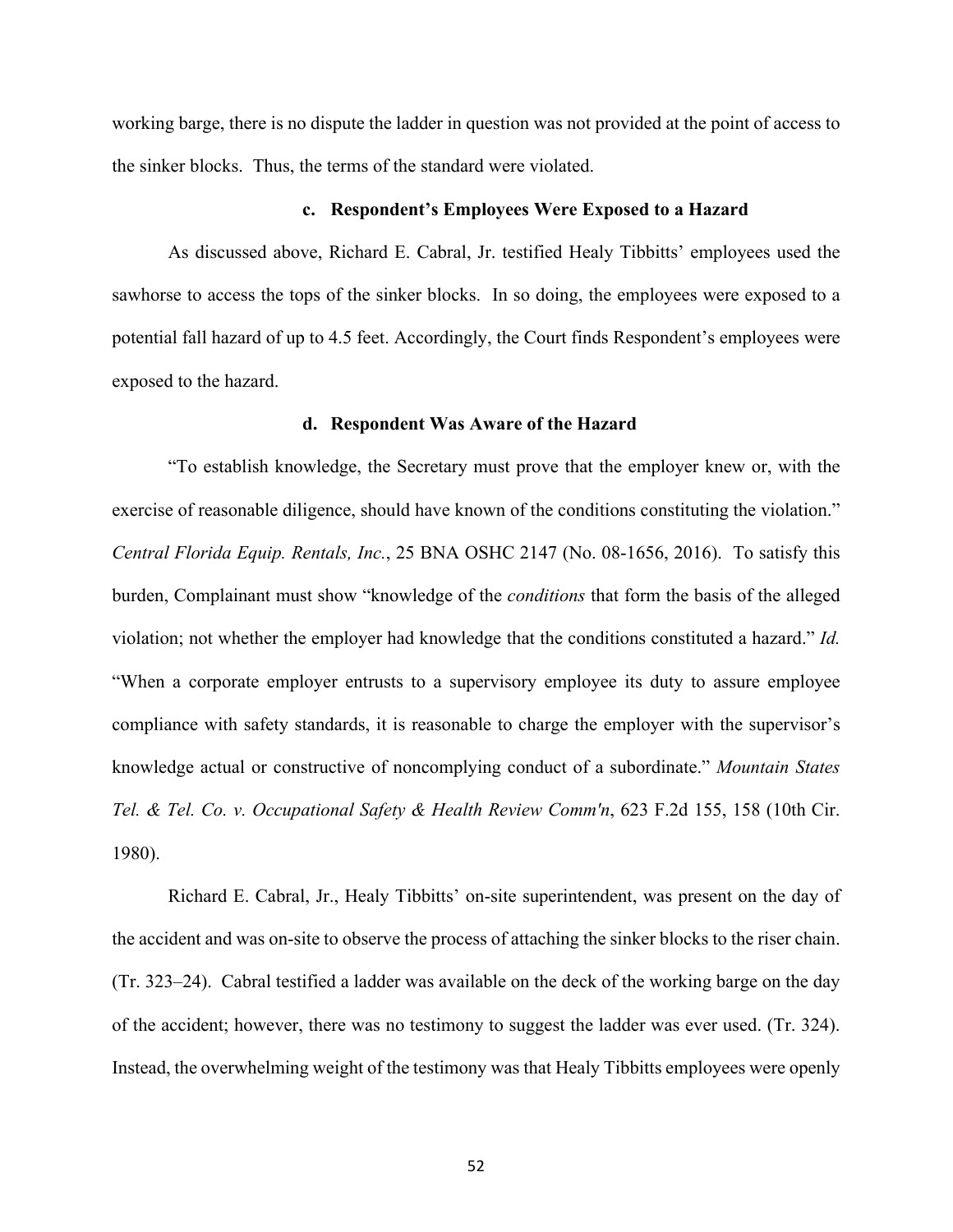using the sawhorses, which were located directly adjacent to the concrete sinker blocks. (Tr. 120). As illustrated by the photographs of both Bob Pittman and CSHO Sundram, this condition was in plain view for anyone, especially the site safety supervisor, to see. (Ex. C-14 at 1). Accordingly, the Court finds Healy Tibbitts, through its designated site supervisor, Richard E. Cabral, Jr., was actually and constructively aware of the violative condition.

#### **e. The Violation Was Serious**

A violation is "serious" if there was a substantial probability that death or serious physical harm could have resulted from the violative condition. 29 U.S.C.  $\S 666(k)$ . Complainant need not show that there was a substantial probability that an accident would actually occur; he need only show that if an accident occurred, serious physical harm could result. *Phelps Dodge Corp. v. OSHRC*, 725 F.2d 1237, 1240 (9th Cir. 1984). If the possible injury addressed by a regulation is death or serious physical harm, a violation of the regulation is serious. *Mosser Construction*, 23 BNA OSHC 1044 (No. 08-0631, 2010); *Dec-Tam Corp*., 15 BNA OSHC 2072 (No. 88-0523, 1993).

According to Roger Forstner, Area Director for OSHA's Honolulu Area Office, falls from ladders are the second-leading cause of death in the construction industry and ten percent of those fatal falls are from heights less than six feet. (Tr. 242). This conclusion was echoed by CSHO Sundram, who determined a fall from the sinker blocks could result in permanent injury or death. (Tr. 123). Given the dangers associated with the fall hazard, and the fact these conclusions went undisputed by Healy Tibbitts, the Court finds that the violation was serious.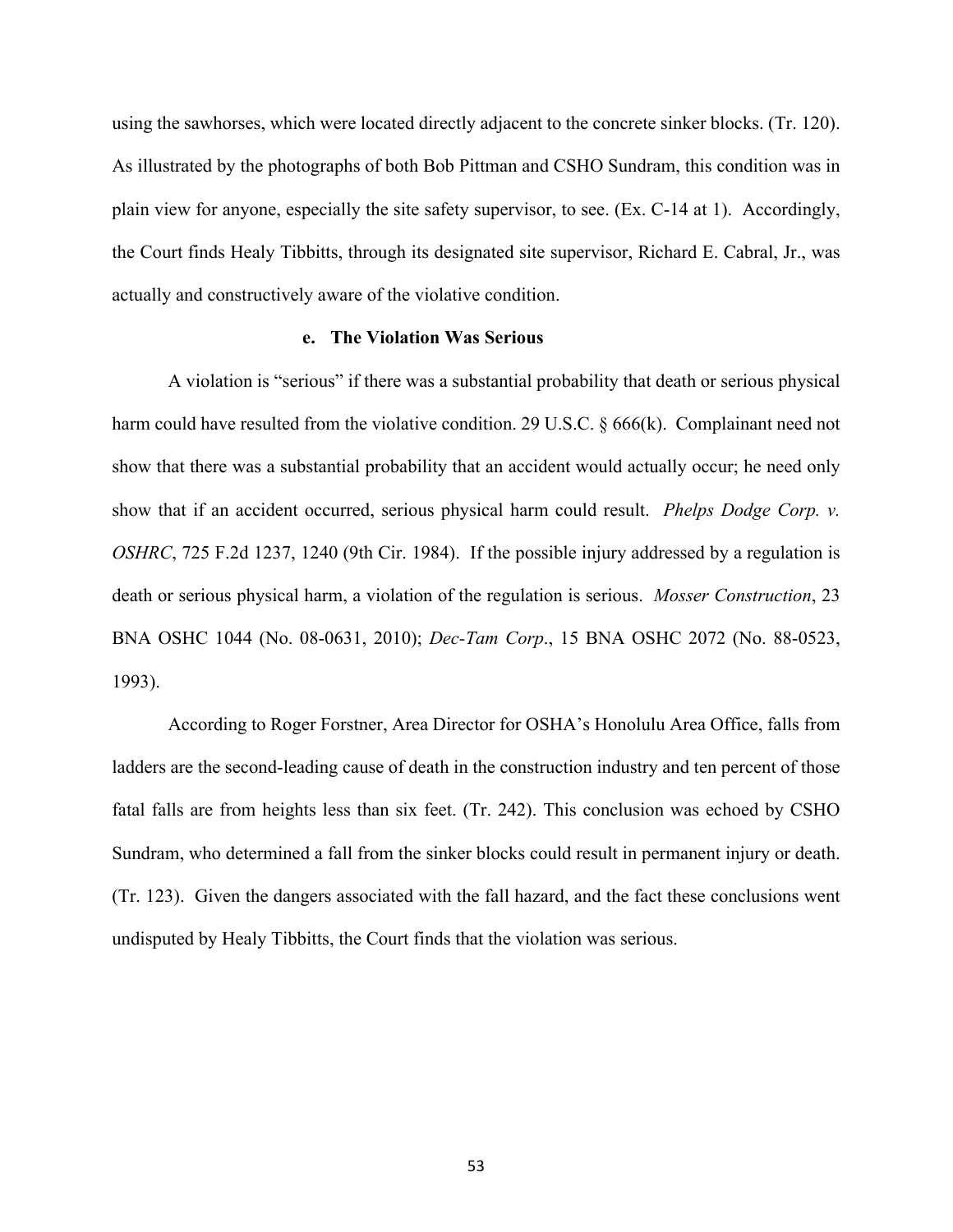The Court finds Complainant established a violation of 29 C.F.R. § 1926.1051(a). Accordingly, Citation 1, Item 5 shall be AFFIRMED as a serious violation of the Act.<sup>33</sup>

### **V. Penalty**

In determining the appropriate penalty for affirmed violations, section  $17(i)$  of the Act requires the Commission to give due consideration to four criteria: (1) the size of the employer's business; (2) the gravity of the violation; (3) the good faith of the employer; and (4) the employer's prior history of violations. 29 U.S.C.  $\S$  666(j). Gravity is the primary consideration and is determined by the number of employees exposed, the duration of the exposure, the precautions taken against injury, and the likelihood of an actual injury. *J.A. Jones Constr. Co.*, 15 BNA OSHC 2201, 2214 (No. 87-2059, 1993). It is well established the Commission and its judges conduct *de novo* penalty determinations and have full discretion to assess penalties based on the facts of each case and the applicable statutory criteria. *E.g.*, *Allied Structural Steel Co.*, 2 BNA OSHC 1457, 1458 (No. 1681, 1975); *Valdak Corp*., 17 BNA OSHC 1135, 1138 No. 931-0239, 1995), *aff'd*, 73 F.3d 1466 (8th Cir. 1995).

Complainant proposed a penalty of \$5,400 for Citation 1, Item 5. Unfortunately, the basis for this penalty was not clearly explained by Complainant. AD Forstner testified it is OSHA's policy to review probability, severity, employer size, good faith, and history. (Tr. 246–47). With respect to Truston, he stated, "We looked at both of [the citations] and all information was adequate and correct to support it." (Tr. 247). The only other point of clarification was that Truston received a larger discount than Healy Tibbitts because Truston has fewer employees, though no testimony

<span id="page-53-0"></span><sup>&</sup>lt;sup>33</sup>. Truston asserted two "affirmative defenses" with respect to the ladder: (1) A ladder was available at all personnel points of access; and (2) A ladder was available on-site at all times. Neither of these arguments is an affirmative defense, which negates a finding that the Complainant proved his *prima facie* case. Rather, these "defenses" are nothing more than facts that are relevant to the question of whether the standard was violated in the first instance. As addressed above, the Court rejects these "defenses".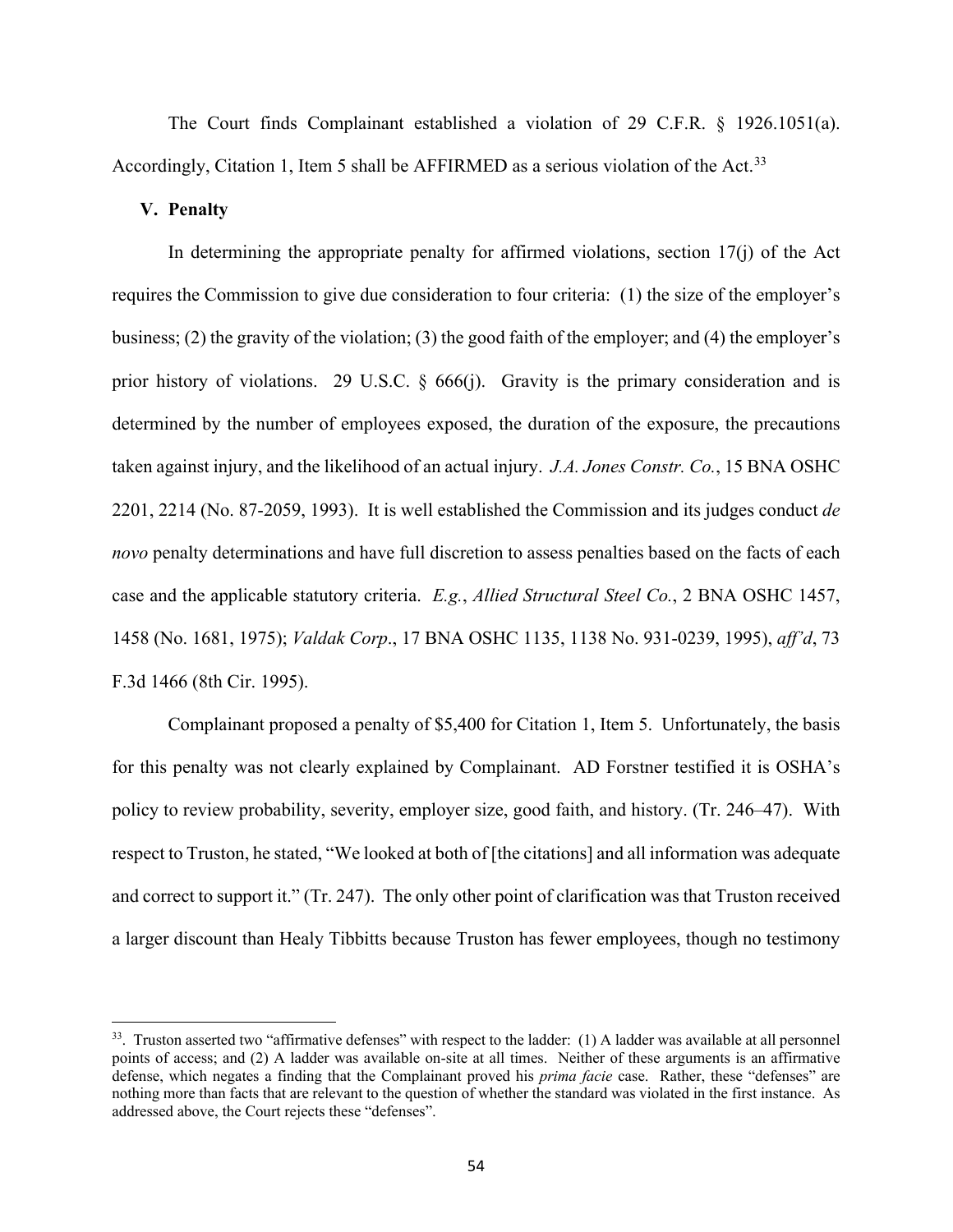or documentary evidence was introduced to establish an actual number. (Tr. 247). Further, Complainant did not discuss any specific facts relevant to its assessments of severity or probability.

Notwithstanding the foregoing, the Court is empowered to make penalty determinations on a *de novo* basis, focusing in particular on the gravity of the violation, which considers the number of employees exposed, the duration of the exposure, the precautions taken against injury, and the likelihood of an actual injury. There were at least four employees installing rigging on the sinker blocks. (Stip. No. 25). Based on the testimony, those employees took their positions atop the sinker blocks for only as long as was necessary to install the rigging. Though Healy Tibbitts did not comply with the cited standard, it did make an attempt to bridge the break in elevation through the use of sawhorses. Additionally, though AD Forstner testified fatalities have occurred on ladders at heights of less than 6 feet, Healy Tibbitts' employees were only ever 4 feet, 6 inches off of the ground. At that height, Healy Tibbitts is not even required to provide fall protection. *See* 29 C.F.R. § 1926.501(b)(1). Further, while the evidence indicates fatal falls from less than 6 feet are possible, the percentage of those falls that actually result in fatalities is low. As such, the Court finds that the violation was of medium to low gravity.

 Complainant did not present evidence on good faith, history, or the number of employees. While the Court has sufficient evidence to find Healy Tibbitts at least made an attempt at compliance through its use of the sawhorses, there is no evidence regarding its size or history of violations. This constitutes a failure of proof. In the absence of evidence to the contrary, the Court shall credit Respondent with good faith for the attempt and significant reductions related to its size, history, and the foregoing assessment of gravity. Based on those determinations, the Court finds that a penalty of \$2,000 is appropriate for Citation 1, Item 5.